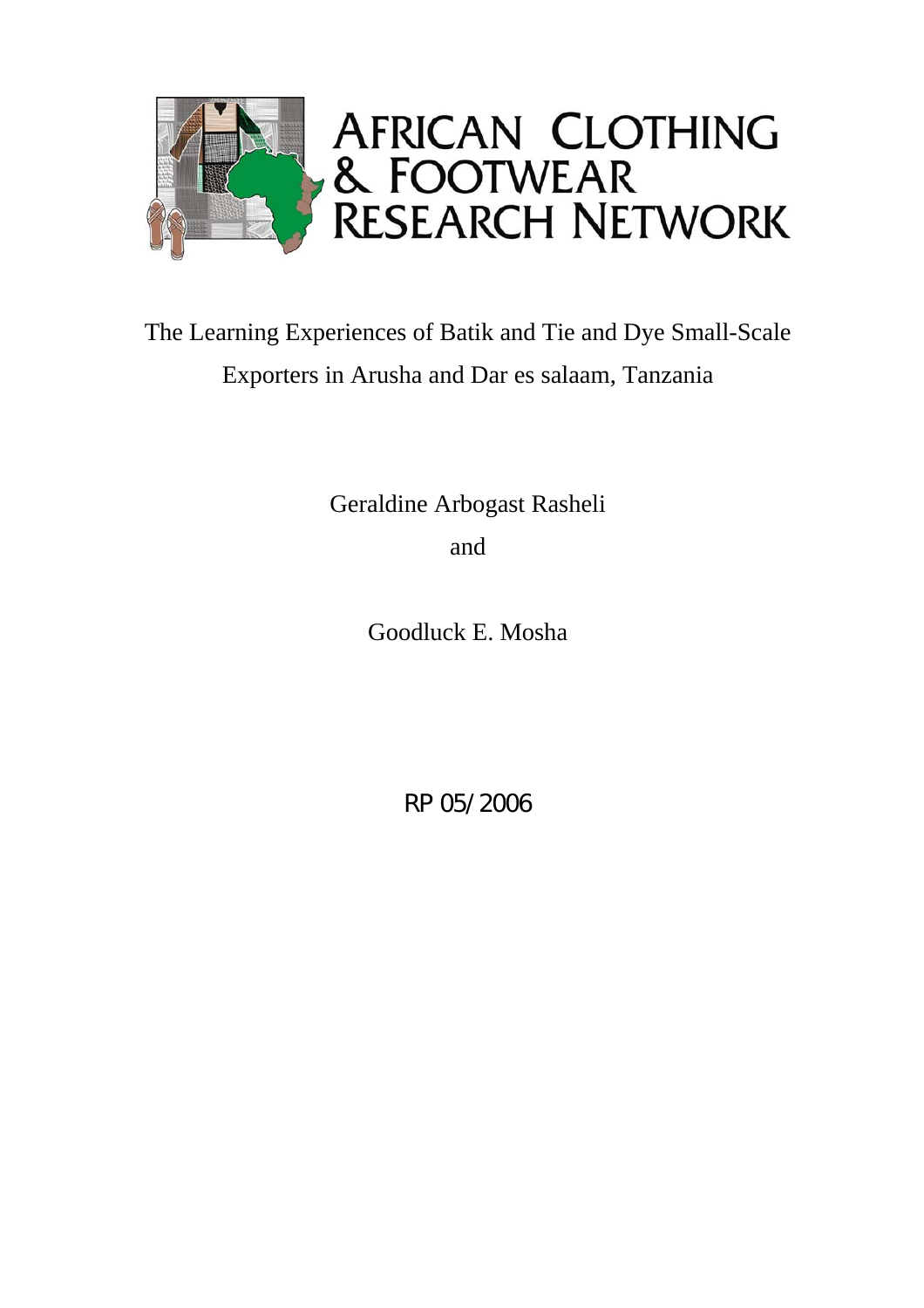## **Table of Contents**

|           |                                                                      |                          |                             |                                                             |          |          |                                                                                                                                          |                                                                                                                                                                                                                                   |            | Page |
|-----------|----------------------------------------------------------------------|--------------------------|-----------------------------|-------------------------------------------------------------|----------|----------|------------------------------------------------------------------------------------------------------------------------------------------|-----------------------------------------------------------------------------------------------------------------------------------------------------------------------------------------------------------------------------------|------------|------|
|           | Acknowledgement                                                      | $\cdots$                 | $\sim$ $\sim$ $\sim$ $\sim$ | $\cdots$                                                    | $\cdots$ |          | $\mathbf{r} = \mathbf{r} \cdot \mathbf{r}$ and $\mathbf{r} = \mathbf{r} \cdot \mathbf{r}$ and $\mathbf{r} = \mathbf{r} \cdot \mathbf{r}$ |                                                                                                                                                                                                                                   | $\dots$ 2  |      |
| Abstract  | المنفر المنفر المنفر المنفر المنفر المنفر المنفر المنفر المنفر       |                          |                             |                                                             |          |          |                                                                                                                                          |                                                                                                                                                                                                                                   | $\ldots$ 3 |      |
|           | Table of Contents                                                    |                          | $\cdots$ $\cdots$           | $\cdots$                                                    | $\cdots$ | $\cdots$ |                                                                                                                                          | $\cdots$ $\cdots$                                                                                                                                                                                                                 | $\ldots$ 5 |      |
|           |                                                                      |                          |                             |                                                             |          |          |                                                                                                                                          |                                                                                                                                                                                                                                   |            |      |
| Chapter I | Introduction                                                         |                          |                             | $\cdots$                                                    | $\cdots$ | $\cdots$ |                                                                                                                                          | $\cdots$ $\cdots$                                                                                                                                                                                                                 | $\dots 8$  |      |
| 1.1       | Background                                                           |                          |                             |                                                             |          |          | $\ldots$ . $\ldots$ . $\ldots$ . $\ldots$ . $\ldots$                                                                                     |                                                                                                                                                                                                                                   | $\dots 8$  |      |
| 1.2       | <b>Statement of the Problem</b>                                      |                          |                             |                                                             |          |          | and the company of the company of the                                                                                                    |                                                                                                                                                                                                                                   | $\dots$ 10 |      |
| 1.3       | Research Questions                                                   |                          |                             |                                                             |          |          |                                                                                                                                          | $\mathbf{r}$ , and the state of the state of the state of the state of the state of the state of the state of the state of the state of the state of the state of the state of the state of the state of the state of the state o | $\dots$ 10 |      |
| 1.4       | Research Objectives                                                  |                          |                             |                                                             |          |          |                                                                                                                                          |                                                                                                                                                                                                                                   | $\dots$ 11 |      |
| 1.5       | Significance of the Study                                            |                          |                             | $\cdots$                                                    | $\cdots$ | $\cdots$ | $\cdots$                                                                                                                                 | $\ddots$                                                                                                                                                                                                                          | $\dots$ 11 |      |
|           |                                                                      |                          |                             |                                                             |          |          |                                                                                                                                          |                                                                                                                                                                                                                                   |            |      |
|           | Chapter II                                                           | <b>Literature Review</b> |                             |                                                             |          |          |                                                                                                                                          | $\mathbf{r} = \mathbf{r} \cdot \mathbf{r}$ and $\mathbf{r} = \mathbf{r} \cdot \mathbf{r}$ and $\mathbf{r} = \mathbf{r} \cdot \mathbf{r}$                                                                                          | $\dots$ 12 |      |
| 2.1       | The Garment Sub-sector and tie and dye and batik in Tanzania 12      |                          |                             |                                                             |          |          |                                                                                                                                          |                                                                                                                                                                                                                                   |            |      |
| 2.2       | Tanzania and Regional Trade Agreement                                |                          |                             |                                                             |          |          |                                                                                                                                          |                                                                                                                                                                                                                                   | $\dots$ 14 |      |
| 2.3       | Support Services and Challenges to SME's                             |                          |                             |                                                             |          |          |                                                                                                                                          |                                                                                                                                                                                                                                   | $\dots$ 15 |      |
| 2.4       | Small Enterprise Performance                                         |                          |                             |                                                             |          |          |                                                                                                                                          |                                                                                                                                                                                                                                   | $\dots$ 18 |      |
| 2.5       | Major Influences on firms-level Export Performance                   |                          |                             |                                                             |          |          |                                                                                                                                          | $\cdots$                                                                                                                                                                                                                          | $\dots$ 20 |      |
| 2.6       | Information Technology, Data Sources and Entrepreneurship            |                          |                             |                                                             |          |          |                                                                                                                                          |                                                                                                                                                                                                                                   | $\dots$ 21 |      |
| 2.7       | Business Networks and SME's foreign markets                          |                          |                             |                                                             |          |          |                                                                                                                                          |                                                                                                                                                                                                                                   | $\dots$ 22 |      |
| 2.8       | Conceptual framework                                                 |                          |                             |                                                             |          |          | $\cdots$                                                                                                                                 | $\cdots$                                                                                                                                                                                                                          | $\dots$ 23 |      |
|           |                                                                      |                          |                             |                                                             |          |          |                                                                                                                                          |                                                                                                                                                                                                                                   |            |      |
|           |                                                                      |                          |                             |                                                             |          |          |                                                                                                                                          |                                                                                                                                                                                                                                   |            |      |
| 3.1       | Research Design                                                      |                          |                             |                                                             |          |          |                                                                                                                                          |                                                                                                                                                                                                                                   | $\dots$ 24 |      |
| 3.2       | Units of Enquiry and Area of Study                                   |                          |                             |                                                             |          |          |                                                                                                                                          |                                                                                                                                                                                                                                   | $\dots$ 24 |      |
| 3.3       | Sampling techniques                                                  |                          |                             |                                                             |          |          |                                                                                                                                          |                                                                                                                                                                                                                                   | $\dots$ 25 |      |
| 3.4       | Data Collection                                                      |                          |                             |                                                             |          |          |                                                                                                                                          |                                                                                                                                                                                                                                   | $\dots$ 25 |      |
| 3.5       | Data Analysis                                                        |                          |                             |                                                             |          |          |                                                                                                                                          | $\mathbf{r}$ . The state of $\mathbf{r}$                                                                                                                                                                                          | $\dots$ 26 |      |
|           |                                                                      |                          |                             |                                                             |          |          |                                                                                                                                          |                                                                                                                                                                                                                                   |            |      |
|           | Chapter IV                                                           |                          |                             | Cases of Batik and Tie and Dye Small Scale entrepreneurs 27 |          |          |                                                                                                                                          |                                                                                                                                                                                                                                   |            |      |
| 4.1       |                                                                      |                          |                             |                                                             |          |          |                                                                                                                                          |                                                                                                                                                                                                                                   |            |      |
| 4.2       |                                                                      |                          |                             |                                                             |          |          |                                                                                                                                          |                                                                                                                                                                                                                                   |            |      |
| 4.3       | $\cos 3$                                                             |                          |                             |                                                             |          |          |                                                                                                                                          |                                                                                                                                                                                                                                   | .34        |      |
| 4.4       |                                                                      |                          |                             |                                                             |          |          |                                                                                                                                          |                                                                                                                                                                                                                                   |            |      |
| 4.5       |                                                                      |                          |                             |                                                             |          |          |                                                                                                                                          |                                                                                                                                                                                                                                   |            |      |
|           |                                                                      |                          |                             |                                                             |          |          |                                                                                                                                          |                                                                                                                                                                                                                                   |            |      |
| 4.6       |                                                                      |                          |                             |                                                             |          |          |                                                                                                                                          |                                                                                                                                                                                                                                   |            |      |
| 4.7       |                                                                      |                          |                             |                                                             |          |          |                                                                                                                                          |                                                                                                                                                                                                                                   |            |      |
| 4.8       |                                                                      |                          |                             |                                                             |          |          |                                                                                                                                          |                                                                                                                                                                                                                                   |            |      |
| 4.9       |                                                                      |                          |                             |                                                             |          |          |                                                                                                                                          |                                                                                                                                                                                                                                   |            |      |
| 4.10      |                                                                      |                          |                             |                                                             |          |          |                                                                                                                                          |                                                                                                                                                                                                                                   |            |      |
| 4.11      |                                                                      |                          |                             |                                                             |          |          |                                                                                                                                          |                                                                                                                                                                                                                                   |            |      |
| 4.12      |                                                                      |                          |                             |                                                             |          |          |                                                                                                                                          |                                                                                                                                                                                                                                   |            |      |
| 4.13      |                                                                      |                          |                             |                                                             |          |          |                                                                                                                                          |                                                                                                                                                                                                                                   |            |      |
| 4.14      |                                                                      |                          |                             |                                                             |          |          |                                                                                                                                          |                                                                                                                                                                                                                                   |            |      |
| Chapter V |                                                                      |                          |                             |                                                             |          |          |                                                                                                                                          |                                                                                                                                                                                                                                   |            |      |
| 5.0       | Characteristics of Tie and dye and batik entrepreneur who export     |                          |                             |                                                             |          |          |                                                                                                                                          |                                                                                                                                                                                                                                   | $\dots$ 55 |      |
| 5.1       | Ages and Sex                                                         |                          |                             | المستحدث والمنفر والمنفس والمنفر والمنفر والمنفر والمنافس   |          |          |                                                                                                                                          |                                                                                                                                                                                                                                   | $\dots$ 55 |      |
| 5.2       | Number of Children and Dependants                                    |                          |                             |                                                             |          |          |                                                                                                                                          |                                                                                                                                                                                                                                   | $\dots$ 55 |      |
| 5.3       | Level of Education                                                   |                          | $\ddotsc$                   | المستحدث المتناول المتناول                                  |          |          |                                                                                                                                          |                                                                                                                                                                                                                                   | $\dots$ 56 |      |
| 5.4       | Employment history and previous experience in clothing and textile56 |                          |                             |                                                             |          |          |                                                                                                                                          | $\cdots$ $\cdots$                                                                                                                                                                                                                 |            |      |
|           |                                                                      |                          |                             |                                                             |          |          |                                                                                                                                          |                                                                                                                                                                                                                                   |            |      |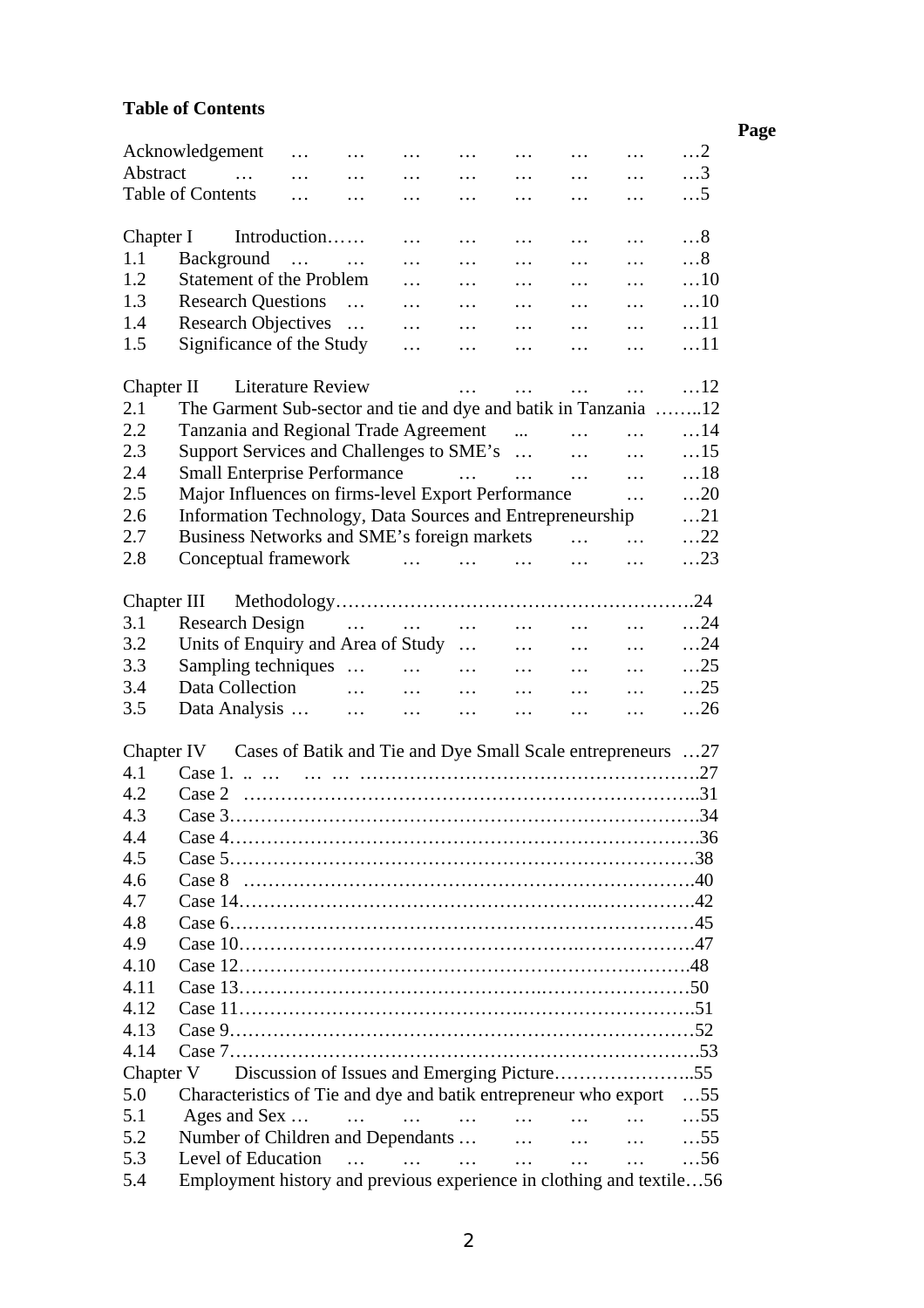| 5.5  |                                                                                      |          |            |  |                                                        |  |  | Destination of tie and dye and batik exporters |            | $\dots$ 57                                                               |  |  |  |
|------|--------------------------------------------------------------------------------------|----------|------------|--|--------------------------------------------------------|--|--|------------------------------------------------|------------|--------------------------------------------------------------------------|--|--|--|
| 5.6  |                                                                                      |          |            |  |                                                        |  |  | Promotion and gathering of information         |            | $\dots$ 58                                                               |  |  |  |
| 5.7  |                                                                                      |          |            |  |                                                        |  |  |                                                |            | Intermediaries used by small-scale tie and dye and batik entrepreneurs59 |  |  |  |
| 5.8  | Training received by batik and tie and dye entrepreneurs<br>$\dots 60$<br>$\dddotsc$ |          |            |  |                                                        |  |  |                                                |            |                                                                          |  |  |  |
| 5.9  | Number of years in batik and tie and dye business<br>$\dddotsc$<br>$\dots 60$        |          |            |  |                                                        |  |  |                                                |            |                                                                          |  |  |  |
| 5.10 | Export procedures                                                                    | $\cdots$ | $\dots 61$ |  |                                                        |  |  |                                                |            |                                                                          |  |  |  |
| 5.11 |                                                                                      |          |            |  | Business employees and learning of the export market   |  |  |                                                | $\cdots$   | $\dots 61$                                                               |  |  |  |
| 5.12 |                                                                                      |          |            |  | Customers complaints and learning of the export market |  |  |                                                | $\dddotsc$ | $\dots 62$                                                               |  |  |  |
|      |                                                                                      |          |            |  |                                                        |  |  |                                                |            |                                                                          |  |  |  |
|      |                                                                                      |          |            |  |                                                        |  |  |                                                |            |                                                                          |  |  |  |
|      |                                                                                      |          |            |  |                                                        |  |  |                                                |            |                                                                          |  |  |  |
|      |                                                                                      |          |            |  |                                                        |  |  |                                                |            |                                                                          |  |  |  |
|      |                                                                                      |          |            |  |                                                        |  |  |                                                |            |                                                                          |  |  |  |
|      |                                                                                      |          |            |  |                                                        |  |  |                                                |            |                                                                          |  |  |  |
|      |                                                                                      |          |            |  |                                                        |  |  |                                                |            |                                                                          |  |  |  |
| (i)  |                                                                                      |          |            |  |                                                        |  |  |                                                |            |                                                                          |  |  |  |
| (ii) |                                                                                      |          |            |  |                                                        |  |  |                                                |            |                                                                          |  |  |  |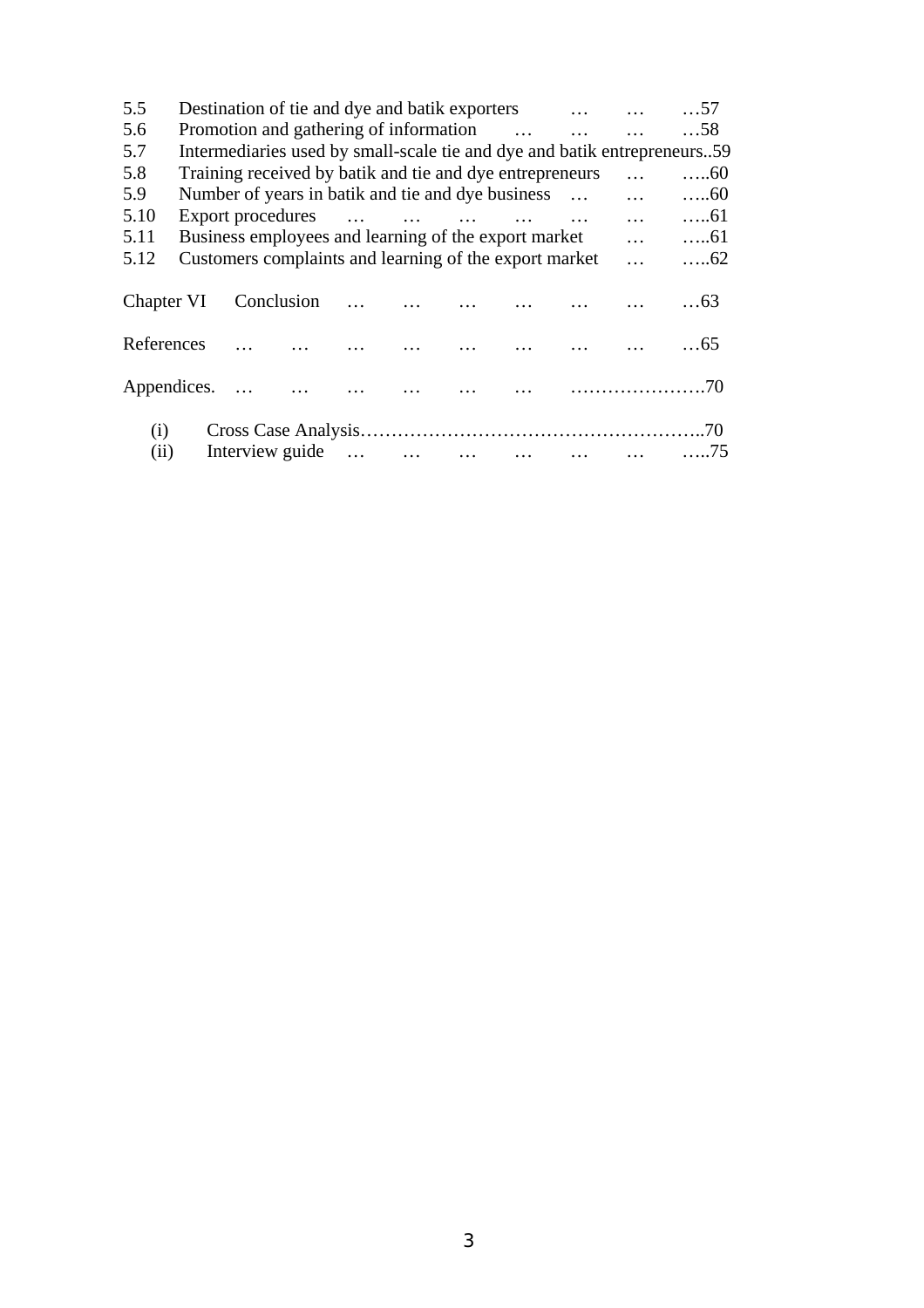#### **Acknowledgement**

We would like to acknowledge the financial support provided by African Footwear and Clothing Research Network through Institute of Development Studies of the University of Nairobi in carrying this study. We also wish to recognize the cooperation from both respondents and data collection assistants. Thanks go to the reviewers of this work Dr. Mary Kinyanjui and Prof. Dorothy McCormick for reshaping the research proposal to the end of the project.Our sincere thanks also go to Prof. Nkya and Prof. Kuzilwa of Mzumbe University for their relevant academic comments. Last we acknowledge the support provided by Mr. Mbwana, Senior Librarian Mzumbe University for his comments throughout the period of this project.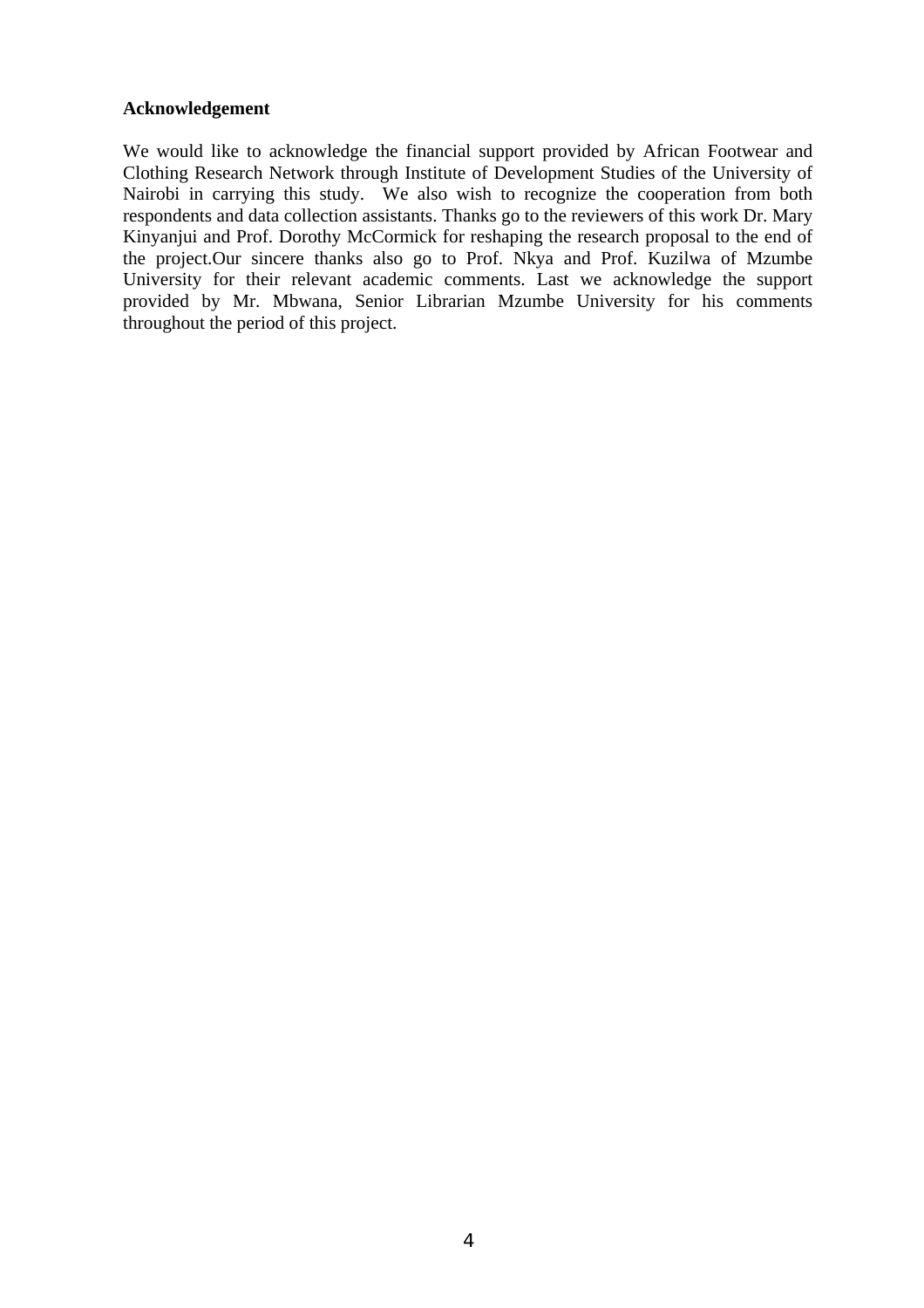#### **Abstract**

This study used the Learning Organization theoretical framework. It aimed at looking how tie and dye and batik entrepreneurs are learning to export their products in both regional and international markets. The units of enquiry in this qualitative research were small-scale batik and tie and dye garment producers as well as firms involved in production and export. Arusha and Dar es salaam were selected as areas of study because of their activeness in batik and tie and dye business. Seven cases from each town were selected with the snowballing technique being used, where one respondent was asked to identify the other. Primary data was collected for analysis using structured interview guide.

The results showed that the more experienced entrepreneurs learn how to export more than the relatively inexperienced ones, and there were more women entrepreneurs than men. Those exporting had more children and dependants than those who sold locally. They learned to export in order to get more income to support their families. The impact of education was not clear as entrepreneurs with different levels are involved in export. Most export to the East African region. Entrepreneurs learn to export through participating in exhibitions, promoting their business, dealing with intermediaries and training received in their former jobs, including UNIDO, SIDO, ADAT, Tabata Development Fund and Anglican Development Agency. They also learn through work experience, networking, export procedures, business employees and also through solving customers' complaints.

Local authorities in areas where the batik business is active should help in training these people on marketing especially regionally and internationally. NGOs dealing with entrepreneurship should focus their training in marketing issues instead of dealing with production only. Since the study is a qualitative one with a small sample, further survey is needed to quantify the results so as to make more general conclusions.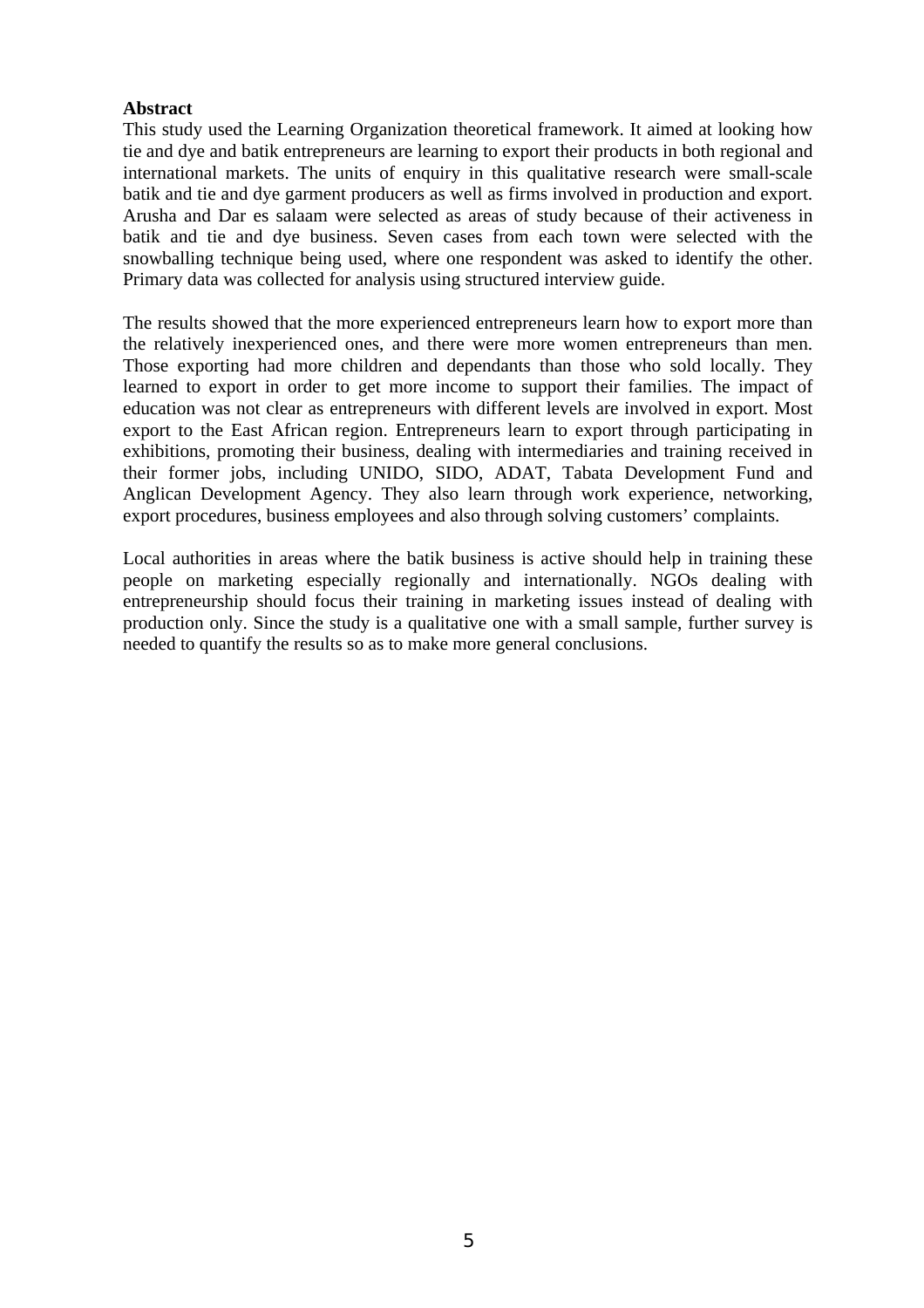## **Chapter One: Introduction**

## **1.1 Background**

The growth of Small and Medium Enterprises (SMEs) in Sub-Sahara Africa has been hampered by stringent foreign exchange regulations, limited government support, little foreign competition, a focus on the domestic market by management and relatively low

quality standards in products themselves and production technology (Viviers, 1996; Ibeh and Young, 2001). However, with unrelenting pressure of globalisation as well as the new political and economic dispensation that started within the region in 1990's, there has been a fundamental shift in favour of SME's internationalisation. Governments are now working hard to formulate policies and support instruments that support SME's. For example Tanzania has the Sustainable Industrial Policy and Small and Medium Enterprises Policy, although implementation of these policies by various stakeholders is one of the key challenges.

Most SME's are local in their operations. Nevertheless, many export their products to customers in other markets particularly those engaged in manufacturing but increasingly also in service activities. Small firms also contribute to exports indirectly through supplying goods and services to larger direct exporters. Some small firms do not export directly but through domestic wholesalers. In developed countries for example, United Kingdom in 1990, it was estimated that there were about 100,000 direct small firm exporters while in some European countries SME's accounted for twenty-five per cent or more of total exports (Bannock and Daly, 1994).

SME exporters have played an even greater role in the dynamic economies of East Asia, for example in Korea in 1985, SMEs accounted for forty per cent of commodity export (thirtyeight per cent in 1965) (Nugent and Yhee, 2002). In Taiwan in 1998, SMEs accounted for fifty-six per cent of exports (Kuo and Li, 2003).

SMEs are surprisingly important in invisible export in UK. Pringle (1994) estimated that invisible earnings by SMEs exceed those from the financial services of London and are particularly important in the rapidly growing sector of the business. It used to be observed that SMEs would go through series of stages from domestic to export as they gain experience and globalised activity but more recently SME's are exporting from start-up (Kundu and Katz, 2003)

There have been only a handful of Sub-Sahara African countries that have exported significant quantities of clothing from 1990 to 2002. Of these, the most important are Kenya, Lesotho, Madagascar, Mauritius and South Africa. Together these accounted for over ninety percent of African clothing in 2001 (ACP-EU, 2002).

African clothing is known for its colourful fabrics and distinctive designs. The presence of textiles in Africa dates back to Phoenician times. In order of tradition and value, weaves, tie and dye/batiks and industrial prints represent the three types of cloth used for manufacture in Africa. Batiks are cotton fabrics with designs painted on them using a wax technique. Traditionally, clothing varies with ethnic group. Each society has its own name for different types of clothing. Styles vary from simple, plain shirts and wrap to the intermediate in which there is the beginning of design and slight detail to complex more detail formal cloths (National Museum of African Art, 1998).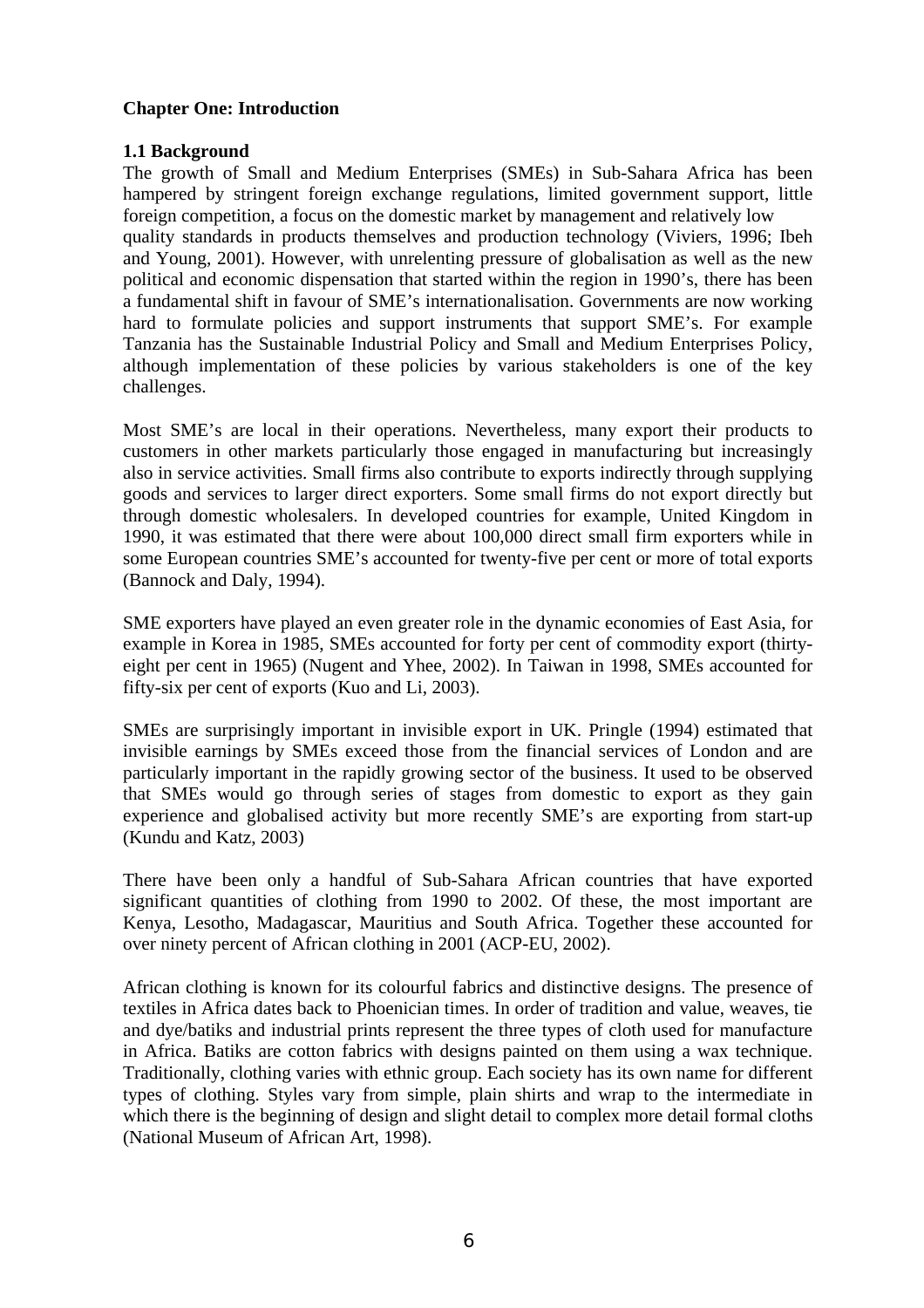Nowadays African designers create clothes of western design using traditional African cloth. Today African dress influences fashion in many parts of the world. African fashion has been adopted and adapted by Africans of the Diaspora (Howard, 1999).

There is a consensus that to increase Tanzania's growth performance following a move to a market economy, it is necessary to raise the private investment response in manufacturing and enable efficient business operations (CTI/DI<sup>1</sup> [2](#page-6-0)000; Moshi, 2001;Wangwe, 2001;World Bank 2001;URT/UNIDO/UNDP, 2001). Given the small size of Tanzania's economy, growth will only be sustainable if it is firmly rooted in exploiting the domestic resource base, international competitiveness and pursuit of new export opportunities. Textile and garments are among the sub-sectors with unexploited domestic resource base. Being labour intensive and because of their internal linkages to the rural sector, both textile and garment industries are expected to contribute significantly to employment creation as well as generate income, hence playing a significant role in poverty alleviation (Mbwambo and Kuzilwa, 2002).

## **1.2 Statement of the Research Problem**

Some studies like Mbwambo (2003) found that small-scale tie and dye and batik entrepreneurs were doing better in export compared to mainstream dressmakers in Tanzania. However, no studies have explained how they learn to export. This study set out to see how tie and dye/batik entrepreneurs learn to export their products to both regional and international markets.

#### **1.3 Research Objectives**

- To identify the characteristics of entrepreneurs exporting tie and dye batik.
- To identify the destinations of tie and dye/batik exports
- To examine the main sources of regional and international market information for batik entrepreneurs
- To identify the types of intermediaries used by batik exporters.

#### **1.4 Significance of the Study**

l

Studies of small-scale exports are timely since Tanzania is looking towards that end for sustainable development and growth. The garment sub-sector is particularly important because the country is endowed with resources, both human and material, and so if garment exports could be improved through modern marketing practices then both the nation and individuals stand to benefit.

<span id="page-6-0"></span><sup>&</sup>lt;sup>1</sup> Joint study by Confederation of Tanzania Industries (CTI) and Danish Industries (DI)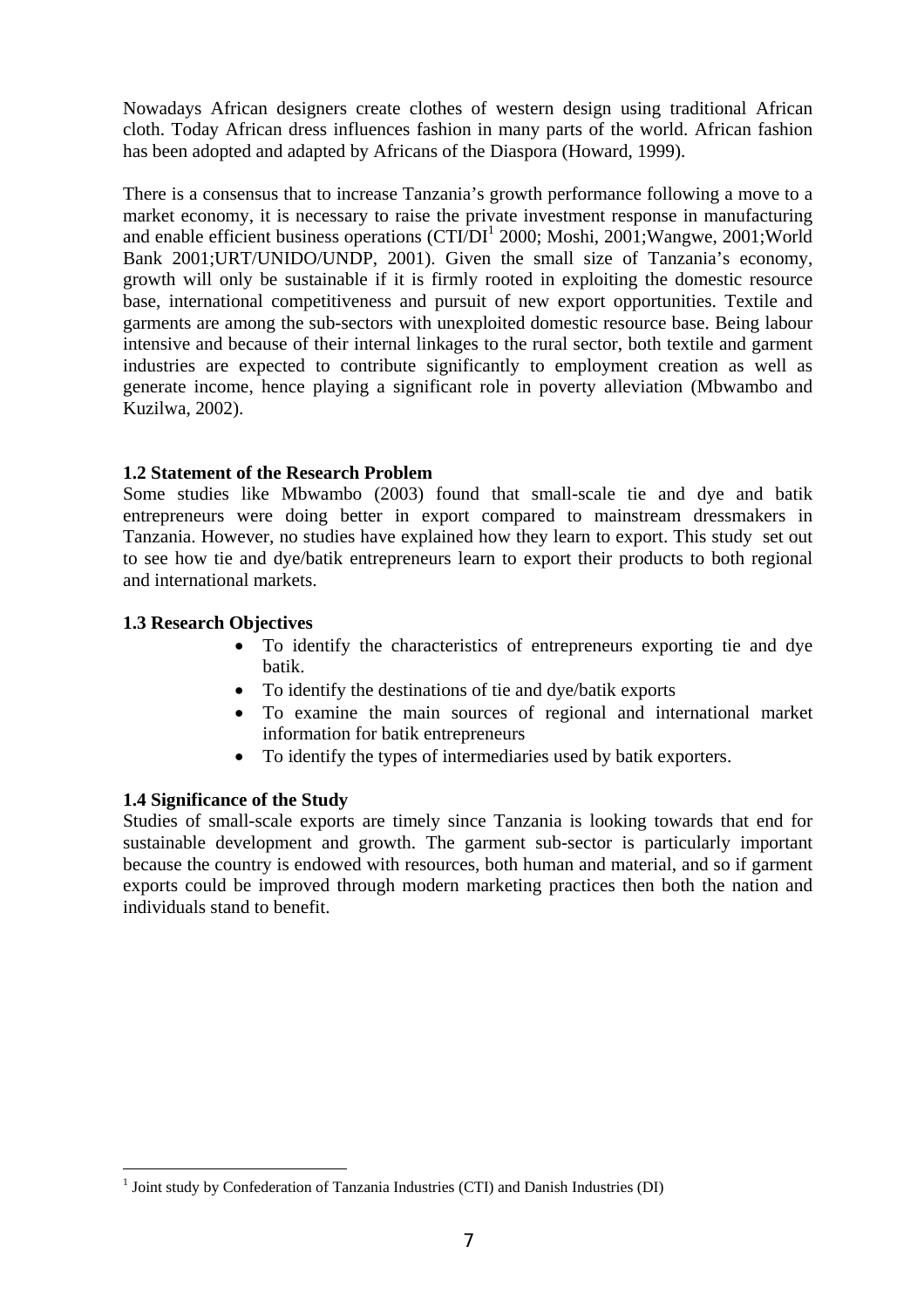#### **Chapter Two: Literature Review**

## **2.1 The Garment Sub-Sector and Batik and Tie and Dye in Tanzania**

In the wake of reforms, most of the garment firms, both private and parastatal, are experiencing operational problems. The problems include outdated machinery, fast liberalisation, rising prices for cotton lint, high electricity rates, shortages of inputs and spare parts and the heavy depreciation of the shilling. Consequently, most of the garment/textile mills have closed or lack working capital.

Further, low managerial skills and lack of motivation result in a stunted pace of operation (Kweka, Semboja and Wangwe,1997).

Despite the stated problems, a recent study by UNIDO and MIT (2001) found that in 2000, garment/textiles and leather sub-sectors were second in the recovering manufacturing sector after food processing. While in 1997 just one garment/textile firm (Sun Flag of Arusha) was active, by 2001 there were ten active mills/factories. These were Urafiki Textile Mills, Namera Group Textiles (the former Sungura Textiles), Blanket and Textile Manufacturers Ltd., Morogoro Canvas, Ubungo Spinning, Mbeya Textiles, Musoma Textiles, Karibu Textile Mills, Lakhan Textile Mills, Affrights Ltd. (former CIC), Kiltex Arusha, A to Z and Sun Flag.

In addition to the formal, big and medium size firms, small-scale enterprise is also featuring in the economy. With a population of about 30 million people in Tanzania, it may be concluded that the garment manufacturing handled by small-garment manufacturers (tailors) is quite significant. Despite their status, they are viewed as offering a critical contribution to the policy goals of employment creation, promotion of economic growth and poverty alleviation (Rogerson, 2000). Tailoring and dressmaking have been operating even before independence. By 1958, there were 860 establishments in tailoring and dressmaking in Tanganyika employing up to 1,954 people (International Bank for Reconstruction and Development Report, 1961).

After 1967, laws, rules and regulations did not favour the development of SME's It is argued for example, that while private SME's were tolerated in the urban areas, in the villages they were effectively outlawed, with the 1975 Ujamaa Villages Act decreeing that all village-based enterprises should be communally owned (Bagachwa, 1993). Also the government regulatory environment has been inimical to the development of such entities.

Apart from the mainstream dressmaking, there has emerged a strong desire towards garment SME's in Afrocentrics (tie and dye dresses, skirts, blouses shirts traditional dresses) which are high quality dresses with international status. These are doing better especially in export compared to mainstream dressmakers. On an average, they employ two to ten qualified tailors and quite a few a have up to or more than twenty employees (Mbwambo, 2000).

Women are quite active especially in Afrocentrics and special occasion wears. Also, they feature well in specialised high quality wears for the affluent.

Batik uses the wax technology where candles are used. Tie and dye is a technique where the material is tied well and dipped in chemical liquids of different colours. These colours contain caustic, sodium and soda ash. Different kinds of material are used to make batik and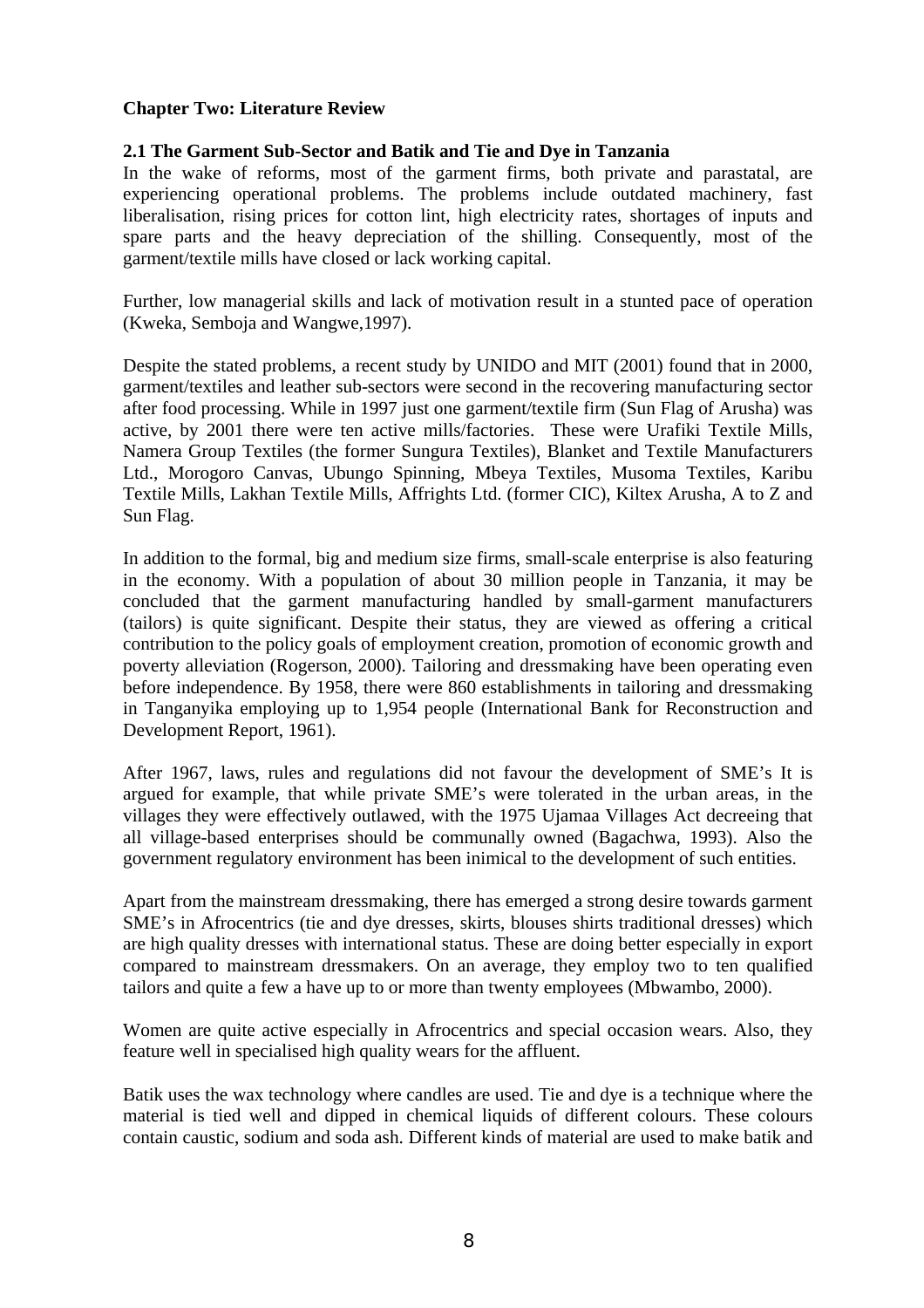tieand dye, for example viscose, baze $e^2$  and cotton. In Tanzania tie and dye viscose material is sold at around six US dollars, bazee at around eight US dollars while cotton costs about five US dollars. Batik materials are more expensive than tie and dye. Most customersof batik and tie and dye in Tanzania are tourists,  $CCM<sup>3</sup>$  followers and church choir members. Most materials for production of batik are bought in Dar es Salaam where they are cheap, but they are also found in textiles mills located in Kagera, Musoma and Mwanza.

It is strongly argued by Biggs *et al* (1994) that there is an increasing demand for Afrocentric garments in the USA. But the market is by no means uniform. Consumer preferences and purchasing criteria differ by demographics and market segment.

#### **International Trade Agreements**

Tanzania is a member of World Trade Organisation (WTO). As one of the Least Developed Countries and a member of WTO, Tanzania is eligible to "special and differential treatment".

In addition Tanzania is eligible for technical assistance from multilateral and bilateral development partners to facilitate the building of its capacity for more effective participation in the system. Further, Tanzania is an active member of two regional economic arrangements in Africa: Southern Africa Development Community (SADC) and East Africa Community (EAC), which would facilitate trade under preferential terms within the widened regional market. SADC has fourteen member states with a combined aggregate GDP estimated at USD 187.7 billion in 2000 (Kritzinger-van Niekerk, and Momeria, 2002). Industry and trade are amongst the areas of cooperation. The SADC protocol aims at achieving free trade by the year 2008. The newly formed EAC with three member states has a population of about eighty million and combined GDP estimated at USD twenty million in the year 2000.

Tanzania is also a signatory to the new EU/ACP Cooperation Agreement signed in Cotonou Benin in June 2000. One of the provisions of the agreement is *European Union acceptance to import duty free and quota free market access to all products but arms* (*ABA) from Least Developed Countries* [\(http://tanzania.fes-international.de/doc/cotonou-tz-trade.pdf](http://tanzania.fes-international.de/doc/cotonou-tz-trade.pdf) 10th September 2005).

Tanzania is also amongst the African countries eligible for USA African Growth Opportunity Act (AGOA) which permits duty free imports to the US market of a range of goods from qualifying countries. Tanzania has fulfilled the requirements for AGOA since 2002 but trade data shows very little exports to the US of textile and apparel. Countries like Kenya and Lesotho show a very high utilisation rate  $(\text{http://www.agoa.info/index.php?view=countery 20<sup>th</sup> May 2005})$ 

Again, the New Partnership for Africa's Development (NEPAD) "Market Access Initiative" by the G8 has committed resources to be used through regional organisations such as SADC. This will offer assistance aimed at, among others, improving the quality of processed products to meet international standards, strengthen standards organisation and establish accreditation infrastructure.

l

<span id="page-8-0"></span><sup>&</sup>lt;sup>2</sup> Traditional wax material mostly from West Africa

<span id="page-8-1"></span><sup>&</sup>lt;sup>3</sup> A political party which uses yellow and green colours in their meetings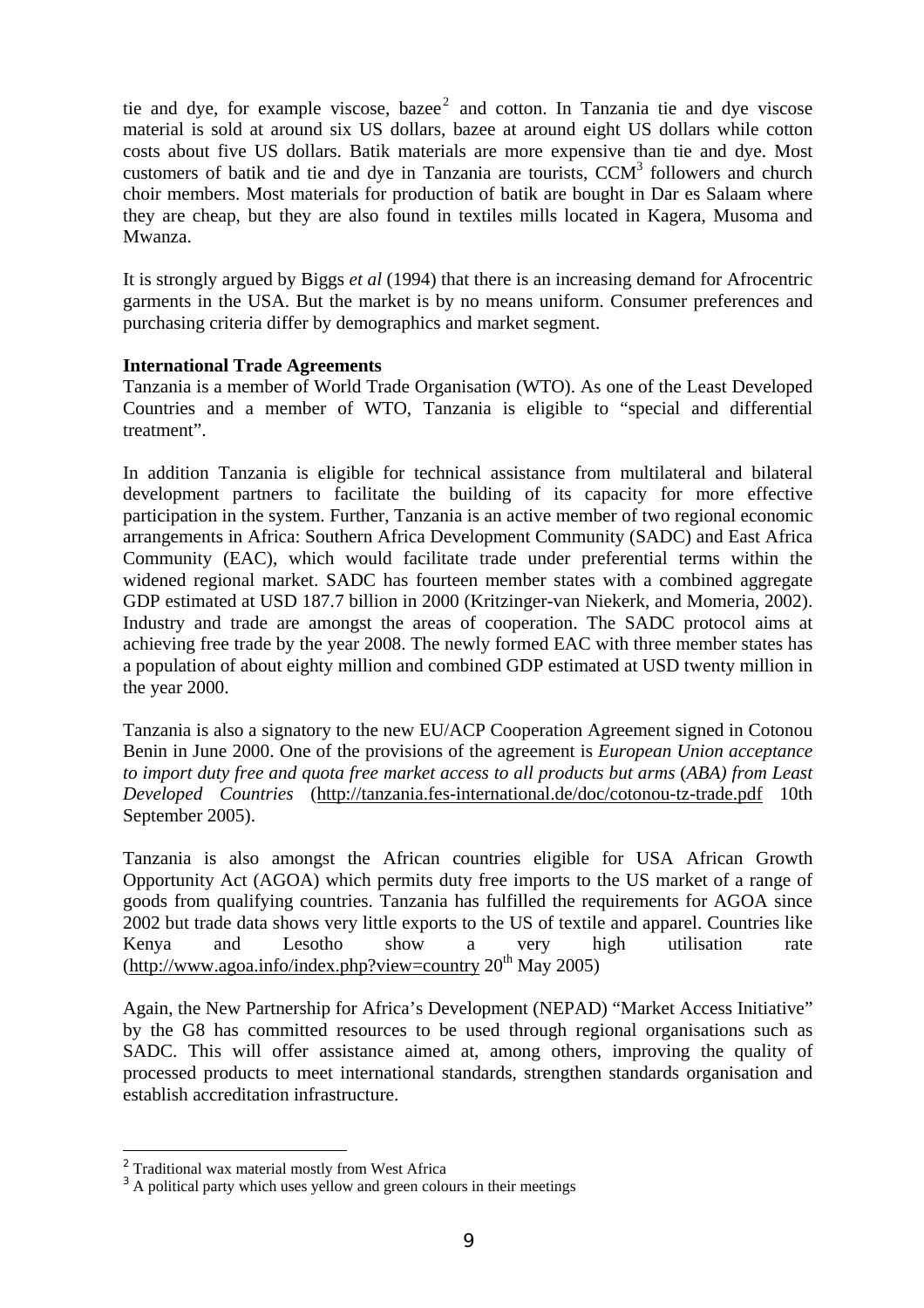#### **2.3 Support Services and Challenges to SME's**

At the institutional level there are a number of public and private sector institutions such as Artisans Development Agency of Tanzania (ADAT), UNIDO, Pride Africa, Equal Opportunity for All and Small Scale Industry Organisation (SIDO) that support industrial development. They provide various support services including finance, advisory services, information, training on entrepreneurship, research and development, investment promotion and technology development. These institutions however face capacity constraints, lack of exposure to best practices developed globally and lack of coordination. The challenge is how these institutions can be mobilised so that they apply best practices in supporting industrial development and in addressing key constraints faced by manufacturers.

Global commodity chains are instrumental to international competitiveness. The usefulness of value chain analysis has been demonstrated in studies of industries as varied as fresh fruits and vegetables, garments, footwear and automobiles. The concept of global value chain recognises that the design, production/processing and marketing of many products involve a chain of activities divided among enterprises located in different countries/places.

Value chain analysis is thus helpful in identifying those areas of production which are subject to intensifying competition and hence declining terms of trade, while exposing the processes which allow poor countries and poor producers to upgrade their activities so as to provide for sustained income growth (Gereffi and Kaplinsky 2001; Kaplinsky 2000).

Amongst the problems pointed out in recent studies, which hinder Tanzanian small scale enterprises from being internally competitive, include lack of market and technological information; poor attitude on quality or poor support services to facilitate production; low and unexploited linkages that can add value to Tanzania exports; inability to enter international supply chains with high value added, low entrepreneurship development and outdated technology. (CTI/DI, 2001; URT/UNIDO/UNDP, 2001)

At the same time, the international market for the products from these sub-sectors has over the last ten years been much influenced by liberalisation and globalisation. Industrialisation today is the result of an integrated system of global trade and production.

In this emerging global system, production capacity is distributed among an unprecedented number of developing as well as developed countries (Korzeniewicz *et al,* 1992). Full commodity network includes: the agro-extractive sector (cotton), the industrial sector (textile and clothing manufacturing) and the service sector (activities associated with export, marketing and retailing of textiles/garments). The extent to which a country can gain from trade depends on how it gets access to, and gainfully participates in the global chains.

The current industrial development context in Tanzania is characterised by a series of opportunities and challenges operating at the national, institutional and enterprise levels. At the policy level, the government has committed itself to a profound process of restructuring, promotion of foreign direct investment, capacity building and policy reform geared towards increasing the contribution of manufacturing sector in poverty reduction, equitable access to basic services and economic recovery. Sustainable Industrial Development Policy (SIDP) and Small and Medium Enterprises (SME) Policy are some of the direct testimony to this. Implementation of these policies by various stakeholders is one of the key challenges.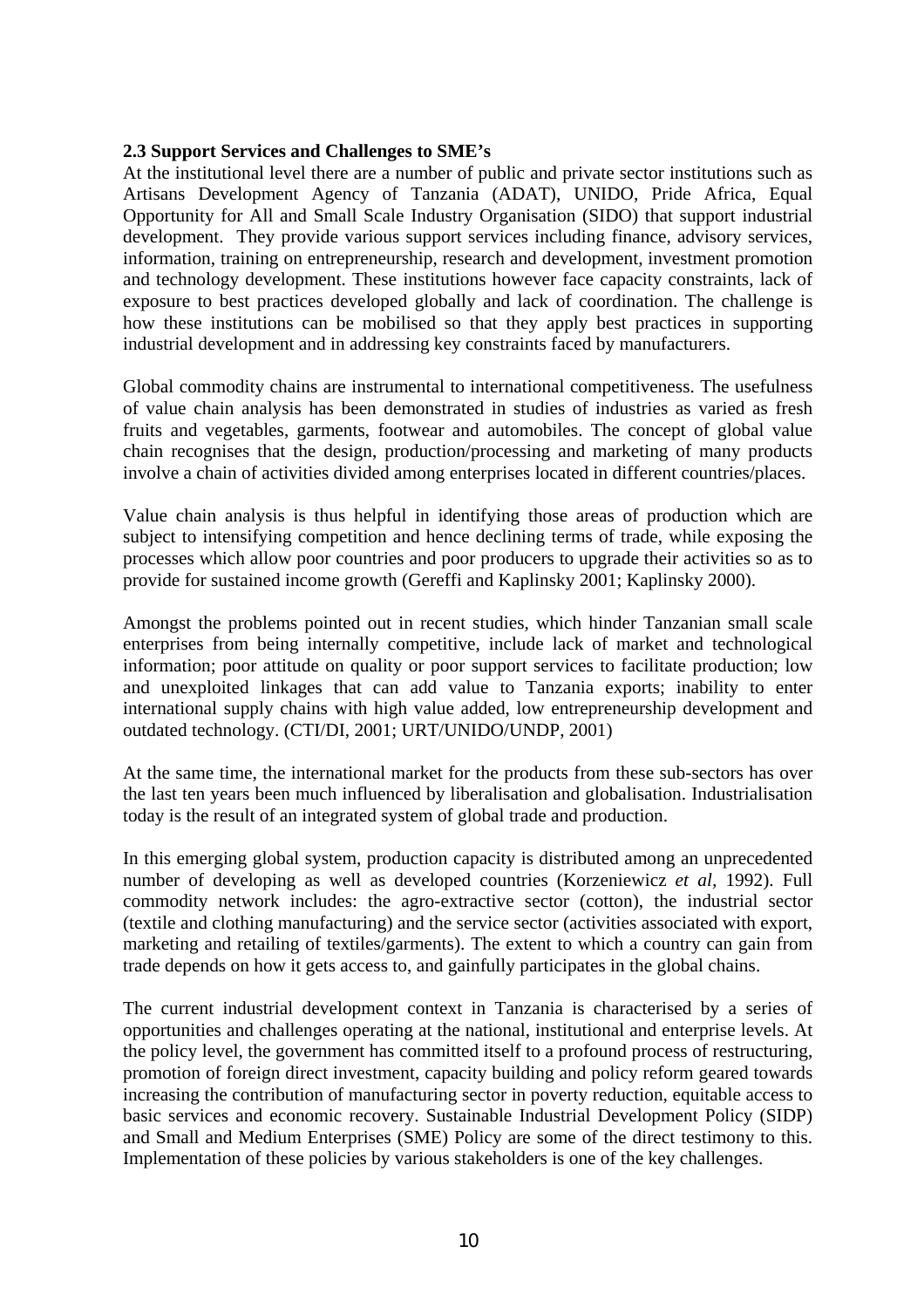The country is endowed with a rich agricultural resource base, which has been instrumental in the industrialisation of Tanzania. The agricultural sector provides supplies to more than ten industry groups which together account for more than half of the manufacturing GDP and over sixty per cent of manufacturing employment.

However, the potential from this sector is far from being fully exploited. More than ninety per cent of agricultural products, including cotton, are still exported in raw form denying the country and individuals benefits originating from value added. Agro-industries, therefore, provide a base for some other sectors.

## **2.4 Small Enterprise Performance**

There is no universally accepted definition of small enterprise in Africa. Even definitions in other countries lack uniformity and reflect the relative development of the respective economies. For instance in the USA, the small business administration defines small business as any business with less than 500 employees. This figure may represent medium to large enterprise in the African context. Performance, efficiency, and productivity are terms used interchangeably in discussing behaviour and achievement. Efficiency and productivity refer to a ratio of outputs divided by inputs, but performance is a broader term incorporating efficiency and productivity in overall achievement (Andersson, 1987; Balunywa, 1999). Performance refers to how well a firm is doing, in terms of measurable indicators such as: sales volume, level of employment, market share, fixed assets and the like.

Performance means a measure of competitiveness of a firm (Cohen, 1983). Good performance embodies efficiency, profitability, innovation, progress, employment and income, which in a more dynamic setting results in firm growth (Goedhuys, 1998).

White (1999) notes that unlike in medium and large enterprises where there is a management team to oversee various business functions such as marketing, finance, engineering, and research and development, in micro and small enterprises the entrepreneurs themselves perform these functions. Further, Deakins (1996) says that performance/growth in small businesses is a complex process, which is neither nearly continuous nor does it depend on a limited number of factors. In the same line of thinking, Bridge *et al* (1998) say that in practice there are many factors that interact and influence enterprise growth, and they doubt whether it is possible to isolate individual factors. In his review of a number of empirical studies that examine which characteristics are related to growth, Storey (1994) finds no conclusive evidence that permits the development of a profile or model of the growth/performance of small enterprise. Satta (2003) says that what appears to be the consensus among most scholars therefore, is that enterprise growth, or its absence, can be attributable to a wide variety of factors.

Although many studies recognise, for example, the importance of the availability of financial and other resources, managers and management skills that can adapt to and cope with a changing environment are equally important. Bridge *et al* (1998), for example, group factors that are thought to influence small business growth into two categories: factors internal to the firm, and factors external to the firm. They talk of factors internal to the firm as the entrepreneurs' characteristics such as personality, behaviour, attitude, capability, the business itself in terms of its structure and goals, and the performance of its management, in particular their ability to make rational decisions about its operations. On the other hand, factors external to the firm include among others macro-economic variables such as aggregate demand, taxation, inflation rate and interest rates. Other externally influencing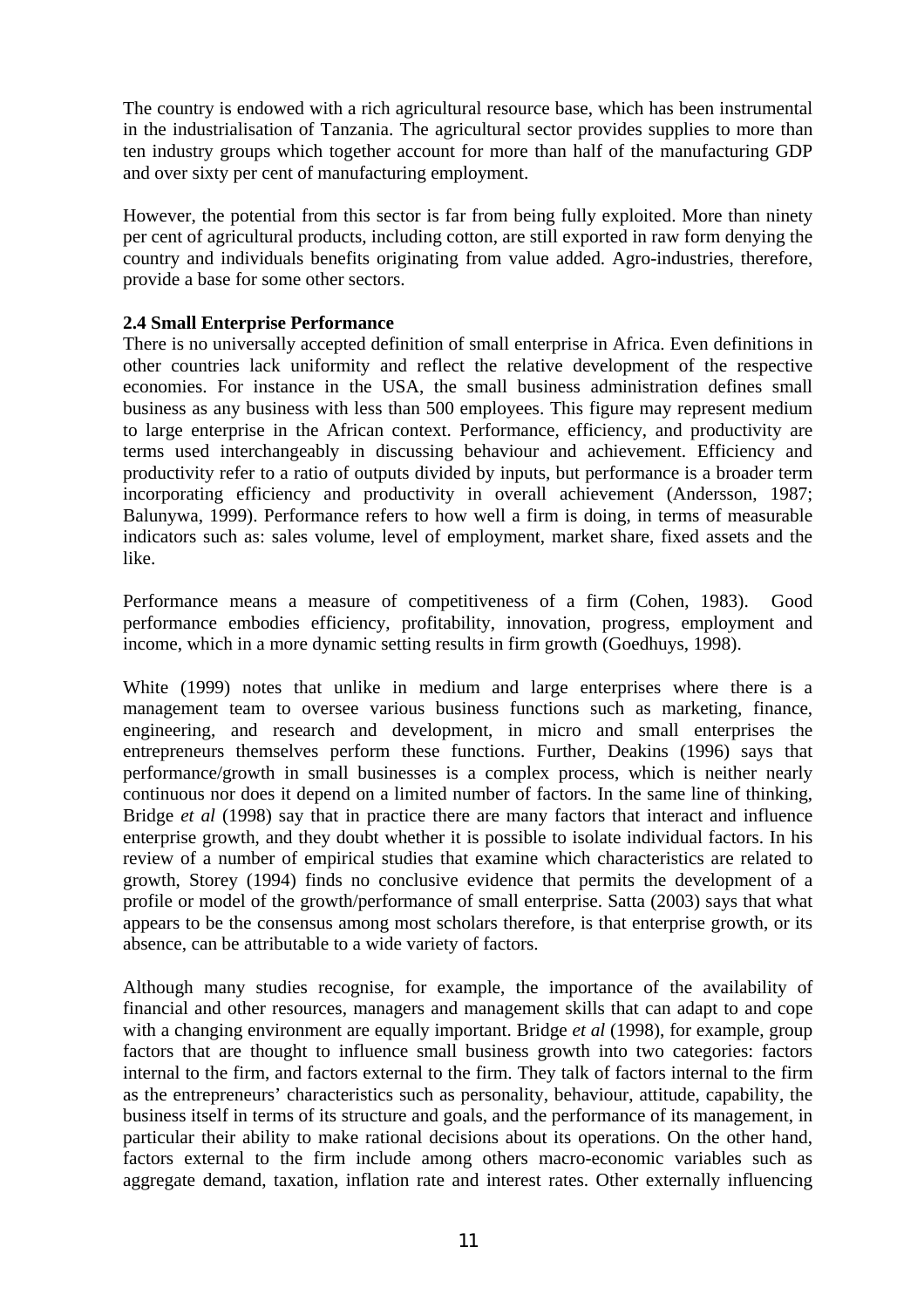factors relate to regulation and administrative burdens, or more colloquially, 'red tape and bureaucracy'.

## **2.5 Major Influences on Firm-level Export Performance**

While the literature on export performance is replete with the discussion of factors that attempt to explain successful firm-level export performance in most of the developed part of the world (Reid, 1981; Czinkota, 1982; Cavusgil and Noar, 1987; Aaby and Slater, 1989; Gripsrud, 1990; Czinkota and Ursic, 1991; Beamish, Craig and McLellan, 1993; Chetty and Hamilton, 1993; Katsikeas and Morgan, 1994; Valos and Baker, 1996; Shaoming and Simona, 1998; Thirkell and Dau, 1998), few studies have been undertaken to explain successful firm-level export performance in SSA (Lyakurwa, 1998; Wangwe, 1995; Ssemwogerere and Kasekende, 1994). Furthermore, while most of the studies have tended to concentrate on extra-firm factors such as policy environment, infrastructure and institutional environments and market factors (Ssemwogerere and Kasekende, 1994), firm level and intra-firm factors particularly, the role of key decision makers (top management) in firm-level export performance has been largely neglected. In Uganda, for instance, more research has tended to focus on extra-firm factors with limited or no research focusing on firm level and intra-firm factors affecting firm export performance. Of the extra-firm factors reported, the most serious ones were mainly: high overhead costs (utility prices, taxes, corruption, cost of finance), poor utilities, inefficient public services like customs clearance (Svensson, 1999), as well as high tariffs, quotas and unfavourable policy regimes in regional markets (Ssemwogerere, 1997).These factors have tended to be similar across most SSA countries.

For instance, the non conducive policy framework, raw material problems, infrastructure problems including the inefficiency and cost of basic utilities of telephone, electricity, water and transport, and bureaucratic obstacles were the main hindrances to successful exportation reported by firms in Zimbabwe, Nigeria, Ivory Coast, Cameroon, Tanzania and Kenya (Njikam, 1998; Wangwe, 1995). The findings underline the fact that among the extra-firm factors, infrastructure and institutional constraints including bureaucratic bottlenecks play a much bigger role in inhibiting export performance more than policy related factors. Poor infrastructure, institutional constraints and bureaucratic bottlenecks increase the cost of doing business substantially rendering firms less competitive.

Although explanations of export performance based on extra-firm factors have tended to dominate, they have left many questions unanswered and this study seeks to make a contribution to this gap.

## **2.6 Information Technology, Data Sources and Entrepreneurship**

It is recognised that international competitiveness crucially depends on successful adoption and diffusion of information technology (IT). It is a tool for achieving quick response, just in time management and other modern practices. A number of organisations that aim to promote the use of IT had been established in public and private sector. It has been identified as a key sector for industrial diversification. In 1995, Mauritius established an Informatics Park to provide physical and telecommunication infrastructure to both foreign and local operators. Very recently the Mauritius government has embarked upon a cyber city development. In spite of good IT infrastructure available in Mauritius, SMEs are not principal users yet (Beyene, 2002).

Entrepreneurs globally have said that access to information, especially market information, is their first priority in accelerating the growth of their businesses. The major information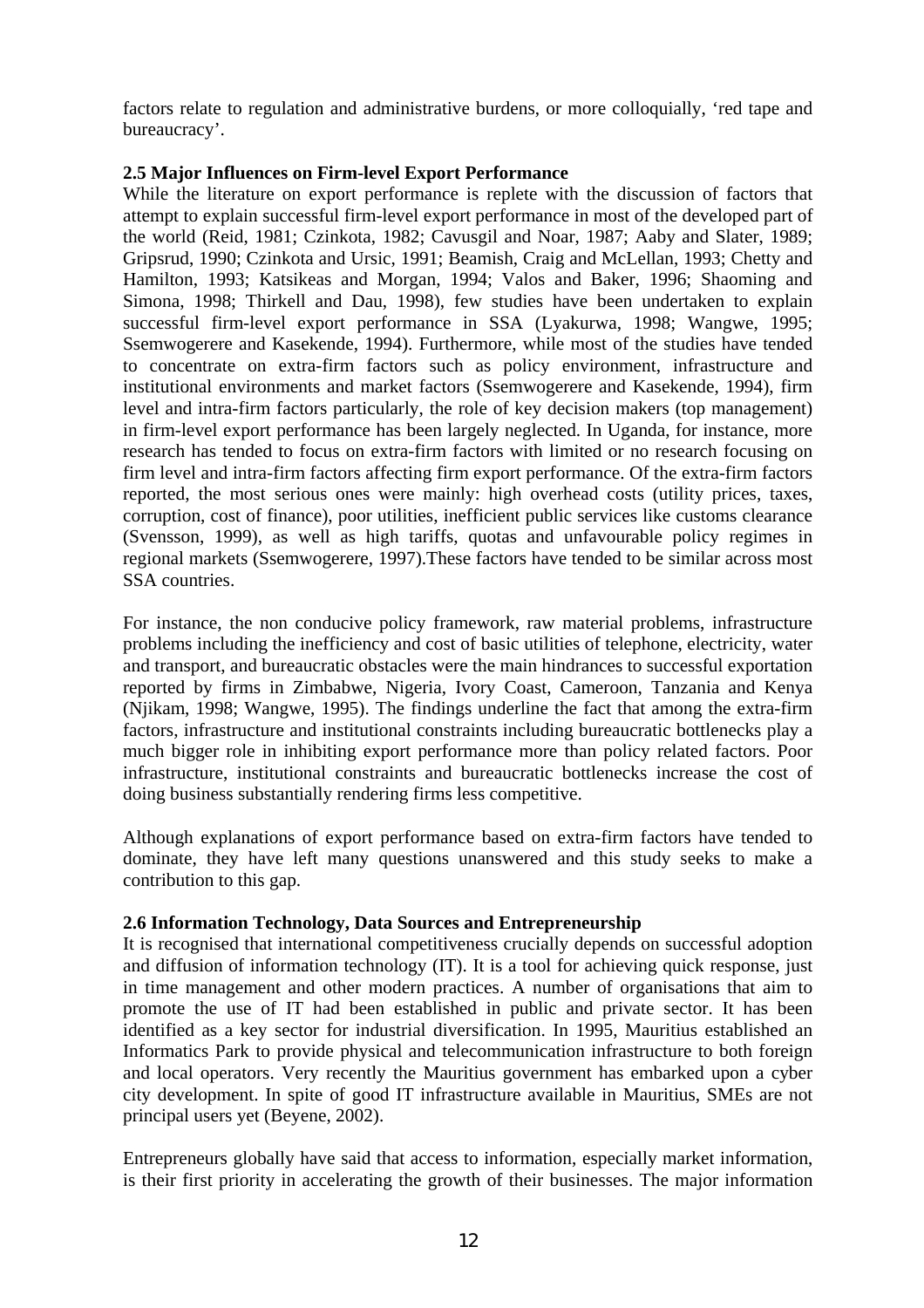needs of small businesses in developing countries are for information about supply (obtaining inputs), demand (new and existing customers), finance (business management and obtaining additional finance), the environment in which they are doing business, and skills (Hafkin and Taggart, 2001). It is assumed that IT could work well for women entrepreneurs (who in many developing countries account for majority of owners of small, medium and micro enterprises), as it allows them to save time and costs while trying to reach out existing and new customers.

According to Kristiansen (2001), lack of knowledge and access to business information has made women in small-scale businesses unable to compete with other established businesses worldwide. One of the reasons is that in Tanzania as in other developing economies, most of the women operate along traditional ways of organising production and marketing. Due to this pertinent feature, business information that comprises knowledge of suppliers and customers, competitors and business partners, as well as of technical and managerial aspects of business operation, and of relevant qualities of the business environment, such as laws and regulations is largely not available.

In a study on ICTs and Small enterprise, Duncombe and Heeks,(2001) show that entrepreneurs depend predominantly on their own internally generated knowledge and experience which has been built up within their present business or as a result previous employment/business ownership. Externally generated information is sourced primarily through informal business networks of customer and supplier of family and friends. Formal institutional data sources such as banks, consultants and business support agencies are not seen as being particularly important to them.

#### **Business Networks and SME's Foreign Markets**

Studies on business networks have found that networks of the owner-managers initially facilitated entry into foreign markets. They network with friends, customers, and close family, independent distributors of foreign markets, cluster members and local producers. Enterprises with business linkages in the form of relations to parent companies or joint ventures or otherwise engage networks, like business associations have enhanced exporting probabilities (Gumede and Rasmussen, 2002; Rutashobya and Jaensson, 2004). This study aims at bridging the knowledge gap that exists on how small scale entrepreneurs are learning those networks and succeed to export.

## **2.8 Conceptual Framework**

The conceptual framework used for organising and interpreting the result of the findings is the Learning Organisation framework. In the simplest sense, a learning organisation is a group of people who are continually enhancing their capability to create their future. The traditional meaning of the word learning is much deeper than just taking information in. It is about changing individuals so that they produce results they care about, accomplish things that are important to them (Senge, 1990).The learning process includes getting appropriate knowledge, the skills needed for doing what they want to do, and a change of attitude to business and what one is doing in the business. Also, networking intimacy, inspiration by others, and experience sharing are of great help. Levitt and March (1988) and Markoczy (1994) regard organisation learning as encoding past experiences into organisational routines that are interpreted by organisational members through institutional community. Organisational routines here refer to rules, procedures, conventions, strategies, structures of beliefs and paradigms that guide organisational practices and are imprinted in organisational learning, so that organisations can attain a high level of efficiency in carrying out their routines. If the organisations need to adapt themselves to a changing environment, they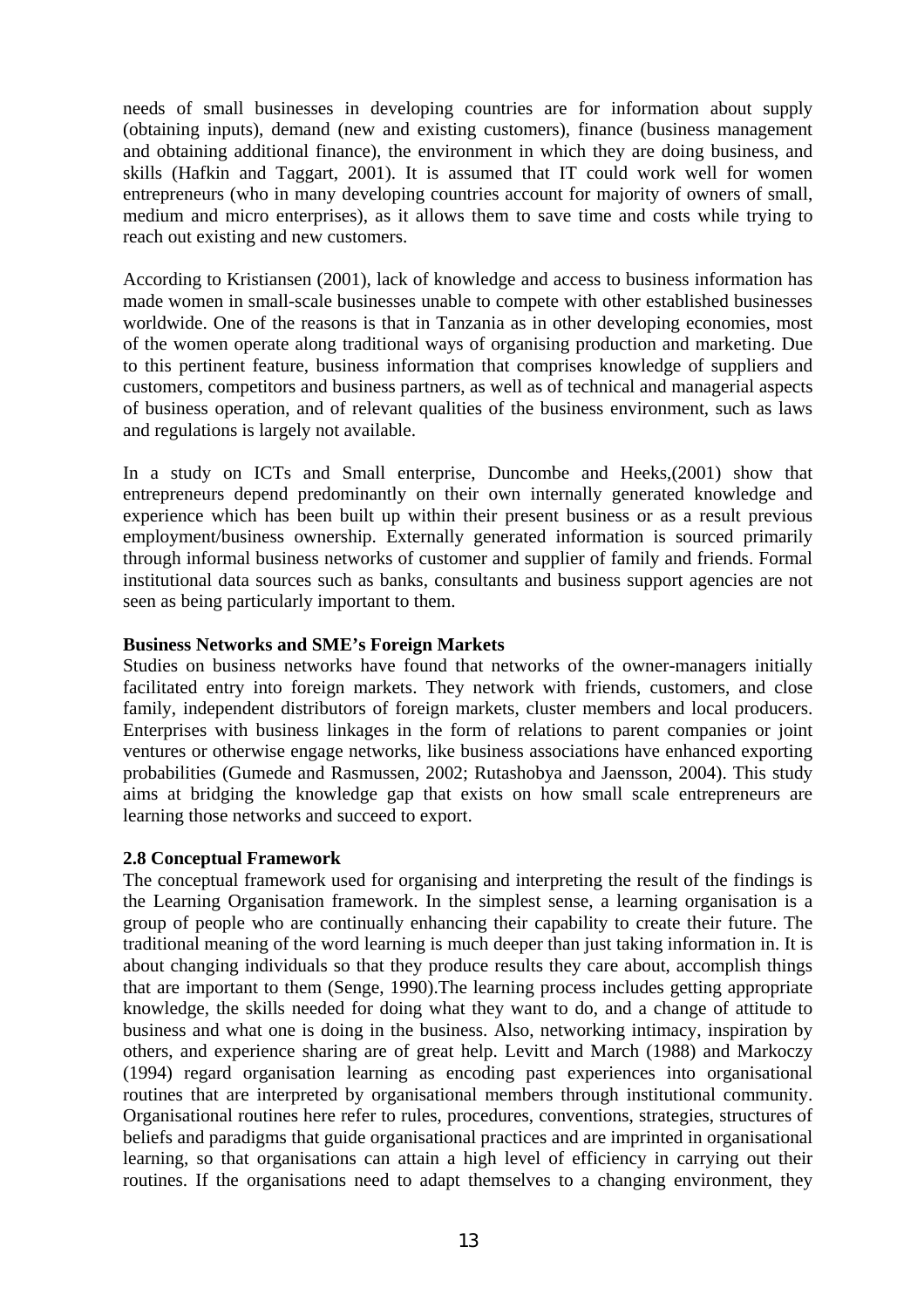have to unlearn their earlier routine (Nystrom and Starbuck, 1984 cited in Markoczy, 1994). In the learning organisation managers are researchers and designers rather than controllers and overseers.

The study intends to see how tie and dye and batik entrepreneurs are learning to adapt themselves to increasingly unveil free market practices in both regional and international market and succeeds to export tie and dye and batik wear.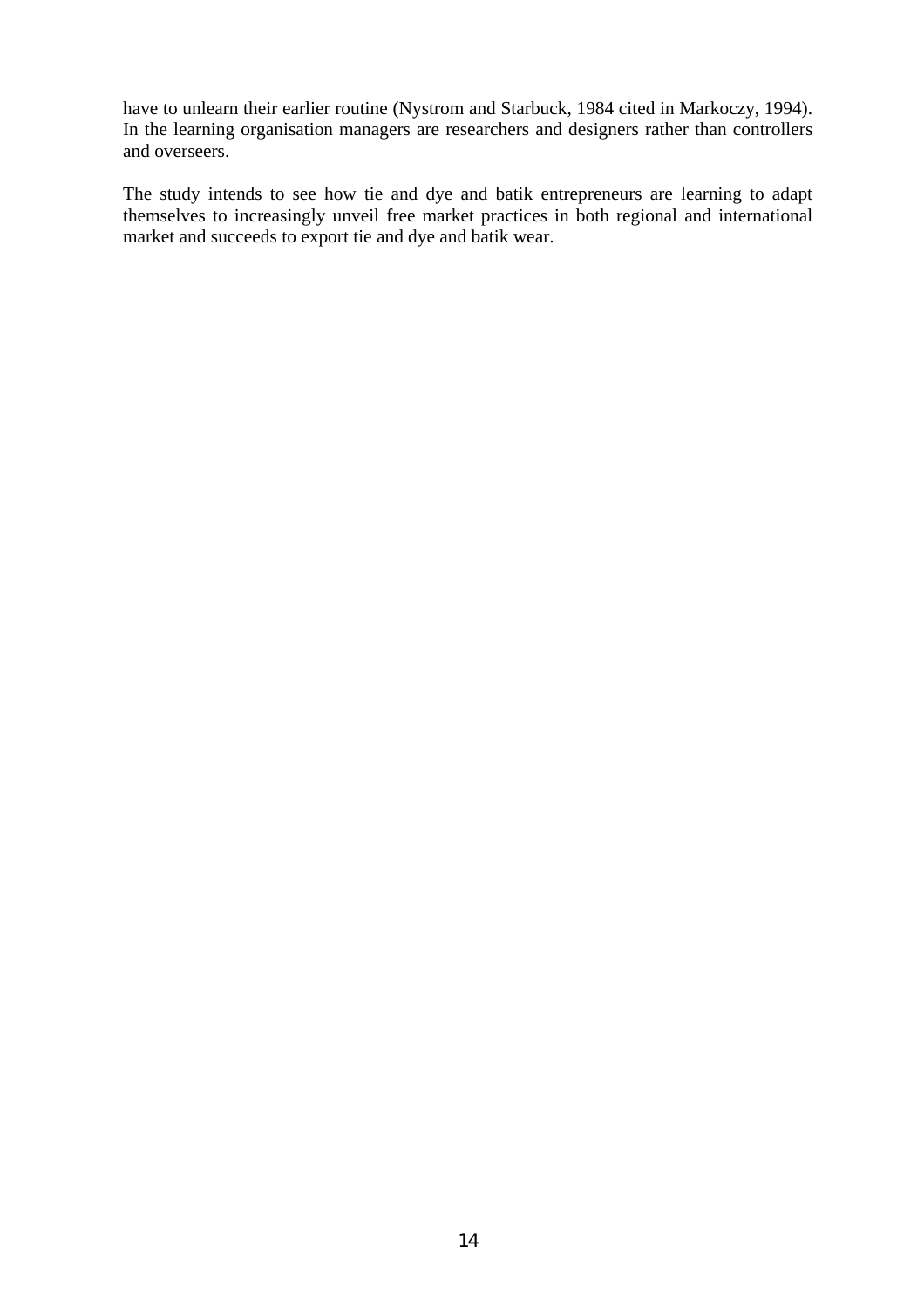## **Chapter Three: Methodology**

#### **3.1 Research Design**

The two phases of the study employed qualitative methodology, and specifically a case study. This is because tracing the learning of export process in most cases entails 'how' and 'why' questions, which are better answered by case studies rather than research designs such as surveys.

Remenyi, *et al* (2000) argue that case studies are being increasingly used in business and management studies as an evidence-collection approach for several reasons, including the fact that the scope of the case study is extensive, ranging from individuals, to business groups, to fiscal policy. Further, a case study approach emphasises the total or holistic situation as a combination of different factors and this orientation is most appropriate when dealing with the complexity of business.

## **3.2 Units of Enquiry and Area of Study**

The units of enquiry were small-scale batik/tie and dye garment firms that produce and export; those that export, and those that produces and sells in the local market. Nonexporting firms were included as units of enquiry to see the differences in learning the market. For convenience purposes, Dar es Salaam and Arusha cities were selected as the areas of study. These are areas where small-scale garment firms particularly in Afrocentrics, (tie and dye and batik garments) are many and quite active. Some of the cases were found in Saba Saba<sup>[4](#page-14-0)</sup> International Trade fair in Dar es Salaam between June and July 2005.

## **3.3 Sampling Techniques**

Seven cases from each town were selected from a population of small batik/tie and dye garment firms as follows: three cases making and exporting batik; two cases making and selling batik locally, and two cases dealing with export of batik only. Also snowballing technique was used i.e. the first sample element selected was asked to identify other target member of the population (Craig and Douglass, 1999). The sampling was not random, therefore it may not be possible to generalise from this study.

## **3.4 Data Collection**

Structured interview guides for in-depth interview were used to collect primary data. In the process, respondents were given time an opportunity to enter the research platform with their own perspectives or "Actors View Points". Both the researcher and her assistant recorded every reply from respondents and later they compared the replies before writing a case. Observations were also important in some cases. Actors View Points is important in qualitative studies because it unravels underlying meanings and interpretations of those immersed in particular practices. Research respondents were interviewed twice. The first interview was conducted in the first two weeks of July 2005, and the other between the last week of September and the first week of October 2005. The second interview guide was based on looking at information that missed or not well explained in the first interview.

## **3.5 Data Analysis**

l

Data analysis followed content analysis where practice was compared with grounded theory to see if there is a matching or mismatching between the two. In analysing data the main headings of the interview guide were used. In that case, each section in the analysis chapter

<span id="page-14-0"></span><sup>&</sup>lt;sup>4</sup>Saba Saba is an International Trade Fair conducted annually on 7<sup>th</sup> July at Julius Nyerere Grounds in Dar es salaam Tanzania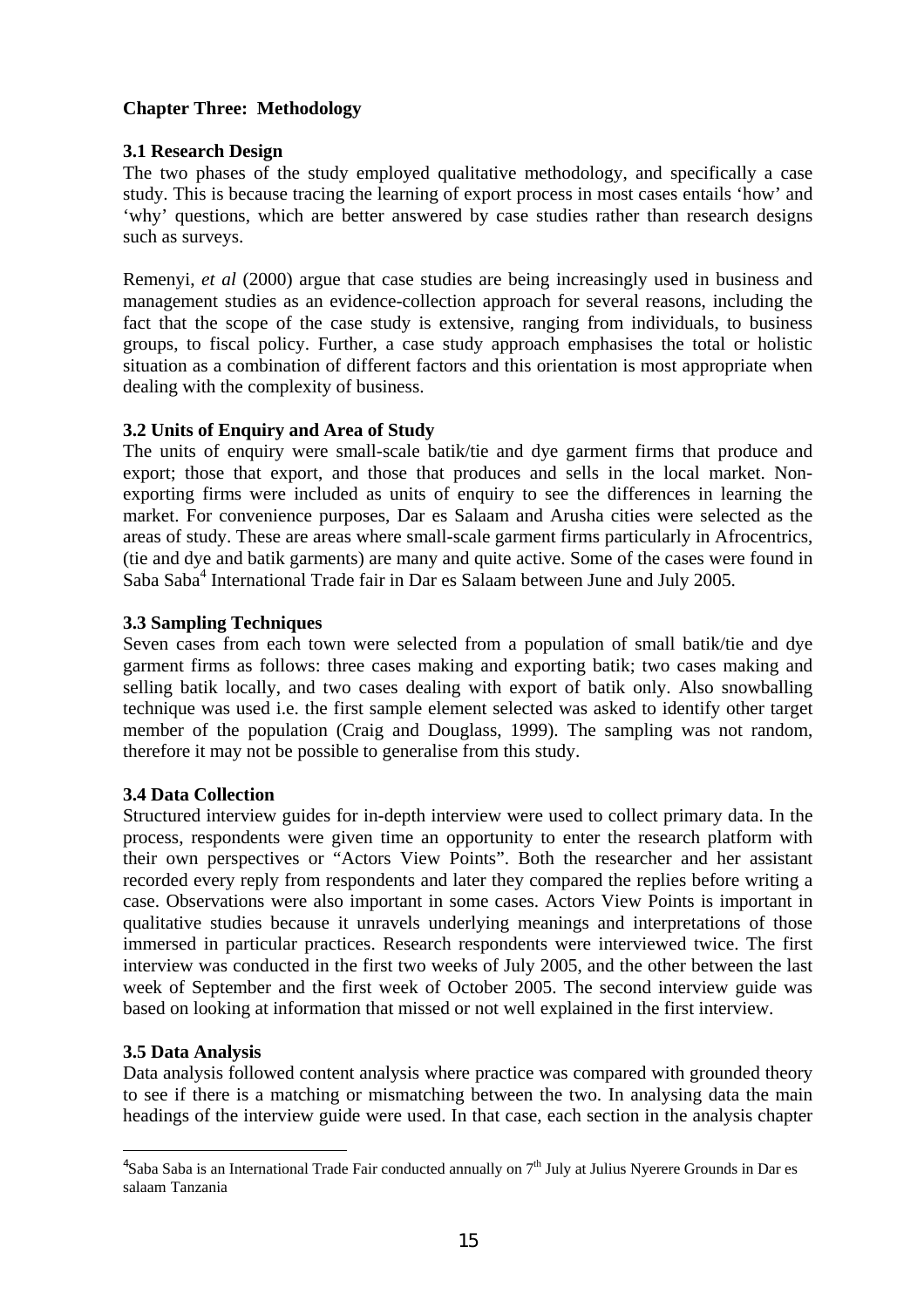discusses one of the headings of the interview guide. Although cases are thought to have no general conclusions, such analytic generalisations are quite significant. Currently, there is a growing number of studies, especially PhD dissertations, which make conclusions on case studies. For example Gambeson (1988) said that it no longer seems so 'obvious' that a limited number of observations cannot be used as a basis for generalisation. Nor does it appear to be 'obvious' any longer that properly devised statistical studies based on large numbers of observations will lead to meaningful generalisations.

All the cases have been narrated although others show more interesting futures than others. All the cases are also included in cross case analyses in Appendix 1.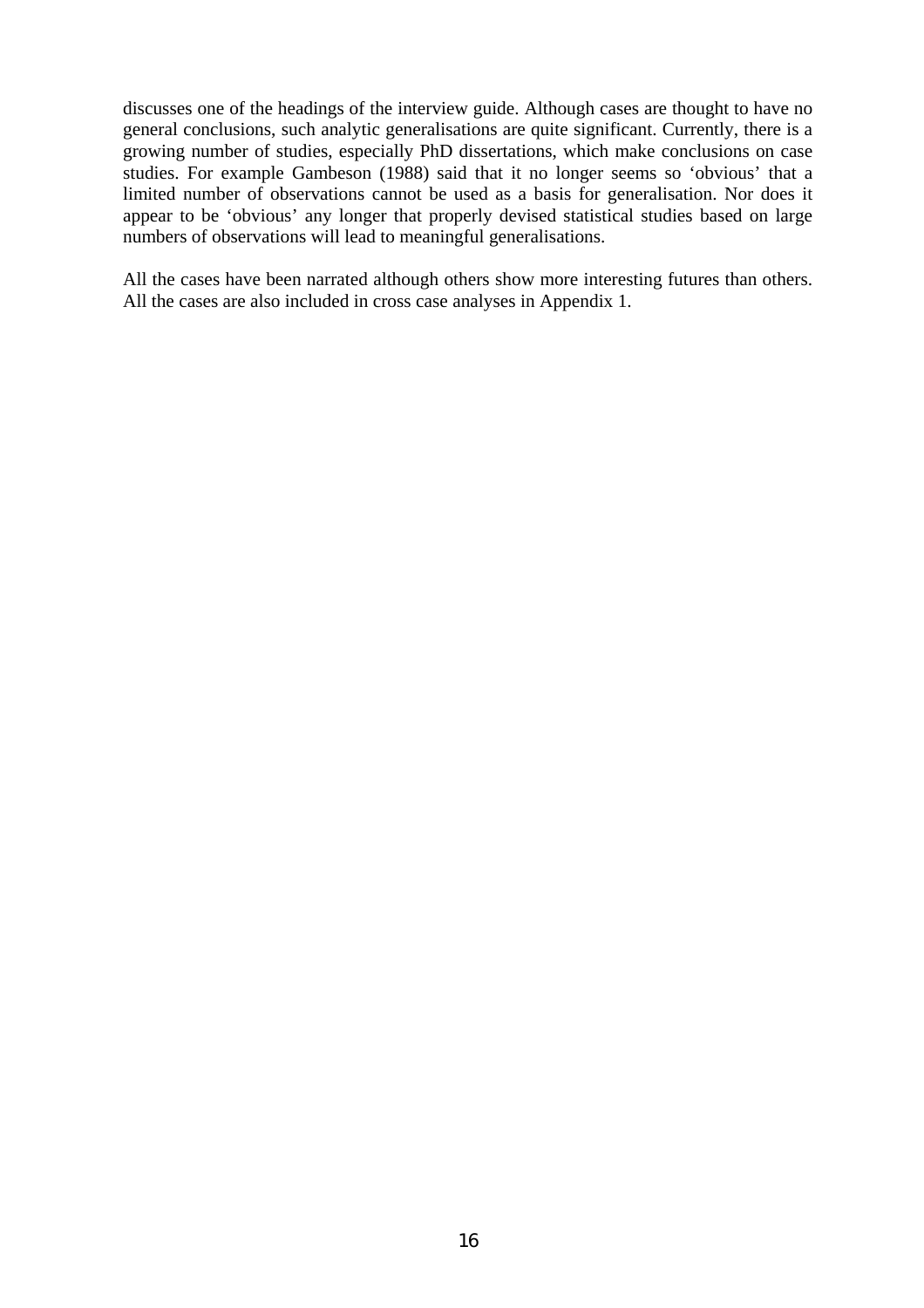## **Chapter Four: Cases of Batik and Tie and Dye Small Scale Entrepreneurs**

## **4.1 Case 1**

Case 1 is a Chagga businessman aged 48 years. He has six children and three dependants. He completed Form Four in the 1980's after which he started producing and selling batik and tie and dye. Case 1 like other businessmen has also ventured in other projects for extra income.

*"This business of making and selling batik and tie and dye has increased my income which has enabled me to buy cows and pigs, therefore I am also a farmer. I have about 27 years' experience and up to date I have not hired a business place. All manufacturing is done here at my home."*

Case 1 produces tie and die batik products in large quantities. The products include wall pictures, batik materials and dresses and shirts for both children and adults. His products are sold in South Africa, Malawi and Kenya, though most are sold in Tanzania. He smuggles the batik in order to avoid custom duty.

*"Normally I make arrangement with bus conductors or drivers so that I can share with them the little custom duties avoided. When I have a big order I pay custom duty. This method is done with export to Kenya and Zanzibar. For those products exported to South Africa and Malawi, traders approach me to buy for exports."*

Case 1 uses agents in South Africa who link him with batik retailers. He deals directly with wholesalers and retailers in Kenya, Da- es Salaam and Zanzibar. Local traders in Arusha buy the products from him to sell to tourists along the roads towards Manyara and Ngorongoro National Parks. He says he does not employ relatives as they are either uncommitted or lack knowledge of the markets, but he knew most intermediaries through exhibitions and through networking with colleagues in business. He puts a trademark with his name, mobile phone number, and postal address on each product as a way of advertising. At one time he used road signs for directions to his workshop that had the words '*Temba Gallery: Batik Producers'*. With this method of advertising, he got many tourists in Arusha buying his products that, even after returning to their homes, used to write to him to send them some products.

*"With this prosperity I got many foreign currencies especially dollars but thieves started following the dollars at night so I removed the road sign. Now my income has slightly gone down."* 

Case 1 has attended the Arusha Museum several times to exhibit his products. These exhibitions have resulted in big orders, and he often receives orders for fifty to 100 orders of pieces from the United Kingdom, which attract give very good prices. He says the exhibitions have helped him improve on product quality and design, and also to network with agents and customers. He cannot comment on the standards of his product because he is not registered/recognised by the Tanzania Bureau of Standards [TBS], but he normally buys batik colours of high quality at higher prices to improve the quality of his product. He gave the example of a particular high quality batik colour known as 'paa ya paa' gallery.

Since 2000 Case 1 has been producing batik products only because he says tie and dye involves the use of harmful and poisonous chemicals, which he blames for the death of his wife.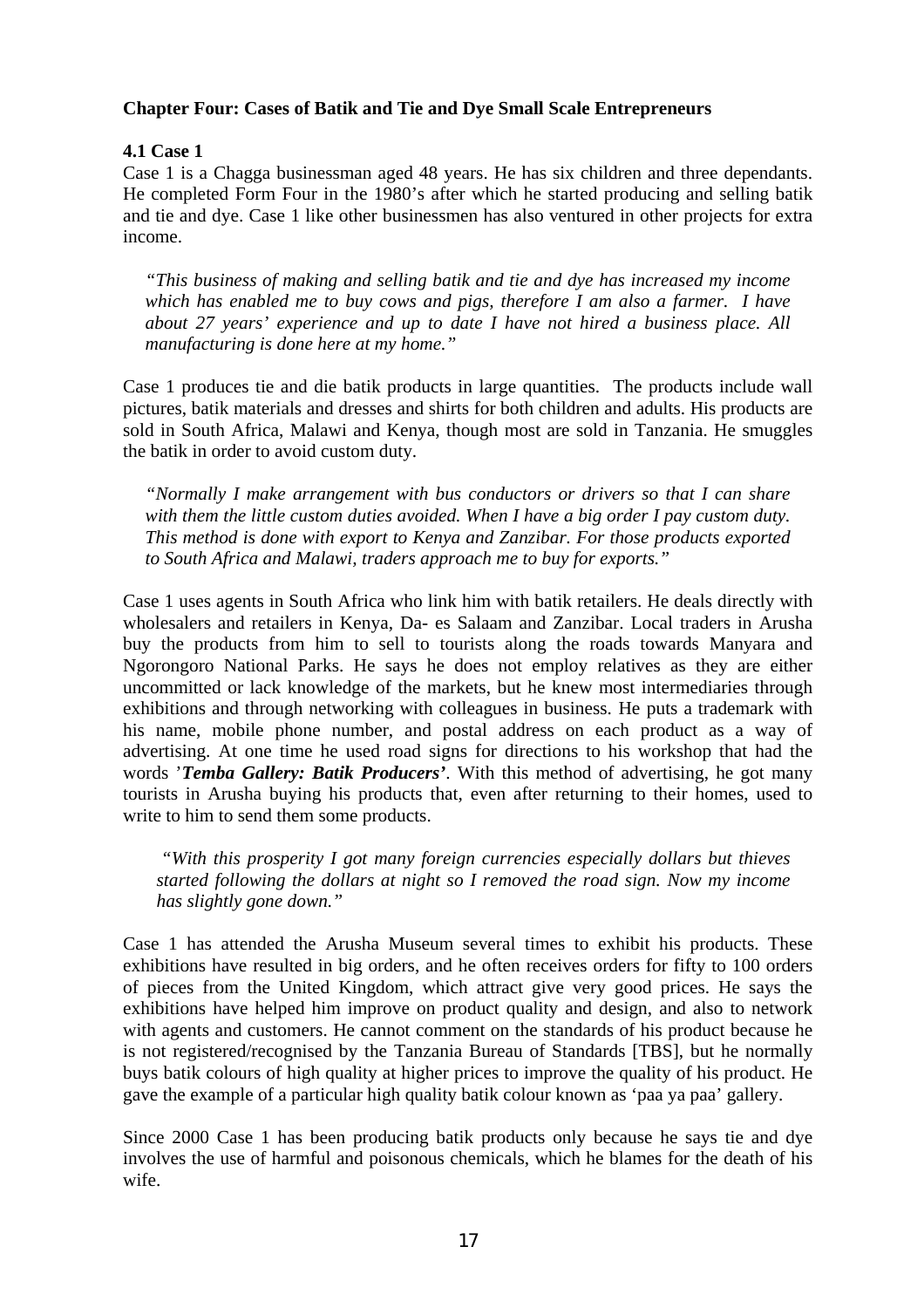*"Tie and dye producers have no standards of the concentrations or proper ratio of these chemicals as a result it is common to hear customers complaining of rashes and other skin diseases after wearing our products."* 

*"I receive customer complaints directly from them. They approach or call me to give comments about my products and it has helped me to improve quality and learn the export market preferences like colour, designs and styles. For example for products to be sold in Tanzania especially for those products, which show Mount Kilimanjaro, the view must be in the northern part of Tanzania geographically and must be accompanied by green vegetation and banana plants. This is a true picture when you observe the mountain from Tanzanian side, but the same product to be sold in Kenya the picture will be observed in the southern part geographically and must be accompanied by dry vegetation (nyika). Some customers contact me to discuss issues about colour arrangements of different products. For example, a picture of a Maasai person must have only two major colours i.e. violet and blue and rarely black. Sometimes a fight against wild animal is shown. I have learned this from my customers. That is what customers abroad have heard about the Maasai. This information helps me to capture more markets both regionally and internationally.* 

Case 1 cannot tell precisely what his annual income as his earnings also go to sustain his family. He is able to fend for his family's needs without financial assistance, and estimates his profit to be two million Tsh per year.He has employed six people on temporary basis, whom he pays per piece produced. Some of his employees work for other producers as well. The employees deal with production of batik and tie and dye only while he does the marketing.

He received training on how to be an artist, sewing batik and how to produce them. He was also trained on how to tie and cook tie and dye by a retired lecturer from Dar es Salaam University called Lemunge at Enaboishu Secondary School.

*"I was in form three when I received the training. It was just an informal training as it was not included in the syllabus, and being taught by part time teacher. In these sessions we were not taught anything about marketing."* 

#### **4.2 Case 2**

Case 2 is a businessman aged 42 years. He has two children and he completed Standard Seven in 1970's. He was formally employed by Mt. Meru Hotel as a stores clerk. Later he was employed by Hard Board Industries in Arusha and lastly as an assistant in a tie and dye and batik small business. He started his own tie and dye batik business in 1979.

He produces batik and tie and dye wall pictures and batik materials with different decorations. He does not produce in large quantities because of shortage of willing people to work in the workshop. He thinks people prefer other jobs that pay better.

*"I produce in small quantity to get enough to eat in a day and every process of producing tie and dye and batik is done at home because this business is still small."* 

 "*My customers are here in Tanzania for example Dar es Salaam, Mwenge areas and es Salaam especially during Saba Saba International Trade Fair and Nane Nane Exhibitions. In these exhibitions we get many customers.*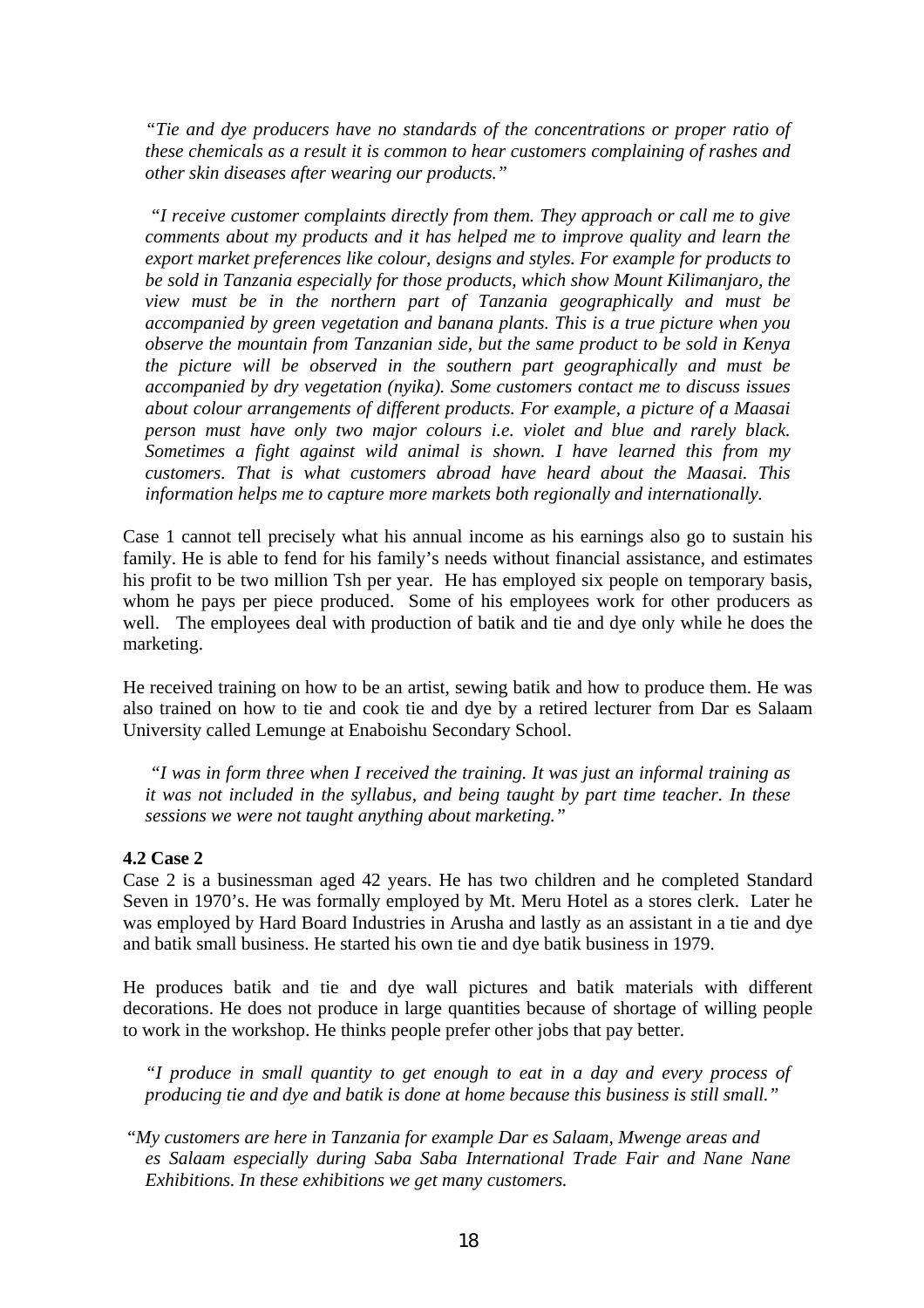Case 2 does not export any of his products. He says he has been approached by some traders to enter into the export trade but he feels he does not know enough about the export business.

The local wholesalers and retailers purchase directly from him. He says he met most of themin Saba Saba and Nane Nane<sup>5</sup> exhibitions, though his business colleagues also refer customers to him. Some of his customers come from Dar es Salaam.

*"After producing batik I put an emblem on it bearing my name and mobile phone number. I have also promoted my business through Nane Nane Exhibitions. However, Dar es Salaam and Arusha museums have a programme of inviting batik and tie and dye entrepreneurs for the purpose of promoting us but I have never been invited to attend. I do not know which criteria they use to select entrepreneurs. I am looking for this opportunity because it will help to learn and win both international and regional market".*

He has not registered with the TBS but tries to improve quality by adding green leaves to green colours for instance when he wishes to portray the environment in wall pictures materials. He feels it is not easy to comment on standards because he says it is all about art and different people have different tastes.

The business enables his family to survive in an expensive town like Arusha. He says he does not do any annual stock taking because he is not familiar with the accounting procedures involved. He has no permanent employees and employs temporary workers whom he pays per piece produced. He pays them 300 TSH for each picture drawn. These employees do not discuss preferences with customers, nor do they bring in new local customers.

He has never attended any formal training in the business; he says he is creative but received some informal training from a Kenyan who was once lived in Arusha in 1970's. The Kenyan was very talented in batik, tie and dye artwork and had employed him as an assistant, an opportunity that helped him learn the art and later start his own business.

## **4.3 Case 3**

l

Case 3 has three children and six dependants. He went to school up to Form Four while his wife has a degree in Design from a UK university. He was formerly employed by the government for one year but decided to join her wife in the business in 1990. His wife worked with YMCA for eleven years before starting the business in 1986 which was formally registered in 1990.

They have a workshop which produces batik and tie and dye materials and several shops in Dar es Salaam. Her wife started the business, operating from her own house and selling especially to friends. Later she established a shop in a tourist hotel in Dar es Salaam. They produce and sell dresses; shirts fashionable wear for ladies, gents and children. They also produce beddings and table cloth.

They mostly sell their products within Tanzania using wholesalers and retailers. They also export when they get such orders.

<span id="page-18-0"></span><sup>&</sup>lt;sup>5</sup> Nane Nane Exhibitions are prepared annually on  $8<sup>th</sup>$  August by the Ministry of Agriculture and Food Security of the United Republic of Tanzania to promote agricultural products and technology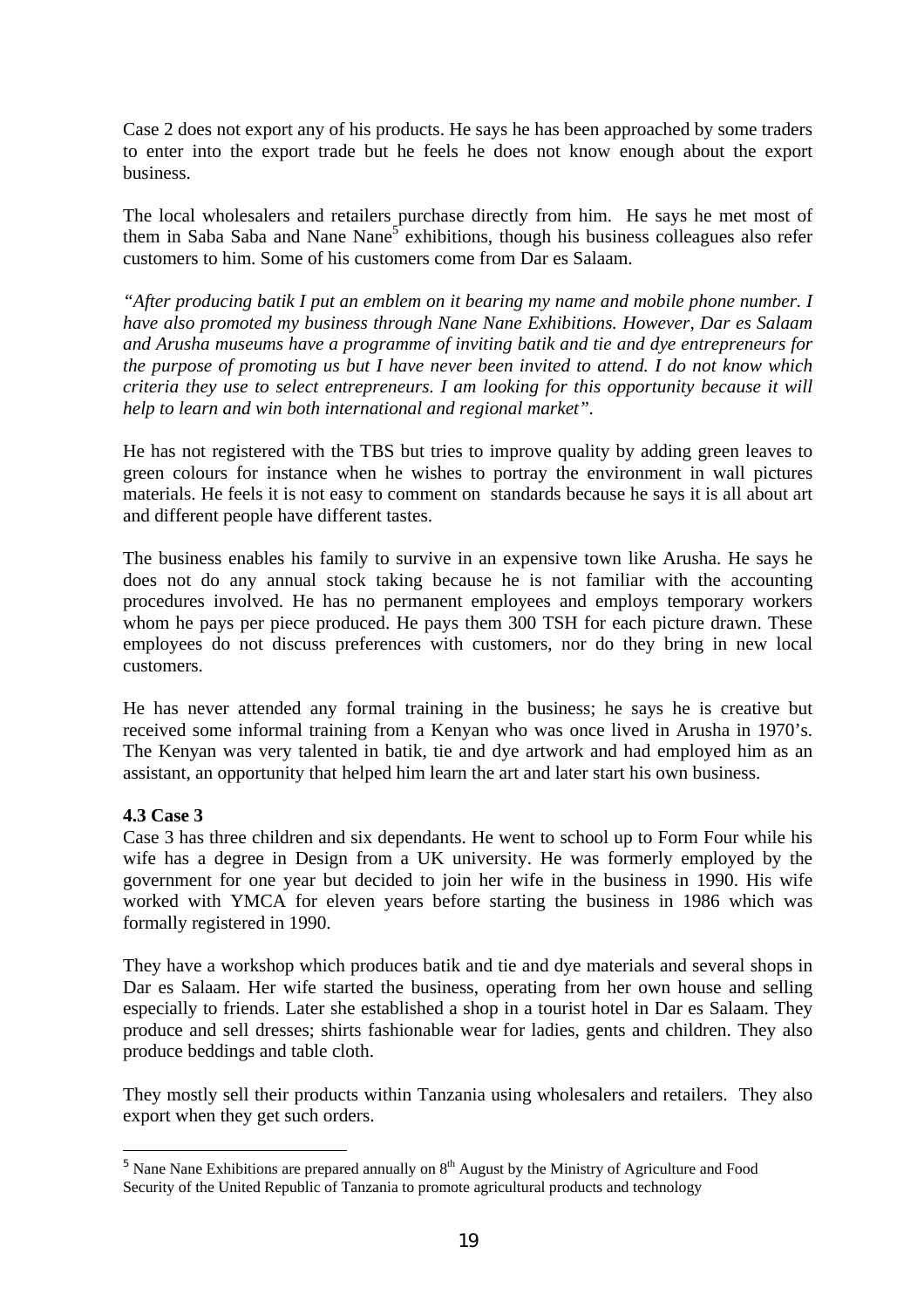*"Most of our customers approach us directly but for those living outside the country call or email to order our products. We pay tax for the products sent outside Tanzania. Some cultural groups also give us large orders but we do not know if they do export our products or not. We knew these cultural groups and other customers through attending different exhibitions and friends in town".*

*"We have been in business for many years now and through that we have met many business people, friends and customers who keep on introducing us to different new customers. I have learned from my customers that batik business has a big market outside the country especially Europe and I am now thinking of attending International Tourist Exhibitions soon to capture the market. I have learned much from my customers, through their complaints I have improved quality and also learn how to price my products."*

They network with several people in the city and outside the country, also word of mouth play a big role. They use their own website, brochures and business cards which they distribute to different people when they meet in the offices, in their shops, etc. *"We use much effort to advertise our business and it has always been a source of information about the market".*

Last year they had a turnover of about US\$60,000. They have no permanent employees.

*"When a customer complains about anything, our employee forwards it to us and this has helped us to improve in every aspect of this business. Some of these workers have worked in the same business before. They rarely bring in new wholesalers or retailers but at times they bring the local end-user."* 

Case 3 has not attended any training on batik and tie and dye processing but his wife attended some training in Greece in 1979, sponsored by YMCA.

*"My wife and I have benefited much from the training. She was trained on how to process batik, tie and dye, marketing of the end products, designing and styles. She met different people and one of them is still communicating and ordering from us."*

#### **4.4 Case 4**

Case 4 is a 39-year old woman, married with two children. She completed Form Four twenty years ago. She started out as a tailor, a business that enabled her to later switch to production and selling of batik and tie and dye products, which she has done for fifteen years now. She makes men's shirts, shorts, trousers, Nigerian designs, caps and wall pictures which she says she produces in large quantities as she has many customers.

She sells her products in Tanzania especially in Dar es Salaam and also regional markets like Kenya, Kampala in Uganda and South Africa. For large parcels she pays custom duty, but travels by bus when delivering small orders, hence avoiding the custom duty.

*"Local retailers and wholesalers approach me at my workshop but I approach retailers and wholesalers in Uganda and Kenya. I learned these markets through attending different exhibitions here in Dar es Salaam for example, The Jua Kali, Saba Saba and Nane Nane.",*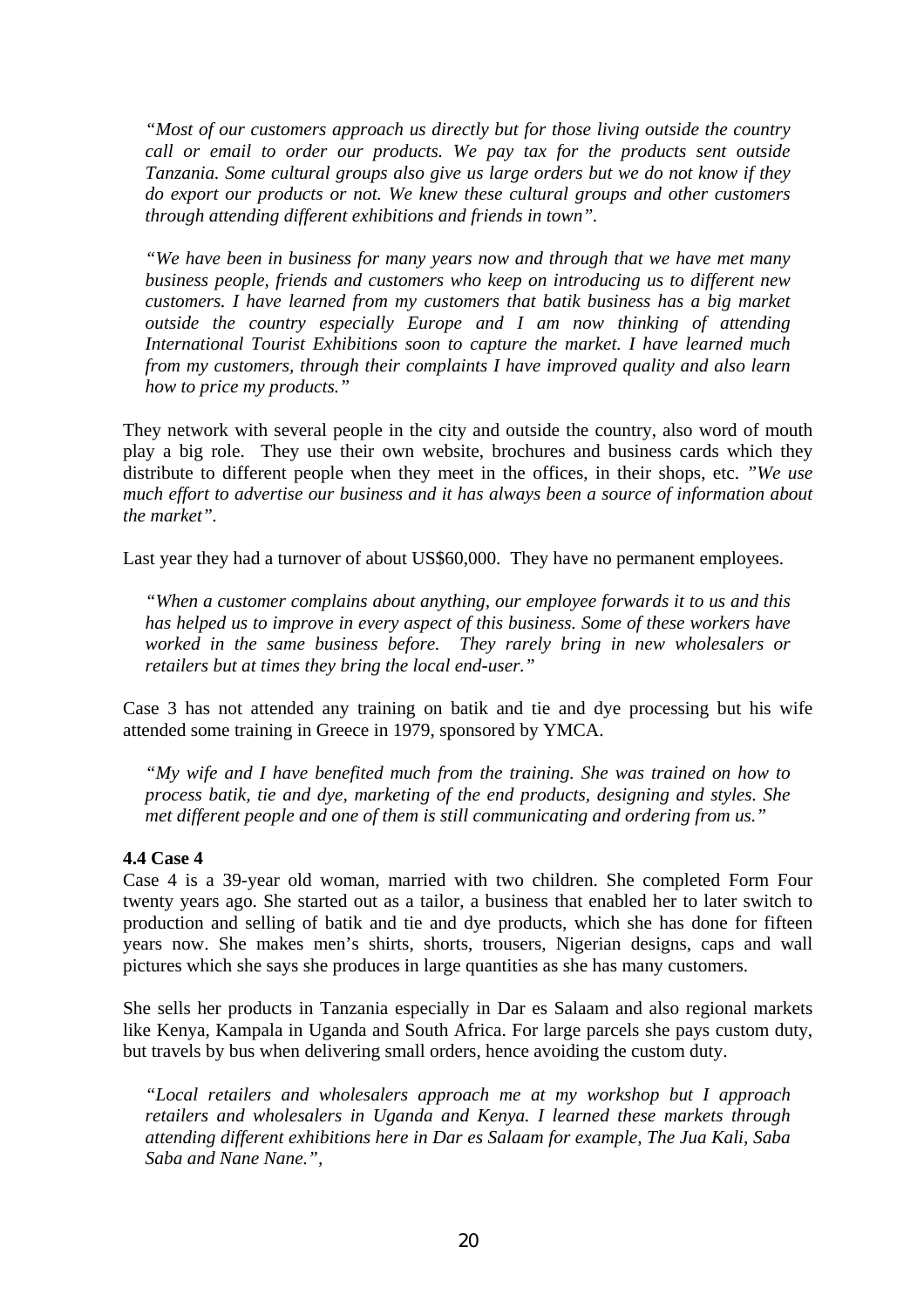She attends trade fairs and exhibitions every year where she meets different people from within East Africa who give her orders. Some of her products are sent to South Africa through retailers and wholesalers. She also depends on word of mouth to find consumers.

On quality of her products she says she depends on customers.

*"When they complain of the quality, for example the colour used, I do change or modify my products according to their tastes and interests."*

She has twelve employees, but occasionally employs some on temporary basis such as during the Saba Saba Trade Fair. She has not kept proper records so she is unable to give her annual income.

*"These employees do exchange ideas with customers about our quality but I have not been lucky to get one with experience in export market."*

She has never attended any formal training but learned producing batik, tie and dye and marketing from her friends in the city.

#### **4.5 Case 5**

Case 5 left school after Form Four. She has two children and one other dependant. She used to work as an apprentice in another woman's batik business before venturing out on her own, a business she has done for three years now.

She produces shirts, dresses, men's shorts, wall pictures and different decorations. She produces enough for her market and has experienced employees who try to improve quality of the products all the time.

She has a shop in Dar es Salaam and has customers in Kenya and Uganda. She would like to get customers in Europe but is hampered by the cost of transport and difficulties in getting a passport.

She pays custom duty at the border when exporting her products to Kenya and Uganda by bus. The travelling enables her to meet people in similar business, with whom she discusses issues of quality, how to get information on regional and international ones, pricing etc.

She sells through both wholesalers and retailers, some whom she met at exhibitions. She promotes and advertises the business by attending exhibitions every year, from where she learns about markets in different towns of East Africa. She uses the mobile phone, business cards and the internet to communicate with customers.

*"To get regional market for my products I have to use colours and materials of high quality. This is because there are also Kenyans and Ugandans doing the same business. Therefore a customer can only choose to buy from me if the product is of high quality. I learned this from my customers and also just using common sense."*

She has seven temporary employees and she has no record of last year's annual sale. These employees can discuss customers' preferences but they have very little knowledge of regional markets. She has not received any formal training, but acquired some skills from different women groups in the city and also from the woman she worked with before starting her own business.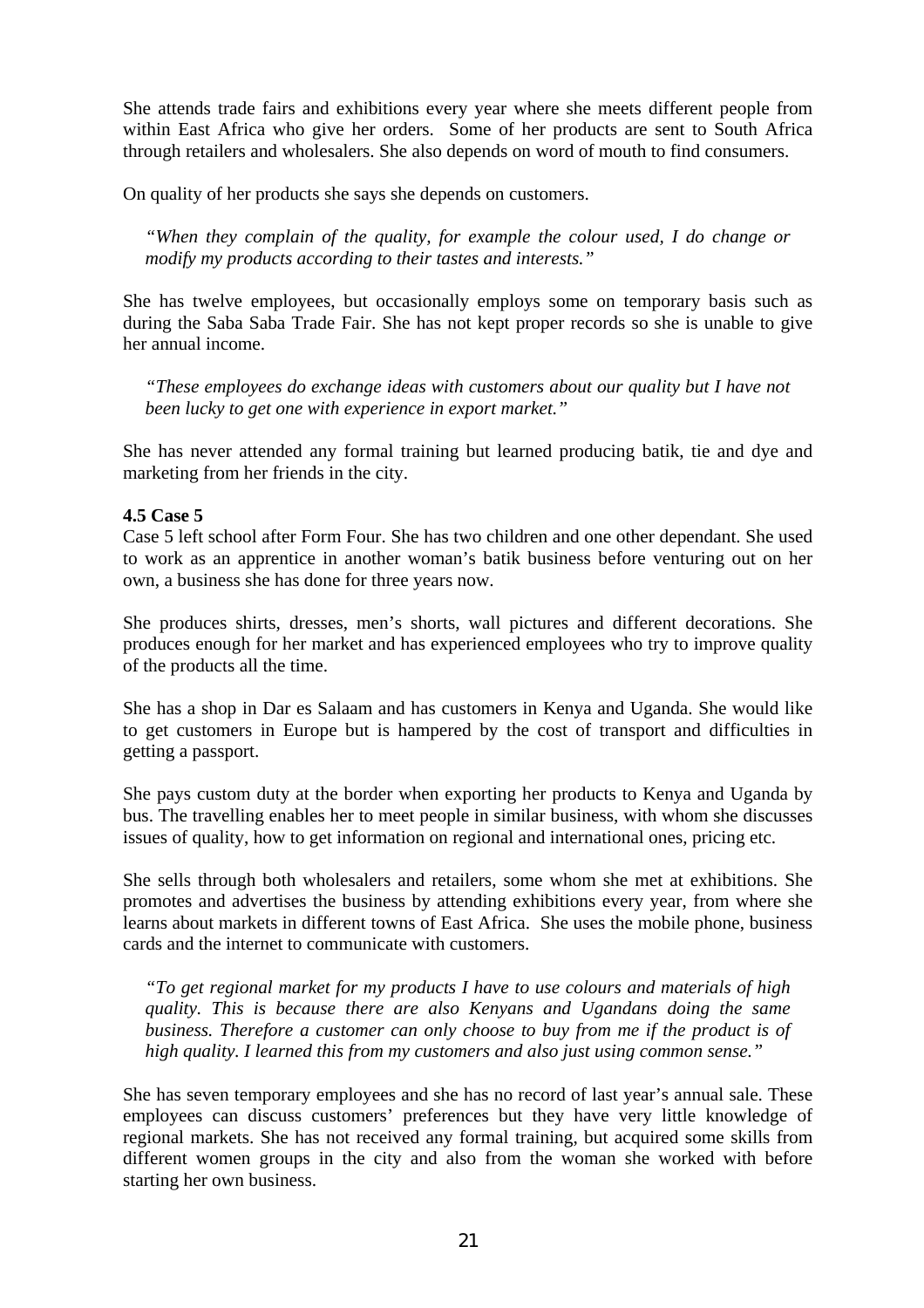#### **4.6 Case 8**

Case 8 lives in Arusha where his tie and dye and batik factory and showroom are. His business experience in tie and dye and batik spans twenty-eight years. His products are mostly sold in the local market, though he occasionally travels to sell outside Tanzania. He receives orders from wholesalers and retailers who visit his showroom or workshop. The traders give him information about the market, customer tastes and about forthcoming exhibitions in Arusha or outside Arusha.

*"I was once invited to UK by some people who at one time lived here in Arusha. This was an invitation to train youth in the technical colleges and schools on how to make tie and dye and batik. In that trip I took with me some products, which were sold in UK. Through that exposure some people in UK became familiar with the products. Up to now I am getting orders from different people in UK because of that invitation. Some come to Arusha as tourists and are directed by their friends to see me and buy my products."* 

He says the number of UK customers is decreasing, probably because they are no longer being referred by friends to him. He has learnt that products such as office bags, kitchen cloths, table cloth and lamp sheds are not well known in Europe, hence there is big market as they are regarded as fashionable.

He advertises through friends in Tanzania and UK. He feels his market is temporary probably due to poor advertisement and promotion. Though he has heard about AGOA market, he feels upcountry producers of batik and tie and dye have difficulties getting enough information and contacts, unlike those in Dar es Salaam. The wholesalers and retailers he depends on at times go out of business and he is forced to seek other agents in the city. He does not use relatives because he feels they influence other workers negatively, are less committed and unfaithful.

*"I have employed very few people at the show room and others at my workshop. These are youths who normally leave the job after mastering the skills to start their own business. All employees both at the show room and workshop discuss with customers about the products quality and sometimes they handle problems that are brought by the same. It is not easy for the employees to find market especially the international ones."* 

He was trained in production of batik in Uganda in 1970's. He has attended a workshop in Arusha where people from East African countries discussed issues concerning production of batik and tie and dye. He worked as a banker formerly before switching to batiks due to his interest in art. He says his banking background has helped him in record-keeping for his business.

#### **4.7 Case 14**

Case 14 is fifty-four years old and has six children and three dependants. She started producing tie and dye in 1998. Before that she worked as a clerk at the Bank of Tanzania.

*"I was invited by the Tabata Development Fund to attend a workshop on production of batik and tie and dye. The fund then was concentrating on water, road and small business projects. I was involved through the road construction project. I do not know who proposed my name to them and why but it was a very helpful training to me.*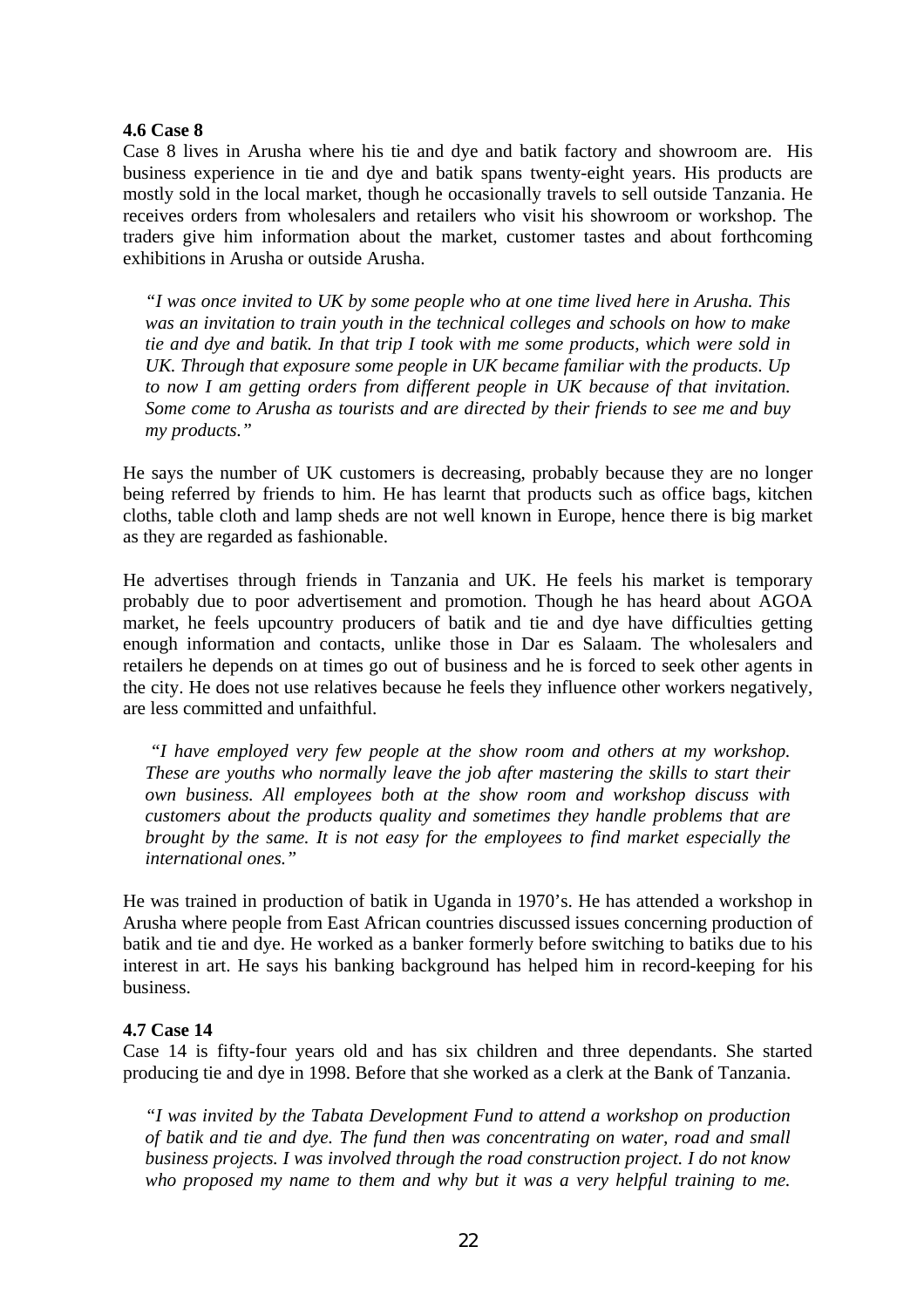*Maybe my name was proposed because I was unemployed as I had been retrenched in 1994."*

She started the business after managing to sell some of her products during the training. Consequently she got many other customers from other regions of Tanzania.

She gets orders through satisfied clients and through the TDF office. She once gave a visitor from Namibia some batik material as a gift, and the visitor's friends back home started buying products from her. Traders usually collect orders from her home, and use public transport through Zambia, Botswana and then to Namibia.

*"I normally use my own art and skills to produce batik. What I learned from the training was not enough. For example I started using jeans and other second hand cotton shirts to tie and dye them so as to get more income. The market is very competitive so I have to keep on learning all the time. In that training no marketing skills were taught therefore I am struggling to find market especially from outside Tanzania."* 

Case 14 gets information through networking with friends, relatives and her daughter in Botswana. She also uses wholesalers and retailers to get information about the market. For example those selling in Botswana sell in hospitals and other small shops. She has never attended exhibitions due to the cost.

"*My customers give information about the quality as we know that batik and tie and dye has recently changed from a fashion of the poor to rich people. Batik seemed to be very bad material as in Mbeya in Tanzania it was called kampenyoko which means 'give to your grand parents'. It has really changed."*

She prefers customers from the regional markets as they pay better prices and she gets to meet new people and exchange ideas about the business. She uses apprentices as temporary employees, most of whom are nurses, primary school teachers, housewives and some youths who want to start their own business. They also help to find local customers.

Initially she promoted her business by putting a big notice board and hanging batik on it at an open space near her home. Also word of mouth played a major role. Her friends at the Bank of Tanzania also helped to advertise the business. She also got other customers from Zambia through Tanzania Zambia Railway workers.

#### **4.8 Case 6**

Case 6 has ten years' experience in the batik and tie and dye business. His products are sold in Nairobi, Zanzibar, Mombasa and Arusha. He gets orders from customers through telephone and sometimes physical follow-up is done i.e. customers going directly to the workshop or at the show room in Arusha town.

He says he has never done any promotion and the market is enhanced through physical contacts with customers. He says the market experiences a low season between May and July and high season between July and December. He says during the low season it is difficult to make ends meet. On exports, he says former visitors to the country send money once in a while to buy the products, which are delivered through Electronic Mail Services. Customer complaints are dealt with immediately as we receive them in order to improve our products.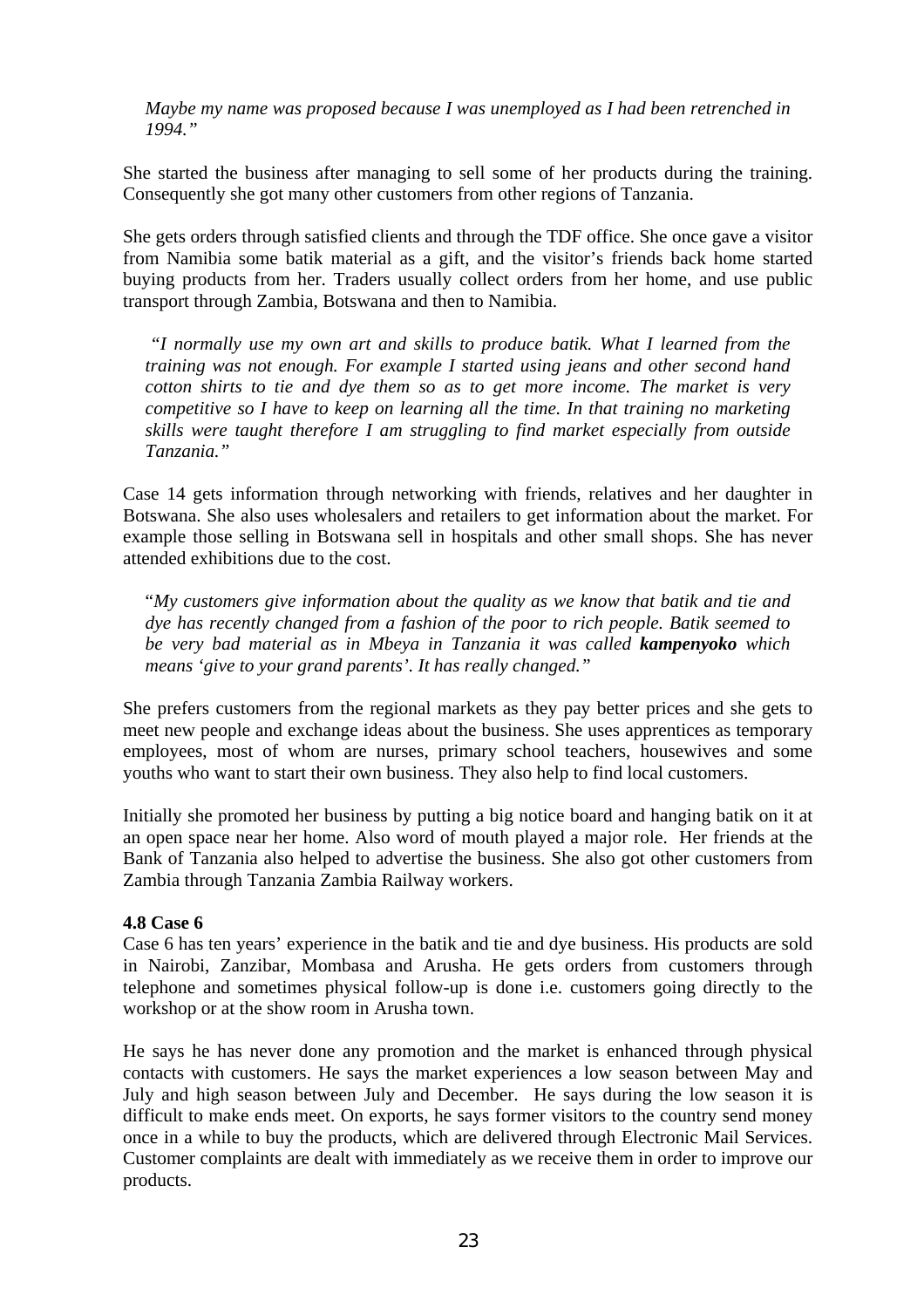He deals with wholesalers and retailers whom he meets in the course of business. He says he has benefited a lot from them because they give information about the market, the kind of products needed and pictures to be drawn. He has three temporary employees and he pays them per piece produced. These employees help him by discussing preferences with customers especially on issues of colour and styles but they do not play a role on export market.

Case 6 worked as an apprentice in a batik and tie and dye in town before he left and started his own business. He learned nothing on export market. Before starting the business he was a grocer.

#### **4.9 Case 10**

Case 10 sells most of his products in Arusha, and especially to tourists, in his showroom along Boma Road. Orders are obtained at the showroom. He has never done any promotion for his products but he normally gives customers his business card. On information about the local market, he says he uses his instincts to judge what product, design, colour arrangements or picture will attract customers.

He has never exported the products and also he has never received any complaints from the customers about the products. He received training from friends who encourage him to do the business. No knowledge about export market has been imparted to him.

## **4.10 Case 12**

Case 12 lives in Arusha. She buys batiks from producers and sells them in Arusha. Most of her customers are tourists visiting Arusha from USA, Holland, Spain and UK. She has not done any promotion for her business due to lack of capital. Her customers buy directly from her showroom. Some of the local customers include missionaries from different churches and USA employees leaving in the country.

Case 12 says the high season, when there are many tourists, starts from July to mid December and the low season from January to late June. She has never exported her products but would do so should an opportunity arise. She receive information about the market through customers visiting her showroom. Customers' complaints are also received at the showroom.

She uses retailers as intermediaries, but sometimes the same people could buy some products with the same quality elsewhere and sell it at a lower price because they do not pay tax to the municipal authority. They sell their products just beside her shop. They have no particular place of selling but acting like hawker. She has never used relatives as middlemen.

*"I have never employed anybody because my business is still at an infant stage, I do everything concerning this business alone".* 

She never received any training about the business but looked at what others were doing. She also got some experience at one time when she was employed to selling the same goods by someone else. She has previously been employed as an assistant accountant at a wildlife organisation.

## **4.11 Case 13**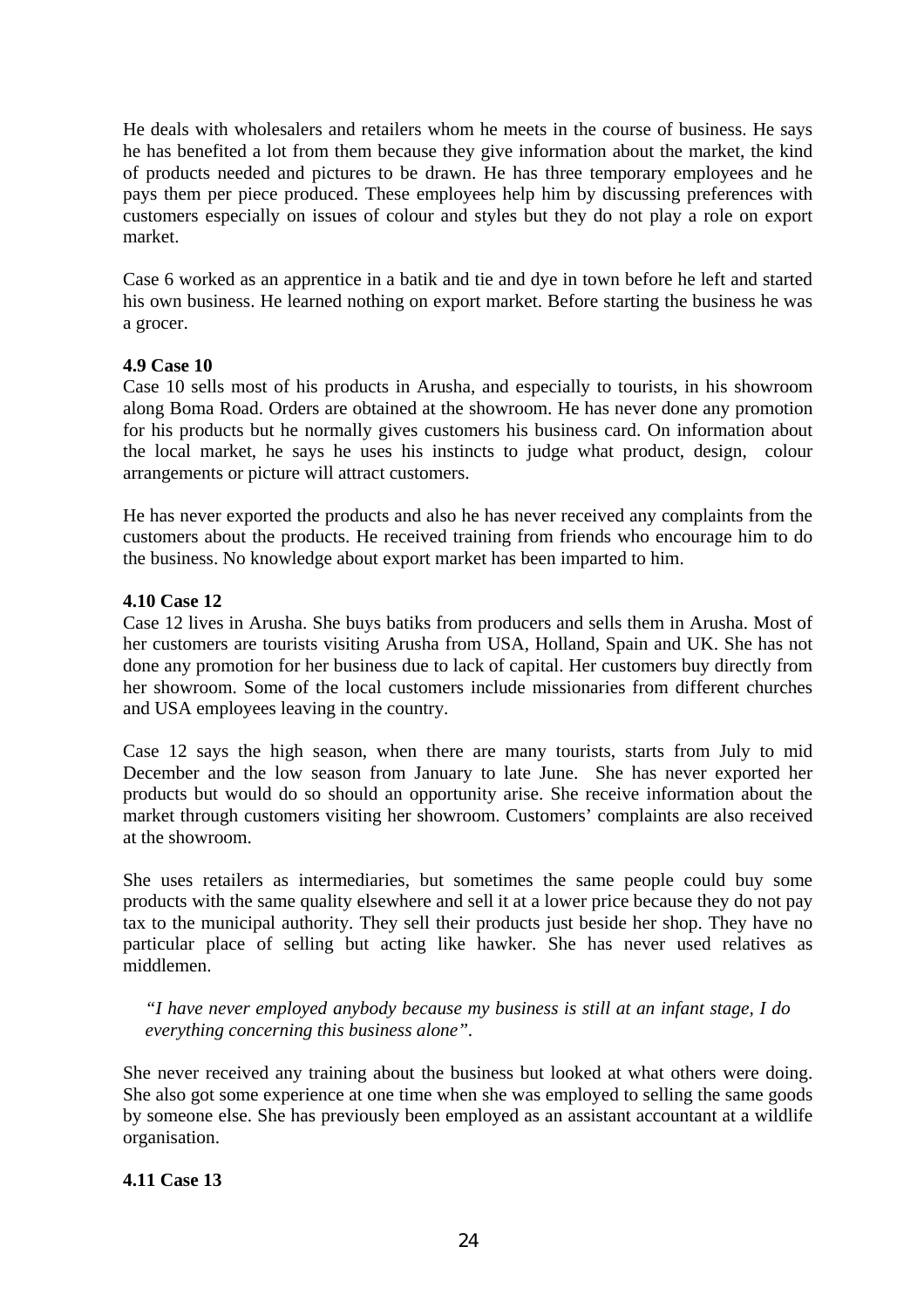Case 13 is 30 years old and has one child. He completed Form Four in 1990's and has fifteen years of batik and tie and dye experience. He produces and sells in the local markets especially in rural areas. Most of his customers are in Turiani, Mbeya and Dar es Salaam where he lives. He sells his products on market days on Sundays. He gets information about the market by moving from one area to another. He learned how to produce batik from his parents. He uses wholesalers and retailers as intermediaries to sell his products, who also help him to learn about the market. He has two temporary employees who help him to produce batik materials but they are not aware about the markets.

## **4.12 Case 11**

Case 11 lives in Arusha and operates her business along Boma Road. She produces and sells her products in Arusha but also exports to Kenya. She says that marketing the products is now a problem because they lack new skills so as to capture the market. In Arusha many youths produce batik and hence market is saturated. She depends on friends for information about the market and accuses the municipal council of not providing such information or facilitating traders to learn about the export market. She sells her products through wholesalers and retailers who at the same time give some information about the market.

She never received formal training but normally learned from other business people. She has ten temporary employees who help in production but not in marketing .She says the employees are not interested on learning the market but they can direct some local buyers to come to the workshop or show room.

#### **4.13 Case 9**

Case 9 lives in Dar es Salaam where she is married with two children .She completed Form four in 1990's and has been operating her business for five years now. She has never exported her products. Customers call to place their orders and she depends on them to give information concerning the market. She was trained by local batik and tie and dye producers. She has employed two people who produce tie and dye and batik but mentions that they do not help her in marketing.

#### **4.14 Case 7**

Case 7 is fifty years old and lives in Dar es Salaam. She is married with six children and has ten other dependants. She was formally trained as nurse midwife and was employed by Urafiki Textile mills. She started producing and selling batik locally and exporting to Uganda and Kenya in 1998.

She learns about the local and foreign market by participating in exhibitions in Kenya, Uganda and in Tanzania, and through cultural groups and friends in Kenya and Uganda. She also learns through former customers. Her employment at Urafiki Textile Mill gave her some experience in making materials. She was also trained by UNIDO, which is now called ADAT at a workshop organized for people in the batik business. She says she was not taught about exporting issues. She has only one temporary employee.

*"I cannot employ many as city authorities require us to pay them according to government salary scales. This employee does not help in learning the export market."*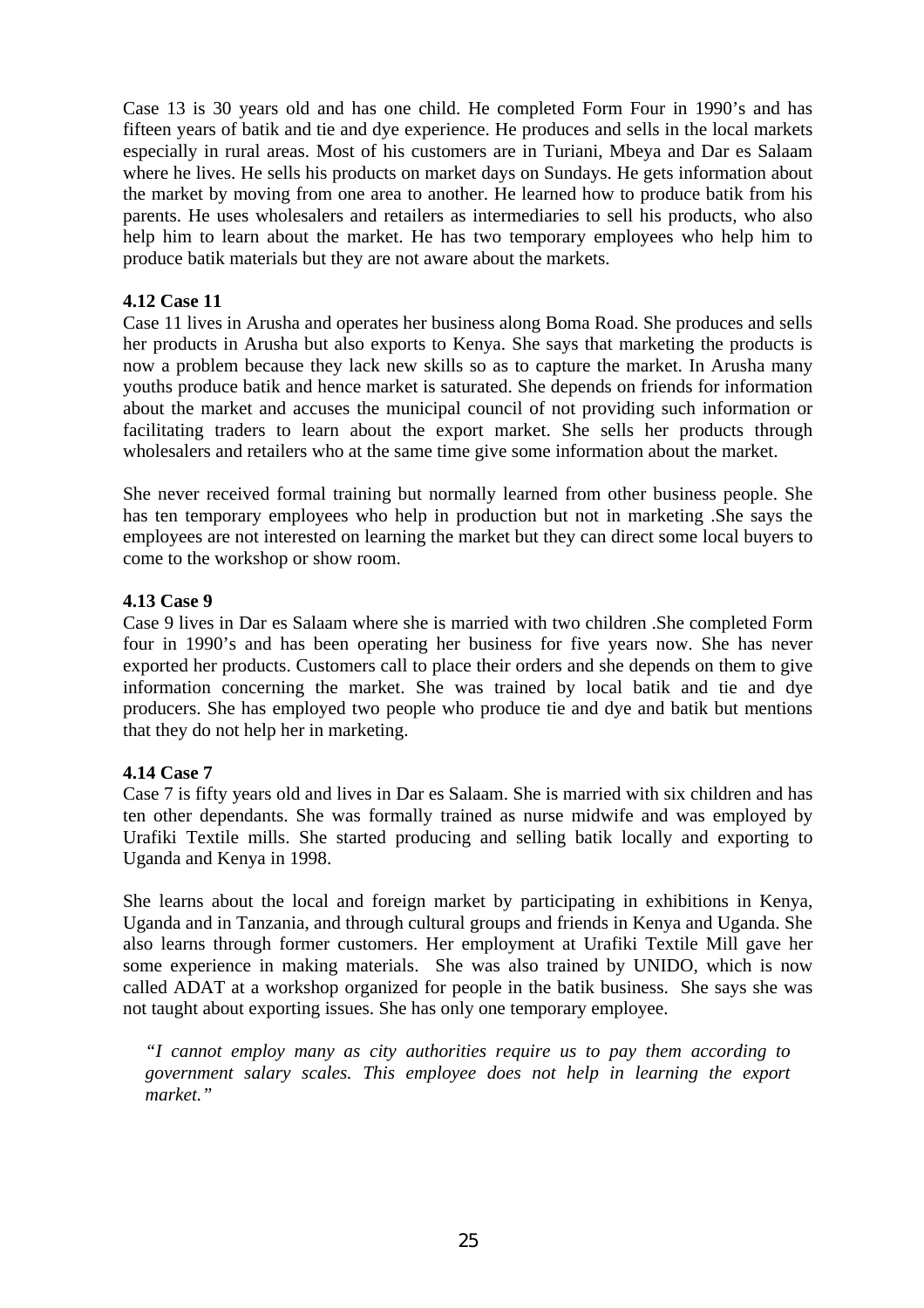#### **Chapter Five: Discussion**

## **5.0 Characteristics of Tie and Dye and Batik Exporters**

#### **5.1 Age and Sex**

Table 1 shows that the age of those who export ranges from thirty-two to fifty years, and that of those who produce and sell locally ranges from thirty to forty-two. This suggests that more mature entrepreneurs are more likely to learn how to export, probably because of having more responsibilities than the younger ones.

There were more women than men in the survey group (ten, compared to six men). Seven women and two men were involved in export, while three men and one woman produced and sold locally only. It is likely that women are participating more in exporting because they cannot find formal employment. This supports the study done by Mbwambo (2003), which concluded that while men still focus on the small domestic market, women are exploiting both national and international markets.

## **5.2 Number of Children and Dependants**

Those who export were found to have more dependants than those who sell locally. The number of children for those who export ranges from two to six while those who produce batik and sell locally ranges from one to two. Among those who export, two had up to ten dependants while from those who sell locally, two out of four had no dependants.

This suggests that an entrepreneur is forced to learn how to export in order to get more income to support their dependants.

#### **5.3 Level of Education**

Table 1 shows that the education level of entrepreneurs' ranges from Standard Seven to one with University graduate wife. However, most of the entrepreneurs fall under Form Four category. The lowest level of education is Standard Seven, where there is one person involved in producing, selling locally and exporting. It is not possible to make a definite judgment on the impact of education on learning to export batik and tie and dye.

#### **5.4 Employment History and Previous Experience in Clothing and Textile**

The data shows that some entrepreneurs were formerly employed in the public sector but after the collapse of some of the public companies they ventured in the batik and tie and dye business. One was a coffee farmer while two worked with textile companies. This may suggest that previous experience in clothing and textile is somehow important for one to learn how to produce, export and participate in the same market as well.

Those with experience in other industries said they learned to export after leaving their former jobs. They learned quality batik production from other business entrepreneurs and they had very little experience in marketing.

#### **5.6 Destinations of Tie and Dye and Batik Exports**

Most entrepreneurs export their products to the regional markets, that is Kenya and Uganda. Only two export their products to South Africa; one to Botswana one to the UK, but in very small quantities. This shows that small-scale entrepreneurs are selling in the US markets and that AGOA has not yet accelerated the small-scale business. Similarly, they are not familiar with other markets apart from those in Africa.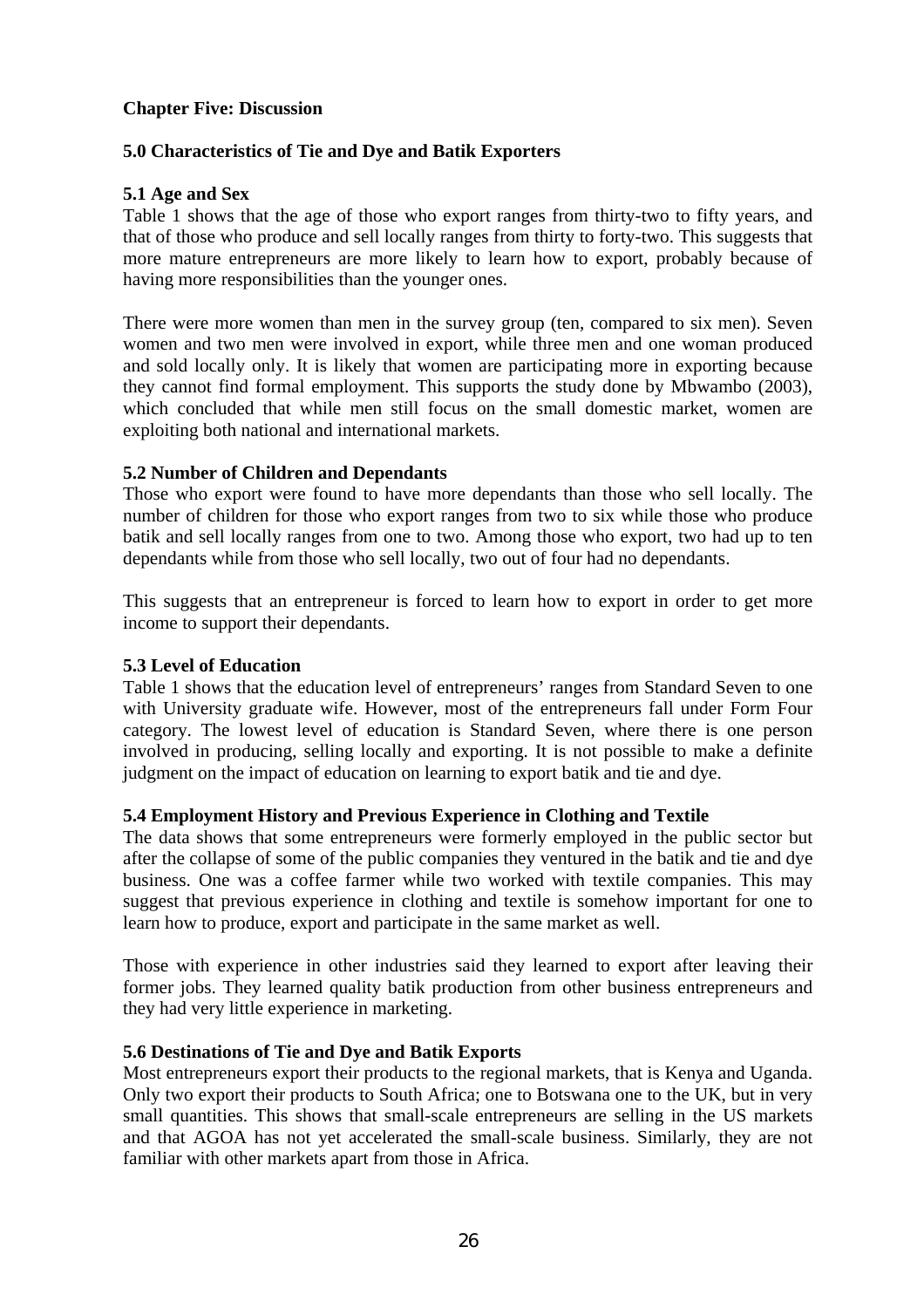Some entrepreneurs have plans for exporting to international markets but they lack necessary information about customers. For instance Case 8 seemed to know about AGOA but he is not confident with the information he has. One respondent who does not export cited high costs of air tickets and difficulties of obtaining a passport.

Some entrepreneurs learn how to export by visiting the market physically instead of using some other tools of information such as the internet. It is easier to learn about the regional markets compared to the international market because entrepreneurs are familiar with neighbouring countries.

## **5.6 Promotion and Gathering of Information**

Both categories of entrepreneurs i.e. those who export and those who sell locally mentioned word of mouth, networking relatives, friends and church women groups as their sources of market information. Only one entrepreneur who exports to Botswana mentioned getting information through a relative living in Botswana. All others do not network through relatives, nor employ them. Case 2 says this is because according to their culture it is not possible to sue a relative if he does contrary to the contract. Exhibitions like Arusha and Dar es Salaam Museums, Nane Nane <sup>[6](#page-26-0)</sup>and International trade fairs like Saba Saba were also mentioned as source of information for obtaining customers. The data collected among the tie and dye and batik entrepreneurs in this study on the source of information is not different from the study conducted by Mbwambo (2003).

The use of emblems or trademarks which bear postal address, phone number and name of the producer on every product was mentioned as a form of promotion for those who export.

Entrepreneurs learn to export when they participate in exhibitions but they also get an opportunity to promote and advertise their business and to collect market information.

## **5.7 Intermediaries**

Both exporters and local sellers of batik and tie and dye garments mentioned wholesalers and retailers as intermediaries they use. However, those who export also use friends and very few relatives living outside the country as agent who help in selling their products. Example case 8 has networked with friends in UK who place orders from him and also direct other customers from UK to buy from him when they visit Tanzania. Most respondents mentioned that they learn the market from intermediaries as they supply them with information for example exhibitions that are to be held, customers choices and preferences, market location etc. Only one local trader complained about intermediaries business selling the same product at lower prices and thus undercutting the producers.

## **5.8 Training**

<span id="page-26-0"></span>l

Most of those who export have attended formal training on tie and dye and batik production and marketing. They mentioned UNIDO (United Nations Industrial Development Organisation), ADAT (Artisans Development Agency of Tanzania), Anglican Development Agency, Tabata Development Fund as organisations that have helped them marketing their products by training them how to mix colours and chemicals to get quality materials and the use of ICT to get information for the markets. The cases show that some had training and some experience in tie and dye and batik production and design. Other entrepreneurs worked as apprentices in other small tie and dye and batik firms before starting their own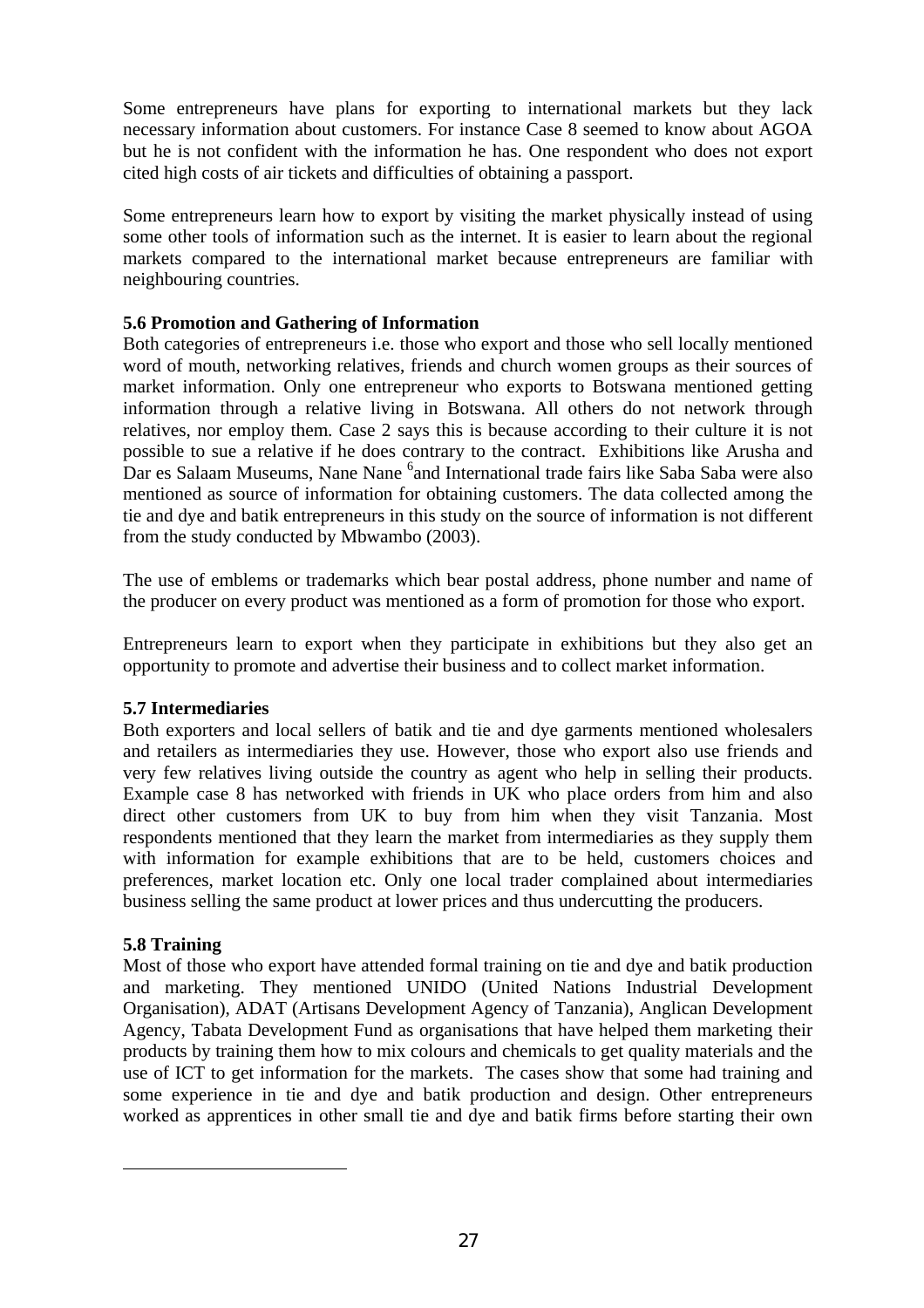business. Table 1 shows that those who do not export had no formal training and that most of them learned from other entrepreneurs who were already in the business.

Most of the respondents mentioned that they had none or very little training on how to find both local and export markets, although they needed that training.

## **5.9 Experience in Business**

Local sellers and exporters have been in the business for many years, for example Case No 1 had twenty-six years, and Case 8 had twenty-eight years. The same applies to those who do not export, for example Case 13 has been in business for fifteen years; Case 1 had twenty-seven years; Case 10 had twenty-seven years while Case 10 has been operating for three years.

The impact of business experience on learning to export was not clearly demonstrated by the data.

## **5.10 Export procedures**

All entrepreneurs exporting their products travel by bus to regional markets or by air for other international markets. Most entrepreneurs said they got orders through the Electronic Mail Services or other postal arrangements. Most customers approached the entrepreneurs in the workshops or in showrooms. Some entrepreneurs paid customs duty but others collude with bus operators to avoid paying duty. Cultural groups took the products with them when visiting other countries.

This information may suggest that very little amount of batik, tie and dye is formally exported and that batik, tie and dye exporters learn the market through networking with other entrepreneurs in the same business, cultural groups and bus operators. Also it may suggest that custom and exercise duties are unaffordable to most entrepreneurs.

#### **5.11 Employees**

All entrepreneurs have temporary employees whom they pay per piece produced. Some of the are also work for other employers in the same business. Attrition is high as employees often leave to start their own business after acquiring the skills. Entrepreneurs mentioned that their employees discuss preferences with customers for example on issues concerning colour, styles and designs. These employees have no knowledge on export market and only in few occasions an employee would bring in a new local customer.

## **5.12 Customer Complaints**

Entrepreneurs discuss with customers about any complaints on their products. The complaints often have to do with colour arrangements, quality of the products and designs.

This feedback from customers helps entrepreneurs gain information about the export markets.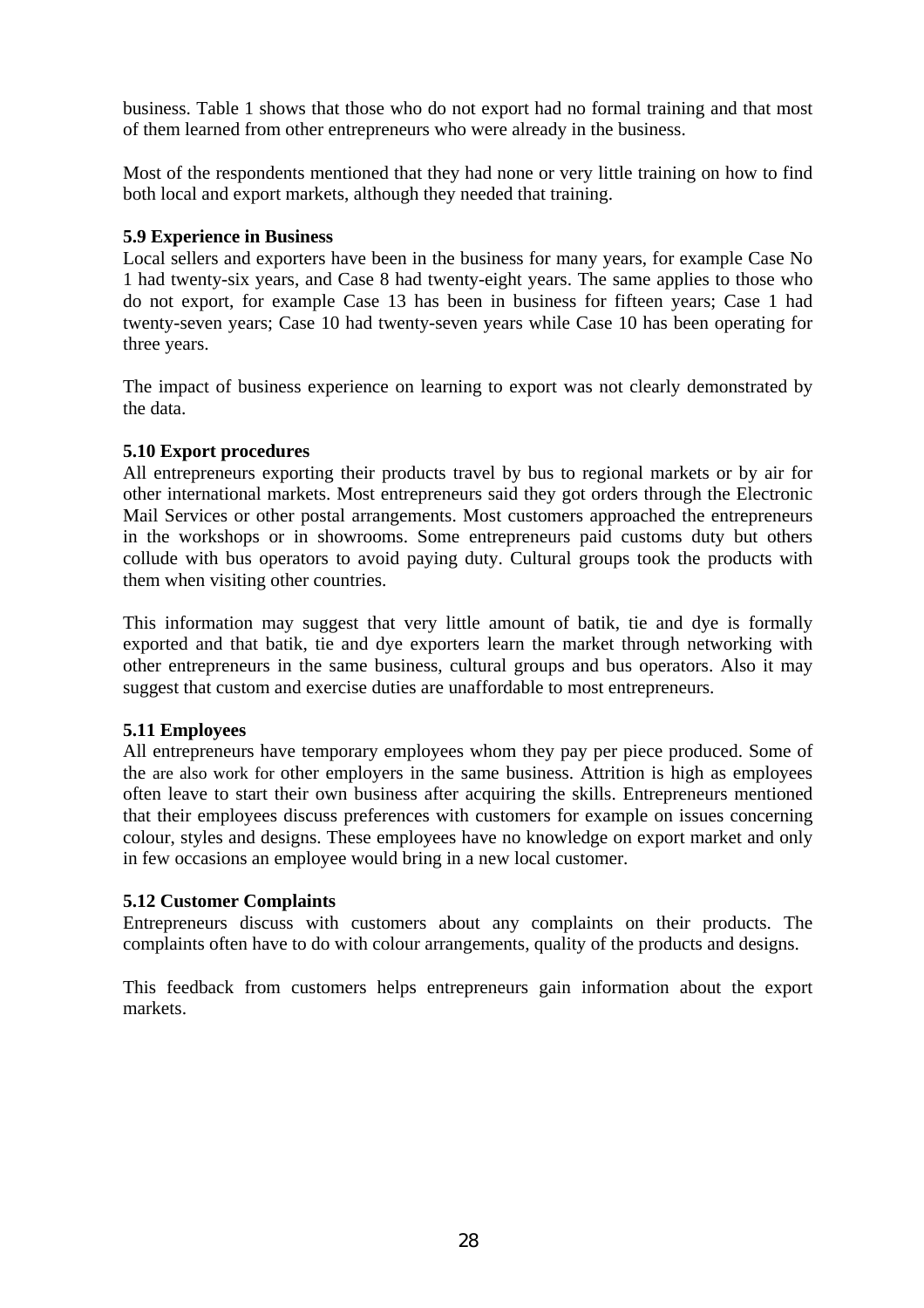#### **Chapter Six: Conclusion**

Batik and tie and dye entrepreneurs learned the business through apprenticeship, through imitating others, and from both formal and informal training.

Some entrepreneurs have participated in business exhibitions like Saba Saba, Nane Nane, Jua Kali and in different museums in the country. Through these exhibitions they have promoted their business and at the same time learned to export as they get different information concerning the market. Through exhibitions they have exported their products to Kenya, Uganda, Zanzibar, South Africa, Malawi and to a few European markets.

Entrepreneurs felt that there is very little training on the export trade and marketing. Most training programmes are geared towards production of tie and dye batik rather than marketing. Some institutions that offer training include UNIDO (now called ADAT) and SIDO.

Wholesalers, retailers, cultural groups, friends and to a small extent relatives were mentioned as providers of regional and international market information. Some entrepreneurs have long experience in the business and therefore they have learned about the export market.

Further formal training for entrepreneurs is required, especially on the issues of foreign markets. Since local governments are very close to these entrepreneurs and that they collect revenue from them, they should support them by putting in place some training which can be conducted by people with entrepreneurship management and particularly marketing in small scale business skills and education.

Local government trade officers could train entrepreneurs rather than just collecting revenue from them. Training should new skills as e-business. Organisations such as SIDO, ADAT and UNIDO are still needed to help entrepreneurs in the areas of marketing their products especially in international markets.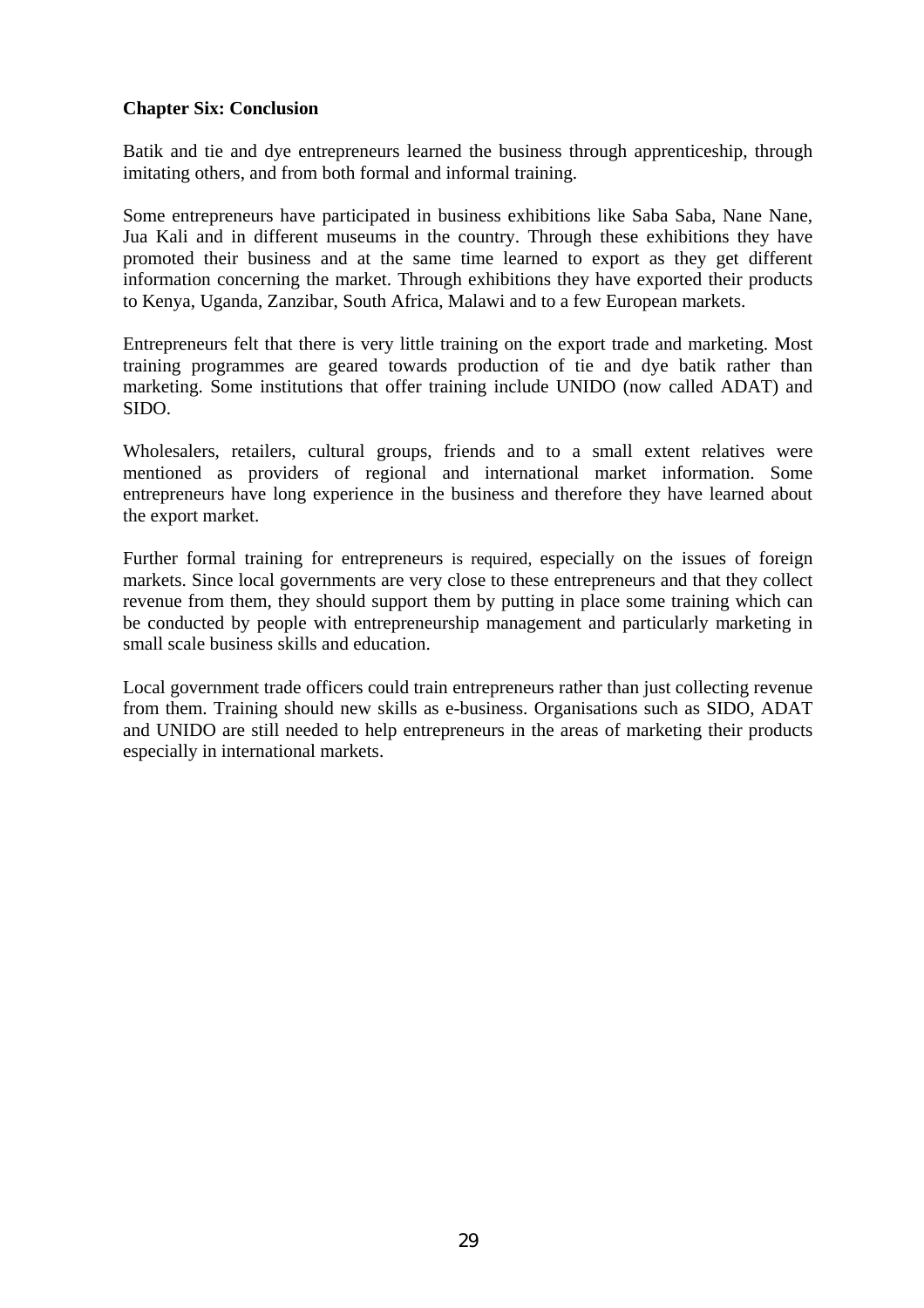#### **References**

Aaby, N.E and Slater, S.F.(1989). Management Influences on Export Performance: A Review of the Empirical Literature 1978-88. *International Marketing Review.* **6** (4): *7-26.* 

ACP–EU (2002) ACP – EU *Partnership Agreements Signed in Cotonou on June 2000*; Supplement to Courier ,pp349-366.

Bagachwa, M.S.D. (1993). Impact of Adjustment Policies on the Small-Scale Enterprises Sector in Tanzania. In: Helmsing and Kolstee (eds). *Small Enterprise and Changing Policies, Structural Adjustments, Financial Policy and Assistance Programmes in Africa,IT Publications,London* 

Bannock G. (1994). The Promotion of Small and Medium Firm in Europe, Council of Europe

Beamish, P.W, Craig, R. and McLellan, K. (1993). The Performance Characteristics of Canadian versus U.K Exporters in Small and Medium-Sized Firms. *Management International Review.* **33** (2): 121-137.

Beyene A. (2002). Enhancing the Competitive and Productivity of Small and Medium Scale Enterprises (SMEs) in Africa: An Analysis of Differential Roles of National Governments Through Improved Support Services. *African Development*. **27**(3): 130-156.

Biggs, T, Moody,G.R., and Vanleeuwen,J.H. and ED White, E.D. (1994). Africa Can Compete! Export Opportunities and Challenges for Garments and Home Products in the US Market. Washington, DC. World Bank.

Cavusgil, S.T. and Noar, J. (1987). Firm and Management Characteristics as Discriminators of Export Marketing Activity. *Journal of Marketing Research,15 (3):221-235.*

Chetty, S. K. and Hamilton, R.T. (1993). Firm-level Determinants of Export Performance: A Meta-analysis. *International Marketing Review*. **10**(3): 26-34.

Craig, C.S and Douglas, P. (1999). *International Marketing Research*, Prentice Hall Inc., New York.

CTI/DI. (2001), *The Ma*n*ufacturing Sector in Tanzania*. Confederation of Tanzania Industries, Dar es Salaam.

Czinkota. M.R. (1982). Export Development Strategies: *U.S Promotion Policy.* Praeger, New York.

Czinkota, M.R. and Ursic, M. (1991). Classification of Exporting Firms According to Sales and Growth into a Share Matrix. *Journal of Business Research.* 22: 243-253.

Deakins,D. (1996). Entrepreneurship and Small Firms,McGrawHill,London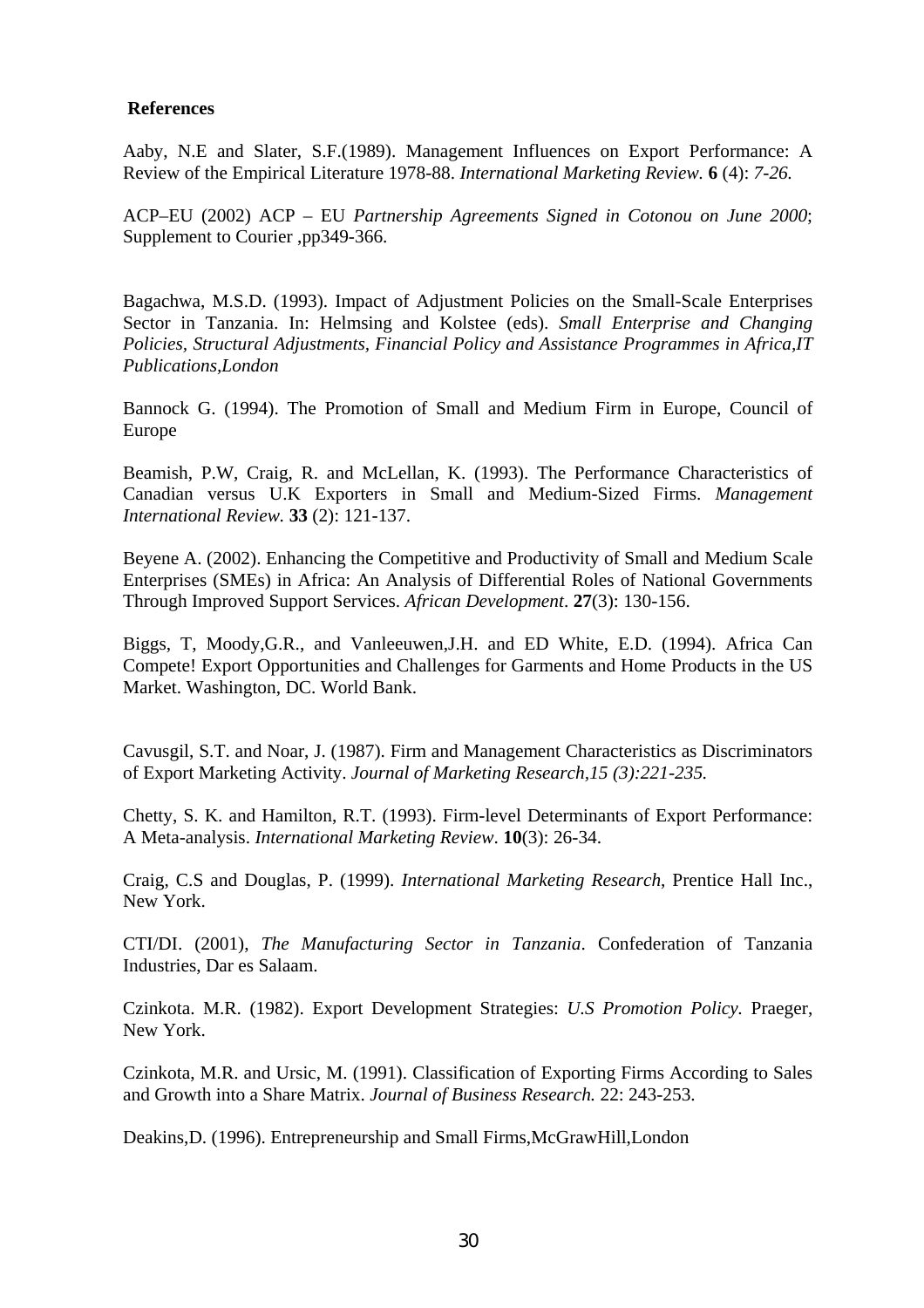Duncombe,R and Heeks,R (2001).New Development;Technical Upgrading;Information,ICT and Small Enterprice;Findings from Botswana.In Katra,H.and Strange,R. (2001), "Small Scale Enterprises in Developing and Transitional Economies", Palgrave Macmillan,UK,pp285-303

Gereffi G. (2001). Shifting Governance Structures in Global Commodity Chains, with Special Reference to the Internet. *American Behavioral Scientist*. **44**(10):1616-1637.

Gereffi, G. and Kaplinsky, R. (Eds.)(2001). The Value of Value of Chains: Spreading the Gains from Globalisation. *IDS Bulletin*. **32** (3).

Goedhuys, M. (1998). Industrial Organization in Developing Countries; Evidence from Cote D'Ivoire – PhD Dissertation, a Preliminary Draft, Catholic University of Luven, Luven Belgium.

Gripsrud, G. (1990). Determinants of Export Decisions and Attitudes to a Distant Market: Norwegian Fishery Exports to Japan. *Journal of International Business Studies*. Third Quarter; 469-485.

Gumede,V,and Kamilla, R.(2002),Small Manufacturing Enterprises and Exporting in South Africa; preliminary Assessment of Key Export Success Factors, *Journal of Small Business and Enterprise Development*. **9**(2): 162-171.

Hafkin, N. and Taggart, N. (2001). *Gender, Information Technology, and Developing Countries: An Analytic study*. Washington, DC: USAID.

Howard J. (1990). Continuing the Past: Kente Cloth Yesterday and Today: *Trans-African Forum Issue Brief*.

[\(http://tanzania.fes-international.de/doc/cotonou-tz-trade.pdf 10th September 2005](http://tanzania.fes-international.de/doc/cotonou-tz-trade.pdf 10th September 2005). <http://www.agoa.info/index.php?view=country> $20<sup>th</sup>$  May 2005)

Ibeh K.I.N and Young, S. (2001). Exporting As An Entrepreneurial Act;An Empirical Study of Nigeria Firm's. *European Journal of Marketing Management.* **35**(5/6): 566-586

Njikam, O. (1998). Trade Liberalisation and Productive Efficiency of Cameroonian Electrical Firms. *African Journal of Economic Policy.* **5** (1):21-46

Kaplinsky, R. (1998) Globalization, Industrialization and Sustainable Growth: The Pursuit of the Nth Rent. *IDS Discussion paper 365* 

Kaplinsky,R and Morris M. (2000), *A Hand Book for Value Chain Research*.,IDS.

Katsikeas, C.S. and Morgan, R.E. (1994). Differences in Perceptions of Exporting Problems Based on Firm Size and Export Market Experience. *European Journal of Marketing,* **28**(5):17-35.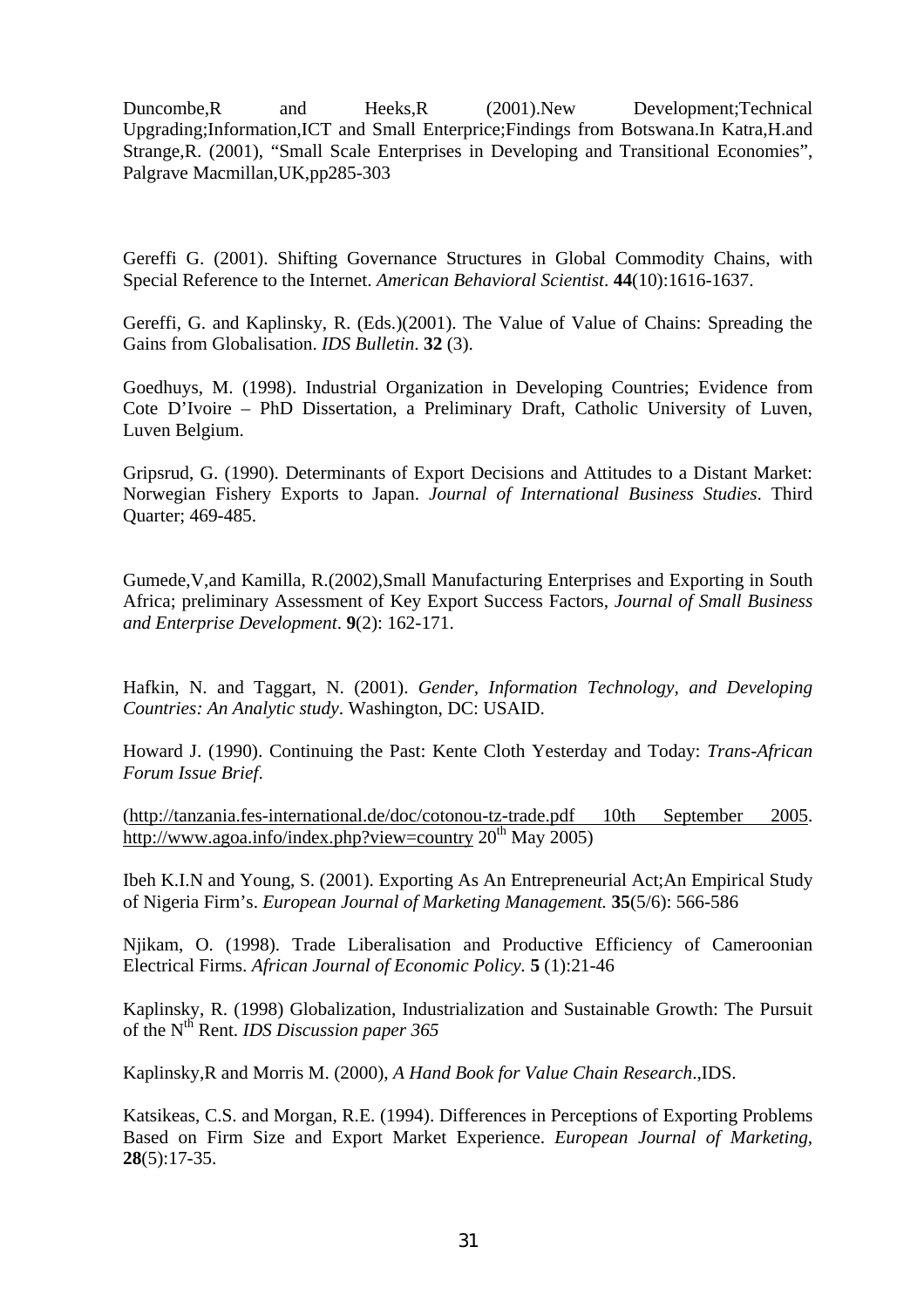Korzeniewicz, M. (1992). Global Commodity Networks and the Leather Footwear Industry: Emerging Forms of Economic Organization in Post-Modern World. *Sociological Perspective.* **35** (2) :313-327.

Kristiansen, S. (2001). Promoting African Pioneers in Business: What Makes a Context Conducive to Small-Scale Entrepreneurship? *Journal of Entrepreneurship.* **10** (1):43-69.

Kritzinger- van Niekerk, L. and Momeria,E. (2002), Regional Integration in Southern Africa: Overview of recent developments. World Bank,African Region,Washington. <http://www.sarpn.org.za/documents/d0000329/index.php>. (Accessed 2005)

Kundu S.K and Katz J. H. (2003).Born International SME's:Bi-level impacts Resources and Intentions. *Small Business Economics.20 (1):25-49.*

Kuo, H. and Li Y. (2003). A Dynamic Decision Model of SME'S FDI; Evidence from Taiwan. *Small Business Economics.20(3):219-391*.

Kweka, J.P., Semboja H.H.and Wangwe,S.M. (1997). Import Liberalisation, Industrialisation and Technological Capability in Sub-Saharan Africa. The Case of Garment and Light Engineering Industries in Tanzania. Presented at a conference on *African Business Systems: Industrialization in the Era of Economic Reforms*, June 1997, Mombasa, Kenya.

Levit,B. and March,J.G. (1988).Organisation Learning, Annual Review of Sociology,Vol.14:319-338.

Lyakurwa, W. (1998). Comments on Trade Policy and Regional Integration in the Development Context: Emerging Patterns, Issues and Lessons for Sub-Saharan Africa*. Journal of African Economies.* **7**(1):1-33

Marcoczy,L. (1994). Models of Organisation Learning, Institutional Change and Hungurian Joint Ventures, International Studies of Management and Organisation.24 (4):5-31.

Martin,E,Brown,C.V,Hoffer,J.A,Perkins,W.C,De Hayes,D.W and Perkins,W.(1999), *Managing Information Technology: What Managers Need to Know.3RD Edition,* Prentice Hall, Upper Saddle River, New Jersey, USA.

Mbwambo, A.H. and Kuzilwa,J.A. (2000). Tanzania Garment SSEs During SAPs: An Actor's View Point. Independent Conceptual Study paper on Entrepreneurship and Small Business Development, Faculty of Commerce, University of Nairobi.

Mbwambo, A.H. and Kuzilwa,J.A. (2002). Clothing and Footwear in Tanzania Industrialization: Issues and Options. Paper presented at the International Conference on *Clothing and Footwear in African Industrialization: Building African Research Network*, July, 2002, Serena Hotel, Mombasa, Kenya.

Mbwambo, A.H.(2003). Upgrading Tie and Die /Batik Clothing in Tanzania: The Innovative Experience of the Women Entrepreneurs, paper presented at the Entrepreneurship Cluster, Mzumbe University 2003.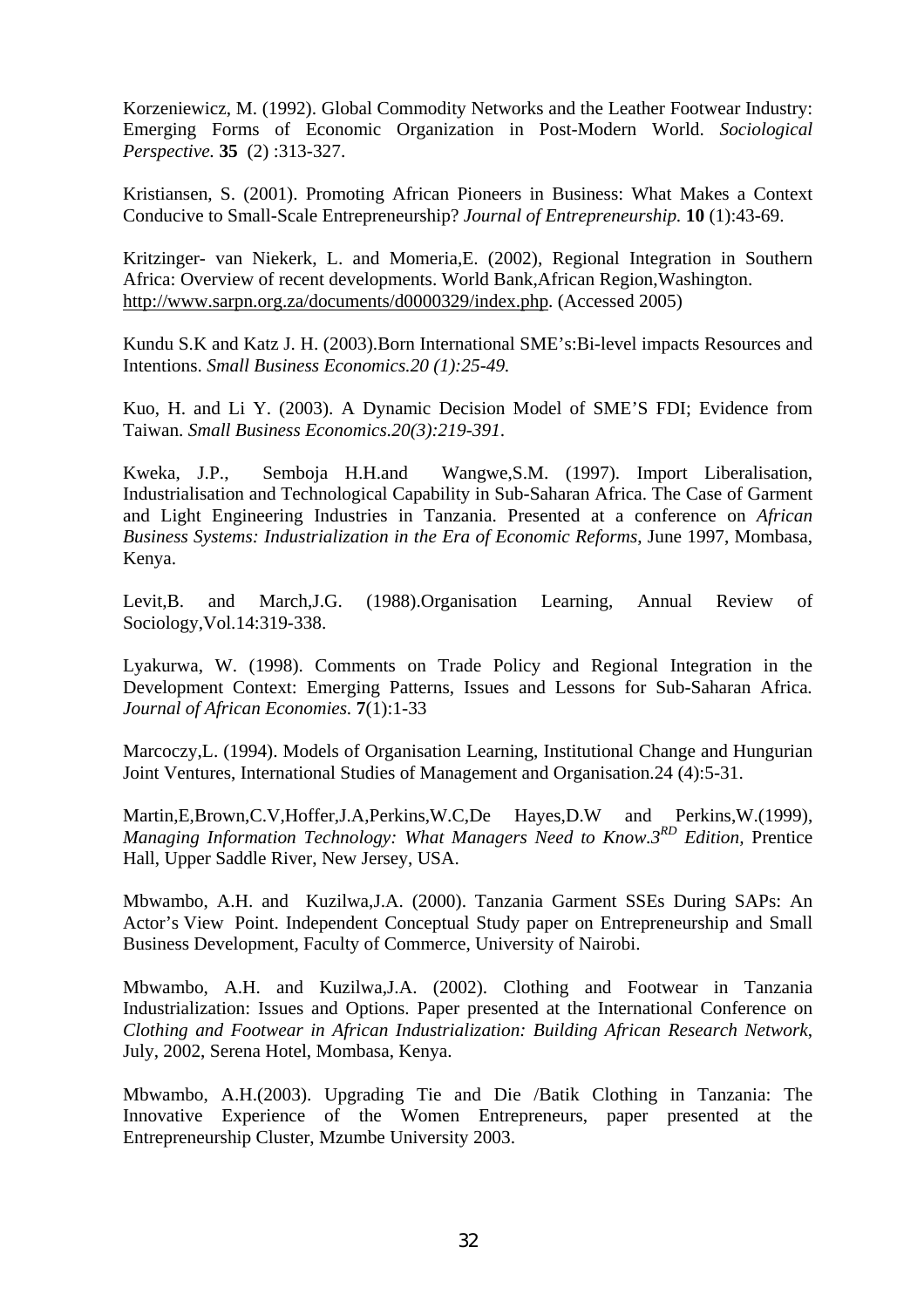Moshi, H.P.B. (2001). The Impact of Reforms in Tanzania: The Case of Privatized Manufacturing Industries. In: Szrmai, A. and P. Lappere (ed) *The Industrial Experience of Tanzania:* pp 341-348.

National Museum of African Art (1998), History Design & Craft: African Strip-Woven Cloth, Smithsonian Institutional Press, Washington DC.

Nugent J.B and Seung-Jae Yhee, (2002). Small and Medium Enterprise in Korea; Achievements, Constraints and Policy Issues. *Small Business Economics*.18 (1-3):88-119

Pringle R.(1994), *Invisible Earnings by Small Firms.* Graham Bannock and Partners for British Overseas Trade Board, London.

Reid, S.D. (1981). Decision Maker and Export Entry and Expansion*. Journal of International Business Studies* Fall: pp 107-113.

Remenyi,D. (1998).Doing Research in Business and Management; An Introduction to Process and Methods,Sage,London.

Rogerson, C.M. (2000). Successful SME's in South Africa: The Case of Clothing Producers in the Witwatersrand. *Development Southern Africa*. **17**(5), December.

Rutashobya L. and Jaenson J. (2004). Small Firm's Internationalization for Development in Tanzania; Exploring the Network Phenomenon. *International Journal of Social Economics*. **31**(1/2):159-172.

Satta,A. (1994).Performance Evaluation of Three Small Firms; Financing Schemes in Tanzania. Journal of Accounting and Organisation Change.2 (2):164-180

Senge, PM. (1990). *The Fifth Discipline*, Doubleday, New York.

Shaoming, Z. and Simona,S. (1998). The Determinants of Export Performance: A Review of the Empirical Literature between 1987 and 1997*. International Marketing Review.* **15**: (5): 333-356*.*

Spring, A and B.E McDade-EDS (1998). *African Entrepreneurship-Theory and Reality*. University Press of Florida, Gainesville.

Ssemwogerere, G.N. and Kasekende, L.A. (1994). Constraints to the Development and Diversification of Non-Traditional Exports in Uganda, 1981-90. *Journal of African Economies. African Economic Research Consortium. Research Paper No.28.* 

Ssemwogerere, G.N. (1997). Trade Liberalisation Policies and Economic Development in Uganda, 1965-1995. *Report to African Economic Research Consortium.* Unpublished.

Storey. (1994).Understanding the Small Business Sector, Routledge,London

Svensson, J. (1999). The Cost of Doing Business. Ugandan Firms' Experience with Corruption. Development Research Group. The World Bank, Washington, DC*.*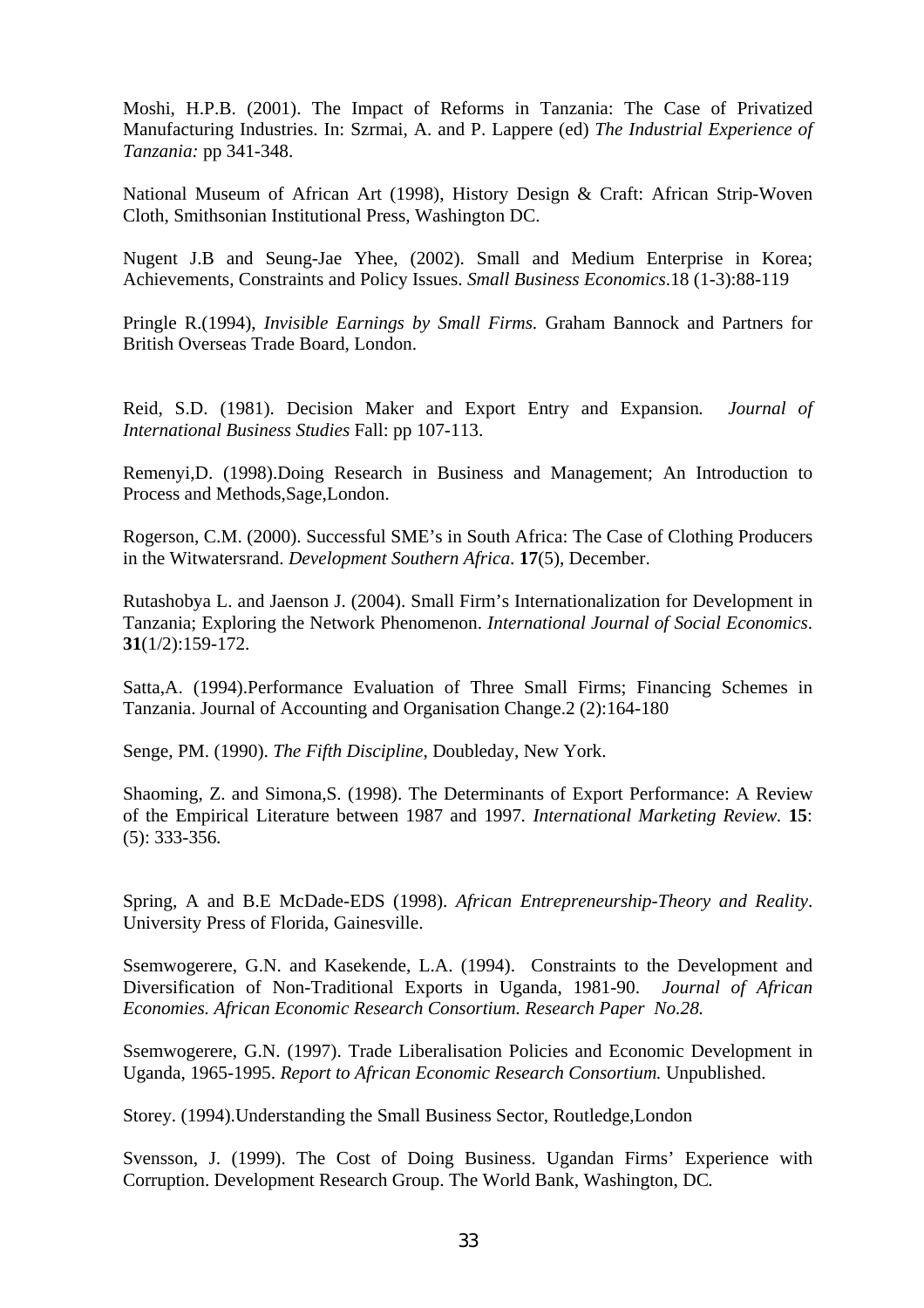Thirkell, P.C. and Dau,R. (1998). Export Performance: Success Determinants for New Zealand Manufacturing Exporters. *European Journal of Marketing.* **32** (9/10):813-829.

Valos, M. and Baker, M. (1996). Developing an Australian Model of Export Marketing Performance Determinants. *Marketing Intelligence & Planning,* **14** (3):11-20*.*

Viveiers H.W. (2002). Entrepreneurship and the Internalisation of Asian Firms; An Institutional Perspective. *International Small Business Journal*.**21** Special Issue, 229-232.

Vusi G,and V. Kamilla R,2002,Small Manufacturing Enterprises and Exporting in South Africa; preliminary Assessment of Key Export Success Factors, *Journal of Small Business and Enterprise Development*. **9**(2): 162-171.

Wangwe, S.M. (1995). Exporting Africa. Technology, Trade and Industrialisation in Sub-Saharan Africa. The United Nations University. Routledge. London.

Wangwe, S.M. (2001)."Economic Reforms, Industrialisation and Technological Capabilities in www.ids.ac.uk/ids/global/valchnn/html.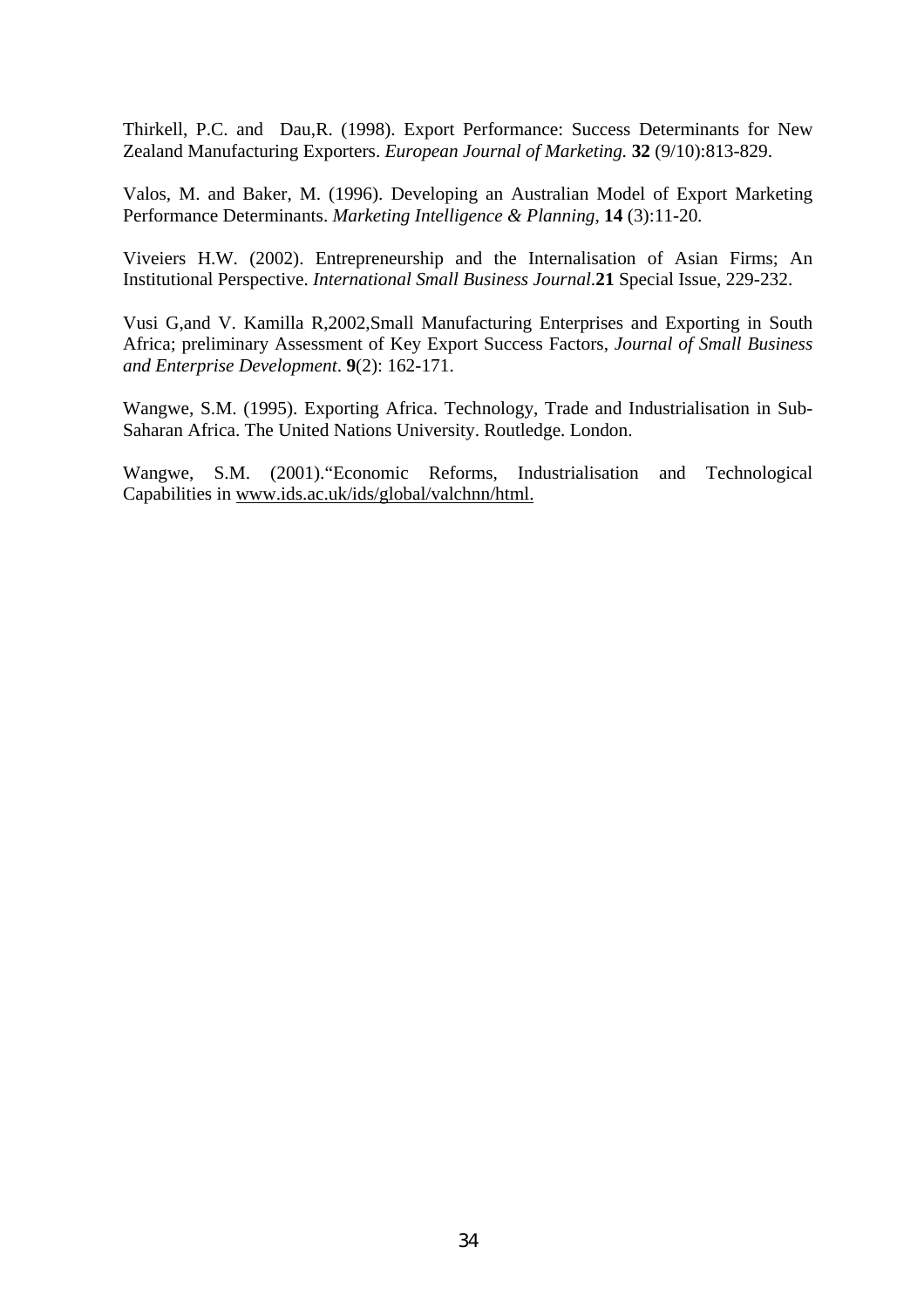#### APPENDICES

#### **FINDINGS FROM CASES AND ANALYSIS**

#### **APPENDIX (i) CROSS CASE ANALYSIS**

Table No 1.

| Entrepreneur           | Case 6            | Case 7           | Case 8      | Case 9     | Case 1  | Case 2              | Case 10          | $\overline{\text{Case}}$ 11 | Case 5               | Case 3 Mwenge Dar     | <b>Case 4 Mabibo hos</b> |
|------------------------|-------------------|------------------|-------------|------------|---------|---------------------|------------------|-----------------------------|----------------------|-----------------------|--------------------------|
|                        | <b>Mount Meru</b> | <b>Sinza DAR</b> | Arusha      | Mabibo-    | Sekei - | Sekei -             | <b>Boma</b>      | <b>Boma</b>                 | Cocacola Kwanza Road |                       | Dar                      |
|                        | Curio             |                  | Opposite    | <b>DAR</b> | Arusha  | Arusha              | Road -           | Road -                      | Dar                  |                       |                          |
|                        | Market -          |                  | <b>TTCL</b> |            |         |                     | Arusha           | Arusha                      |                      |                       |                          |
|                        | Arusha            |                  |             |            |         |                     |                  |                             |                      |                       |                          |
| Age                    | 40                | 50               | 32          | 35         | 48      | 42                  |                  |                             |                      | 52                    | 39                       |
| <b>Sex</b>             | Male              | Female           | Female      | Female     | Male    | Male                | Male             | Female                      | Female               | Male                  | Female                   |
| <b>No. of Children</b> | $\overline{4}$    | 6                | 3           | 2          | 6       | 2                   |                  |                             | $\overline{2}$       | 3                     | 2                        |
| No. of                 | $\overline{10}$   | 10               |             |            | 3       | None                | $\overline{c}$   |                             |                      | 6                     | None                     |
| <b>Dependants</b>      |                   |                  |             |            |         |                     |                  |                             |                      |                       |                          |
| Level of               | <b>STD VII</b>    | Form $4$         | Form 4      | Form Four  | Form 4  | <b>STD VII</b>      | STD <sub>7</sub> | Form 4                      | Form 4               | Form 6                | Form 4                   |
| Education              |                   |                  |             |            |         |                     |                  |                             |                      | Wife is University    |                          |
|                        |                   |                  |             |            |         |                     |                  |                             |                      | Graduate              |                          |
| Employment             | None              | Nurse            | Banker      | None       | None    | <b>Stores Clerk</b> | None             | None                        | None                 | <b>YMCA</b>           | Tailor                   |
| history                |                   | Midewife         |             |            |         | at Mount            |                  |                             |                      |                       |                          |
|                        |                   |                  |             |            |         | Meru Hotel          |                  |                             |                      |                       |                          |
| <b>Previous</b>        | None              | Employed         |             | None       | None    | None                |                  | None                        | None                 | Professional designer | None                     |
| experience in          |                   | by Urafiki       |             |            |         |                     |                  |                             |                      |                       |                          |
| clothing and           |                   | Textile          |             |            |         |                     |                  |                             |                      |                       |                          |
| textiles               |                   | Mill             |             |            |         |                     |                  |                             |                      |                       |                          |
| No. of years in        | 14                |                  | 28          | 5          | 26      | 13                  | 3                | 10                          | $\sqrt{3}$           | 20                    | 15                       |
| operation              |                   |                  |             |            |         |                     |                  |                             |                      |                       |                          |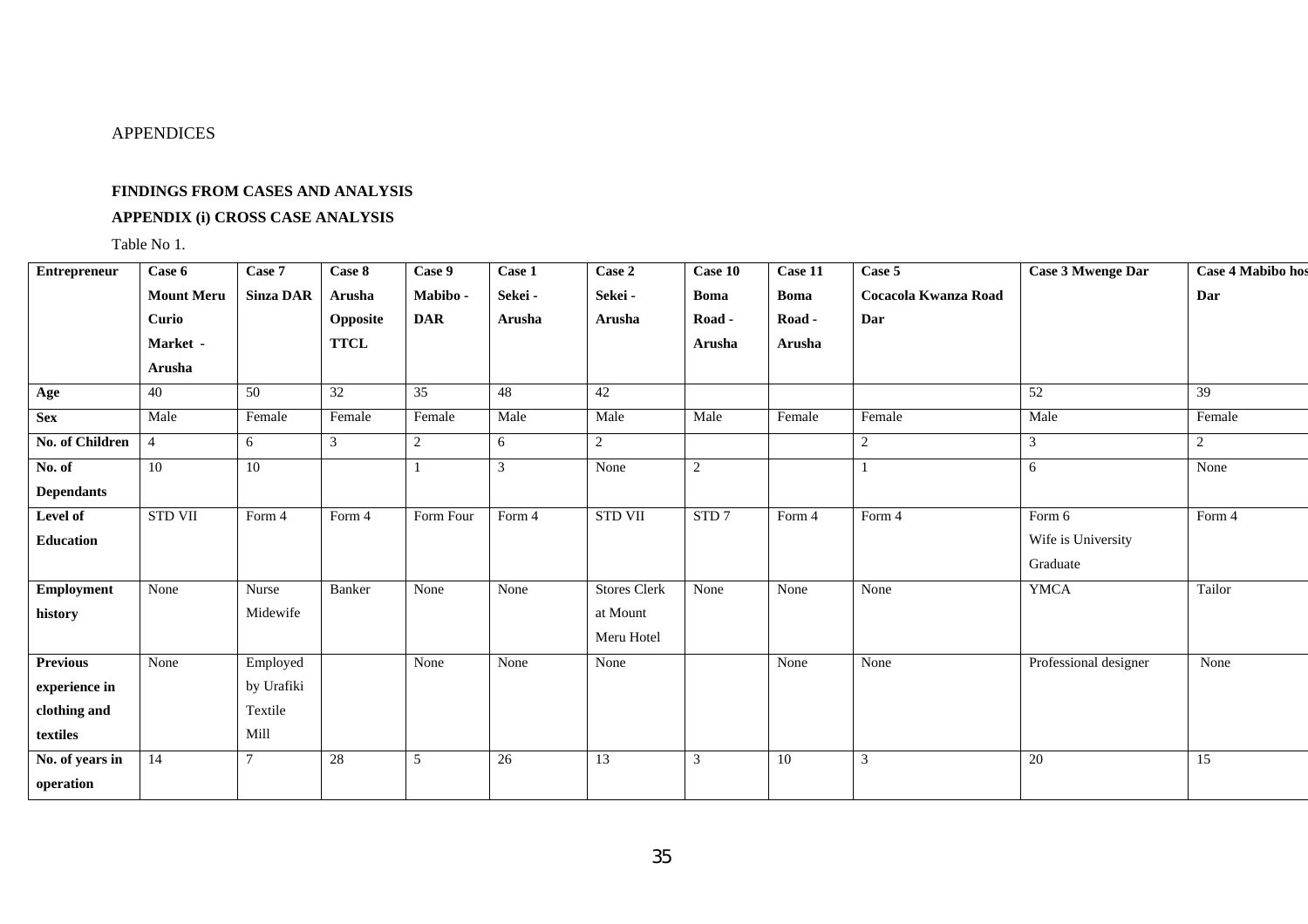| <b>Types of tie</b>    | Produce and    | Produce        | Produce       | Produce       | Produce and     | Produce and    | sell          | Produce       | Produce and sell Wall      | Dresses.shirts, bedworks, | Dresses.shirts, bedw |
|------------------------|----------------|----------------|---------------|---------------|-----------------|----------------|---------------|---------------|----------------------------|---------------------------|----------------------|
| and dye/batik          | sell Wall      | and sell       | and sell      | and sell      | sell Wall       | sell Wall      | shirts, dress | and sell      | pictures, batik            | table cloth               | table cloth          |
| products               | pictures, mens | Dresses,       | Shirts, dress | dresses, shir | pictures, batik | pictures,      | es,trousers,  | Wrappers,     | materials, dresses, shirts |                           |                      |
| produced/sold          | shirts, batik  | shirts, skirts | es, wall      | ts, wrappers  | materials, dres | decorations of | wall          | dresses, shir |                            |                           |                      |
|                        | materials      | ,wrappers      | picture       |               | ses, shirts     | different      | pictures      | ts, wall      |                            |                           |                      |
|                        |                |                |               |               |                 | types using    |               | pictures      |                            |                           |                      |
|                        |                |                |               |               |                 | batik          |               |               |                            |                           |                      |
| Customer               | Kenya-         | Dar es         | Kenya,        | Dar es        | South           | Within the     | Tanzania      | Kenya,        | Tanzania , Kenya, Uganda   | European Union, Dar es    | South Africa, Ugand  |
| location               | Nairobi and    | salaam,        | Tanzania      | salaam,       | Africa, Kenya,  | country        | especially    | Tanzania      |                            | salaam                    | es salaam            |
|                        | Mombasa, Tan   | upcountry      | especially    | upcountry     | Tanzania in     | especially to  | tourists      |               |                            |                           |                      |
|                        | zania(Zanziba  | when           | tourists, UK  |               | Arusha and      | tourist        |               |               |                            |                           |                      |
|                        | r and Arusha)  | traveling,     |               |               | Dar, Zanzibar   |                |               |               |                            |                           |                      |
|                        |                | Kenya          |               |               |                 |                |               |               |                            |                           |                      |
|                        |                | ,Uganda        |               |               |                 |                |               |               |                            |                           |                      |
|                        |                | during         |               |               |                 |                |               |               |                            |                           |                      |
|                        |                | exhibitions    |               |               |                 |                |               |               |                            |                           |                      |
| <b>Problems</b> of     | Lack of        |                | Lack of       | None          | How to get      | How to get     | Seasonal      | Lack of       |                            |                           |                      |
| <b>Regional/Intern</b> | information    |                | information   |               | customers,      | foreign        | market        | customers,    |                            |                           |                      |
| ational market         | about          |                | about         |               |                 | customers,     |               | where to      |                            |                           |                      |
|                        | market, season |                | market, fluc  |               |                 | producers are  |               | get them      |                            |                           |                      |
|                        | al market      |                | tuatin price  |               |                 | not            |               | municipal     |                            |                           |                      |
|                        |                |                | for raw       |               |                 | recognized by  |               | council do    |                            |                           |                      |
|                        |                |                | materials     |               |                 | the            |               | not give      |                            |                           |                      |
|                        |                |                |               |               |                 | government     |               | information   |                            |                           |                      |
|                        |                |                |               |               |                 |                |               | on markets    |                            |                           |                      |
| <b>Procedure for</b>   | Pay customs    | Use groups     | Send          | Do not        | smuggling,      | Do not export  | Do not        |               | Pay custom duty            | Use cultural groups, pay  | Smuggling            |
| export                 | duty at        | to carry in    | parcels       | export        | illegal         |                | export        |               |                            | custom duty and other tax |                      |
|                        | Kenya/Tanza    | small          | using         |               | exportation,    |                |               |               |                            |                           |                      |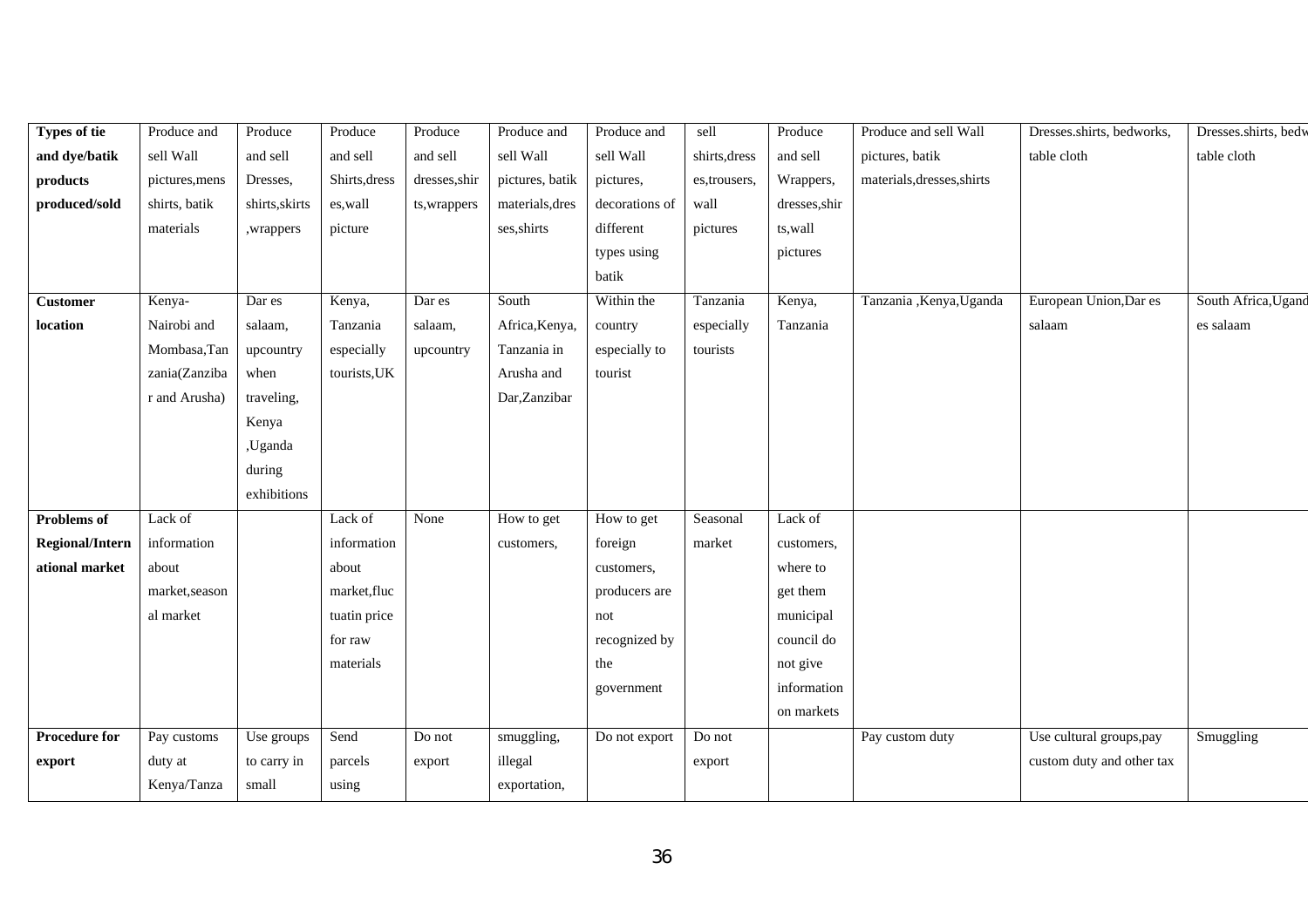|                       | nia border, | amounts      | Scandinavi  |            | travel by bus  |                   |            |             |                         |                         |                       |
|-----------------------|-------------|--------------|-------------|------------|----------------|-------------------|------------|-------------|-------------------------|-------------------------|-----------------------|
|                       | sometimes   | when         | an busses,  |            | to Kenya with  |                   |            |             |                         |                         |                       |
|                       | illegal     | traveling,   | illegal     |            | big parcels    |                   |            |             |                         |                         |                       |
|                       | exportation | carry for    | exportation |            | but give some  |                   |            |             |                         |                         |                       |
|                       |             | exhibition   | avoiding    |            | percentage to  |                   |            |             |                         |                         |                       |
|                       |             | for regional | paying tax  |            | the bus        |                   |            |             |                         |                         |                       |
|                       |             | markets,     |             |            | conductor      |                   |            |             |                         |                         |                       |
|                       |             | send to      |             |            |                |                   |            |             |                         |                         |                       |
|                       |             | some         |             |            |                |                   |            |             |                         |                         |                       |
|                       |             | friends in   |             |            |                |                   |            |             |                         |                         |                       |
|                       |             | Kenya and    |             |            |                |                   |            |             |                         |                         |                       |
|                       |             | Uganda       |             |            |                |                   |            |             |                         |                         |                       |
| Source of             | Travel to   | Exhibitions  | Networking  | Networking | Use emblem     | Put emblem        | Networking | Friends in  | Exhibitions, networking | Networking with         | Networking            |
| information for       | respective  | , taking     | with        | with other | which          | on each           | with hotel | the nearby  |                         | friends, former         |                       |
| local/export          | market in   | samples to   | friends in  | business   | contains his   | product           | workers.   | country     |                         | customers, cultural     |                       |
| market                | nearby      | different    | Kenya,      | people,    | business       | produced and      |            |             |                         | groups, exhibitions     |                       |
|                       | countries   | offices in   | UK, word    | exhibition | particulars on | sold, word of     |            |             |                         |                         |                       |
|                       | during high | town and     | of mouth    |            | every item     | mouth             |            |             |                         |                         |                       |
|                       | peak of     | networking   |             |            | produced and   |                   |            |             |                         |                         |                       |
|                       | tourism to  | friends in   |             |            | sold, word of  |                   |            |             |                         |                         |                       |
|                       | look for    | nearby       |             |            | mouth          |                   |            |             |                         |                         |                       |
|                       | customers,  | countries,   |             |            |                |                   |            |             |                         |                         |                       |
|                       | word of     | word of      |             |            |                |                   |            |             |                         |                         |                       |
|                       | mouth       | mouth        |             |            |                |                   |            |             |                         |                         |                       |
| <b>Intermediaries</b> | Use whole   | None         | Wholesaler  | None       | Wholesalers    | Whole             | Retailers  | Sell to     | Wholesalers, retailers  | Wholesalers , retailers | Wholesalers, retailer |
| in use                | sellers and |              | s and       |            | and retailers  | salers, retailers |            | retailers,  |                         |                         |                       |
|                       | sell to     |              | retailers   |            |                |                   |            | wholesalers |                         |                         |                       |
|                       | retailers   |              |             |            |                |                   |            |             |                         |                         |                       |
|                       |             |              |             |            |                |                   |            |             |                         |                         |                       |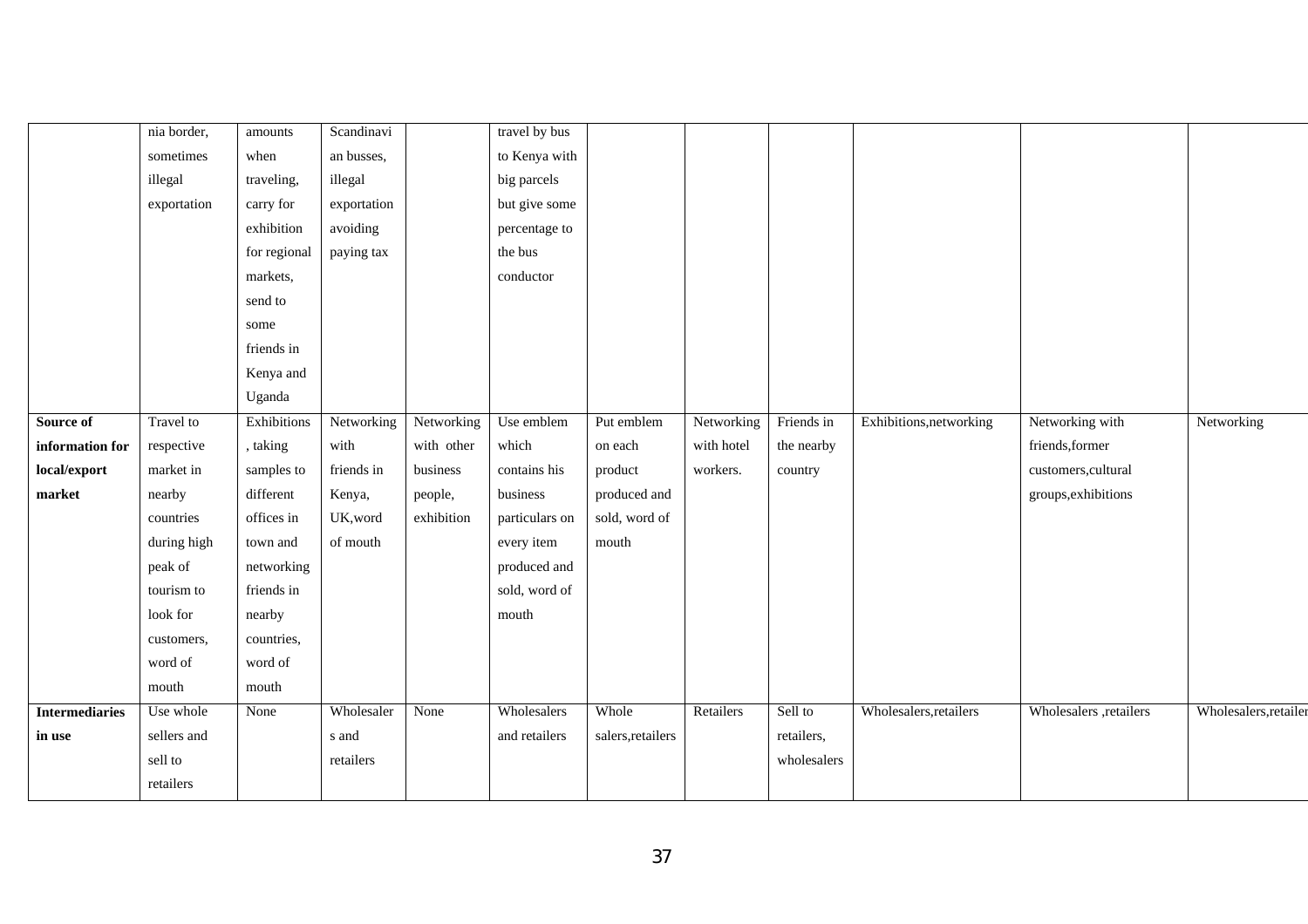| <b>History</b> and | learned from   | UNIDO,4    | Learning    | Trained by     | Trained and    | learned from  | None       | None, only  | Wife trained in Greece | Informal training fro |
|--------------------|----------------|------------|-------------|----------------|----------------|---------------|------------|-------------|------------------------|-----------------------|
| type of training   | entrepreneurs  | months,    | from other  | local tie      | instructed by  | entrepreneur  |            | informal    | 1979                   | friends               |
| received           | on how to      | production | entrepreneu | and die        | a teacher from | on production |            | training    |                        |                       |
|                    | make tie and   | of batik,  | rs on the   | producers      | University of  | of batik.     |            | from well   |                        |                       |
|                    | dye and batik, | marketing, | batik, tie  | in town on     | Dar es salaam  | business      |            | experience  |                        |                       |
|                    | apprentices    | small      | and dye     | how to         | who is also an | techniques,   |            | d producers |                        |                       |
|                    |                | business   | making,     | make tie       | artist         | apprentice    |            |             |                        |                       |
|                    |                | manageme   | trained in  | and dye        |                |               |            |             |                        |                       |
|                    |                | nt         | Uganda      | and batik      |                |               |            |             |                        |                       |
| Size of the        | Do not         | 1 employee | 2           | $\overline{2}$ | Approximate    | Income        | 2          | 8           | Many temporary workers | 12 temporary emplo    |
| business(last      | remember but   |            | temporary   | temporary      | Tsh10          | depends on    | temporary  | temporary - |                        |                       |
| year sales         | much money     |            | -employees  | employees      | Million        | the size and  | employees. | employees,  |                        |                       |
| volume and no.     | is normally    |            |             |                | 6 employees    | No. of orders | Approxima  | Do not      |                        |                       |
| of employees       | earned.        |            |             |                |                | from          | te 3.5     | keep record |                        |                       |
|                    | 4 employees    |            |             |                |                | customers     | Million    | of year     |                        |                       |
|                    |                |            |             |                |                |               | <b>TSH</b> | income,     |                        |                       |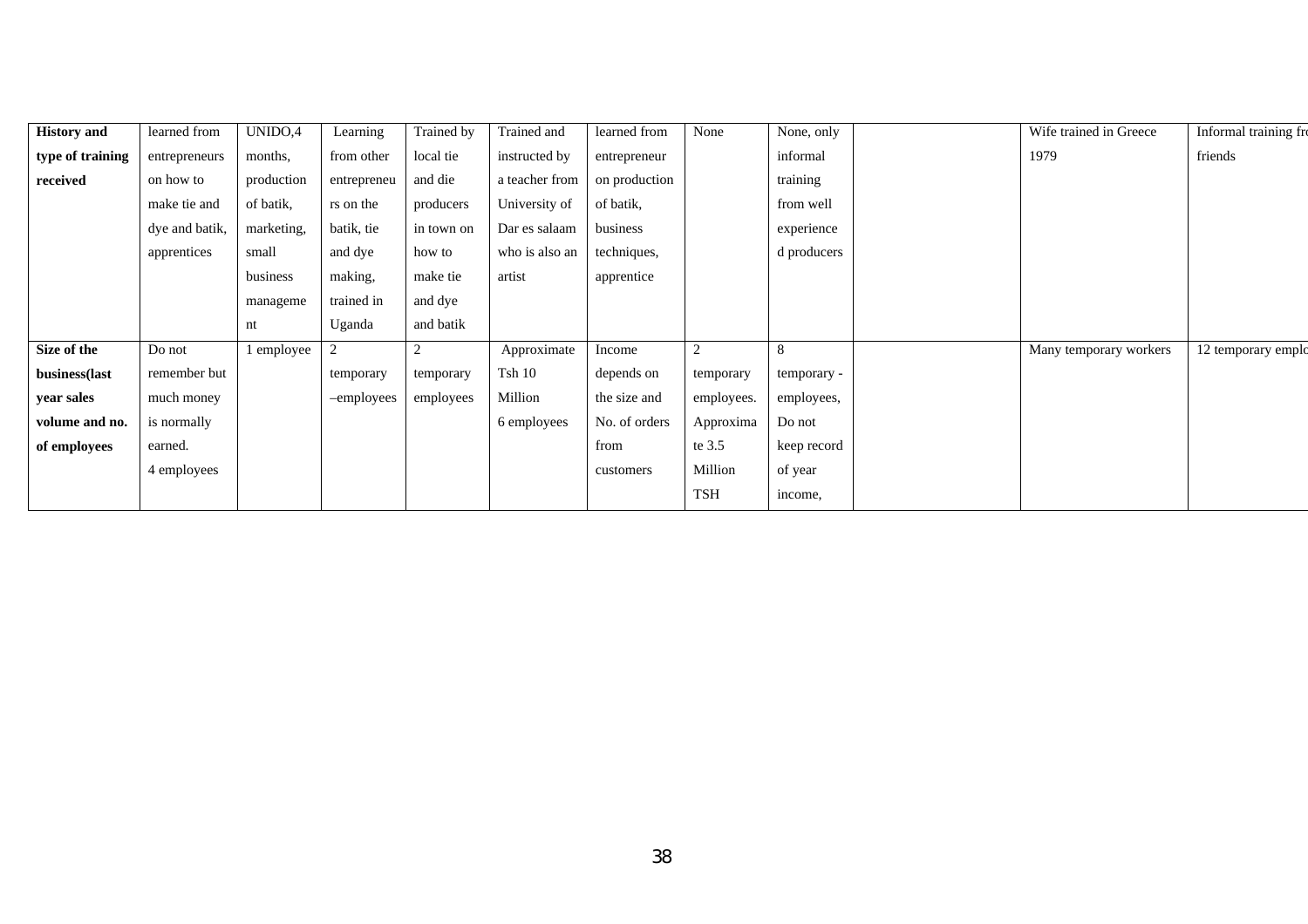APPENDIX (ii)

## **INTERVIEW GUIDE FOR EXPORT OF TIE AND DYE AND BATIK BY SMALL -SCALE GARMENT FIRMS IN TANZANIA: THE LEARNING EXPERIENCES OF ENTERPRENEURS IN ARUSHA AND DAR ES SALAAM**

#### **1. Marketing and destinations**

- Where do you sell your tie and dye batik products
- How do you get orders from customers?
- Do people come to you to place the order?
- Do you engage promotion activities
- What have you learned about markets in this way?

#### **2. Export Procedures**

- What procedures do you follow in order to export your products?
- If you travel by what means; bus, train, and plane?
- Do you go yourself or send someone?
- What have you learned about those trips in the process of exporting your products?

#### **3. Information about the local/export market**

- How do you gather information about what the market want?
- How did you know there is market for your product which you export/sell locally? OR how did you learn the market.
- Do you take notes about customers' complaints?

#### **4. Intermediaries**

- How did you find wholesalers or retailer?
- Do you use the same ones i.e. wholesalers or retailer all the time
- What has you learned from them i.e. your wholesalers and retailers
- If you are using a relative as an intermediary were you close before or it is because of the business

#### **5. Employees**

- Are they permanent or temporary?
- Have they been employed somewhere else?
- Do the employees discuss preferences e.g. colours, style with customers?
- Do they play any role in the learning of the export market?

#### **5. Training about batik and tie and dye informal or formal**